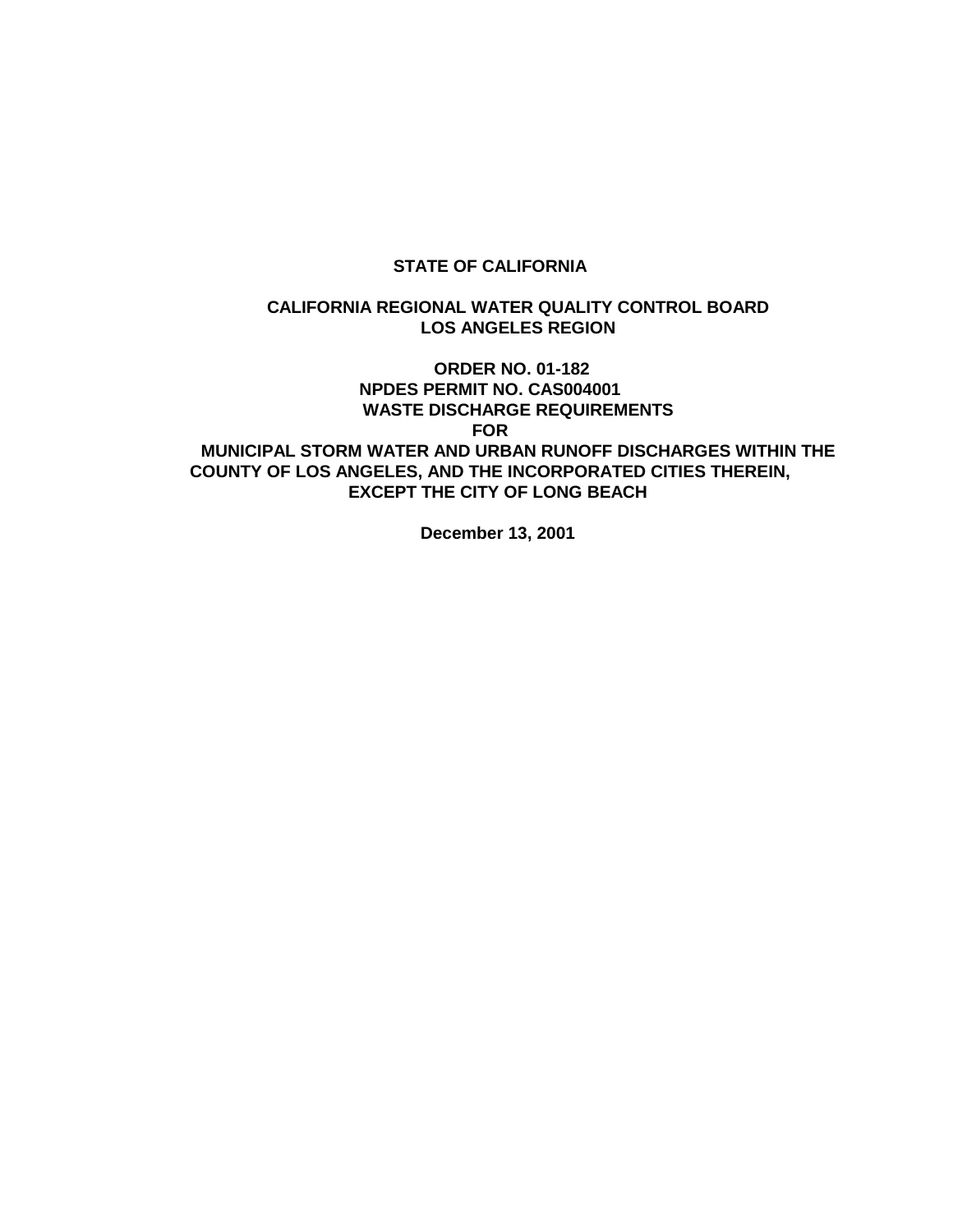## **Table of Contents**

| А. |                                                                              |  |
|----|------------------------------------------------------------------------------|--|
| В. |                                                                              |  |
| C. |                                                                              |  |
| D. |                                                                              |  |
| Е. |                                                                              |  |
| F. |                                                                              |  |
|    |                                                                              |  |
|    |                                                                              |  |
|    |                                                                              |  |
|    | Part 3. STORM WATER QUALITY MANAGEMENT PROGRAM (SQMP) IMPLEMENTATION 18      |  |
|    |                                                                              |  |
| В. |                                                                              |  |
| C. |                                                                              |  |
| D. |                                                                              |  |
| Е. |                                                                              |  |
| F. |                                                                              |  |
|    |                                                                              |  |
|    |                                                                              |  |
|    |                                                                              |  |
|    |                                                                              |  |
|    |                                                                              |  |
| C. |                                                                              |  |
| D. |                                                                              |  |
| Е. |                                                                              |  |
| F. |                                                                              |  |
| G. |                                                                              |  |
|    |                                                                              |  |
|    |                                                                              |  |
| А. |                                                                              |  |
| В. |                                                                              |  |
| C. |                                                                              |  |
| D. |                                                                              |  |
| Е. |                                                                              |  |
| F. |                                                                              |  |
| G. | Proper Operation and Maintenance [40 CFR 122.41 (e), CWC Section 13263(f)]65 |  |
| Н. |                                                                              |  |
| I. |                                                                              |  |
| J. |                                                                              |  |
| K. |                                                                              |  |
| L. |                                                                              |  |
| M. |                                                                              |  |
| N. |                                                                              |  |
| O. |                                                                              |  |
| Р. |                                                                              |  |
| Q. | Need to Halt or Reduce Activity not a Defense [40 CFR 122.41(c)] 70          |  |
| R. |                                                                              |  |
| S. |                                                                              |  |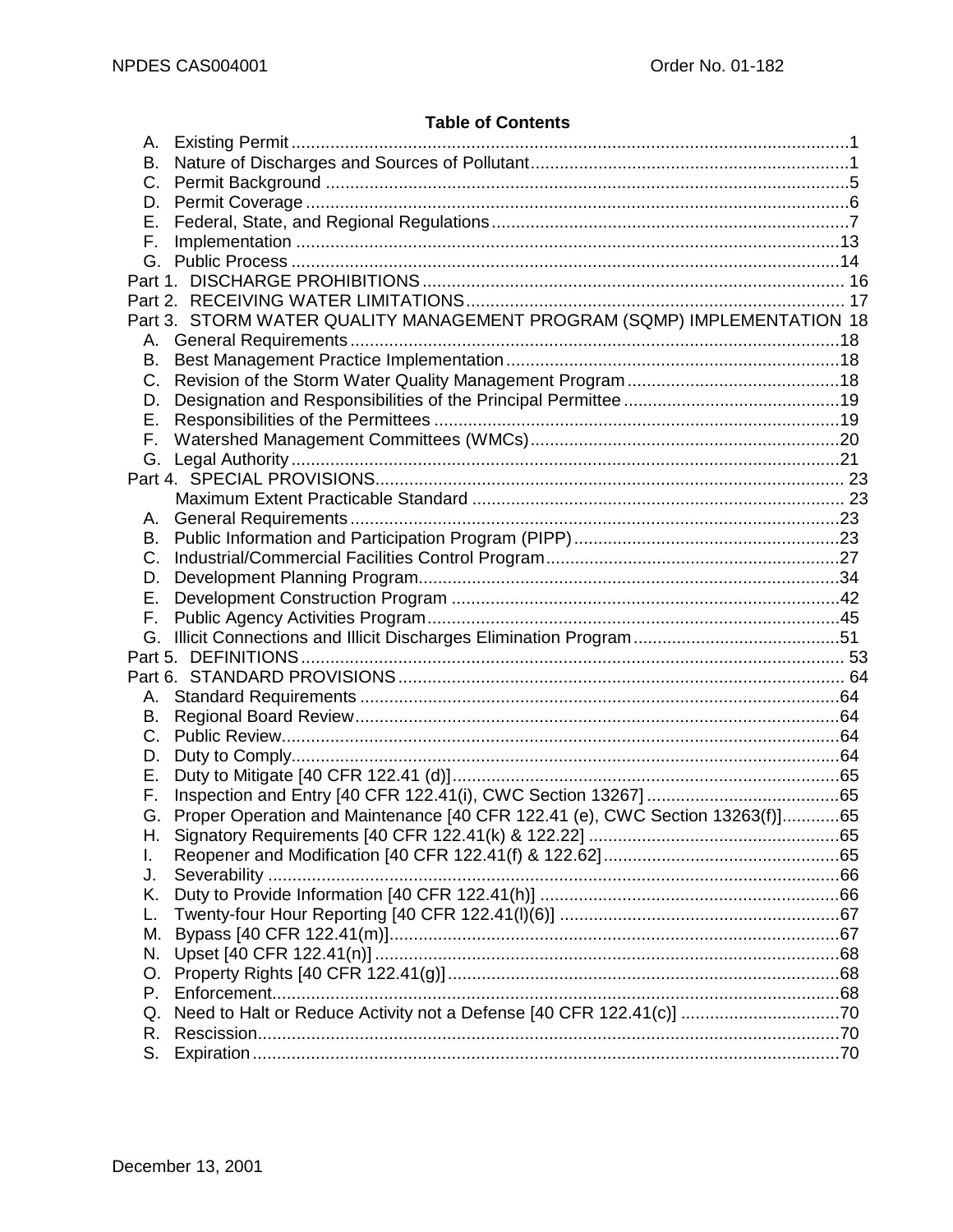## **STATE OF CALIFORNIA**

#### **CALIFORNIA REGIONAL WATER QUALITY CONTROL BOARD LOS ANGELES REGION**

## <span id="page-2-0"></span> **ORDER NO. 01-182 NPDES PERMIT NO. CAS004001 WASTE DISCHARGE REQUIREMENTS FOR MUNICIPAL STORM WATER AND URBAN RUNOFF DISCHARGES WITHIN THE COUNTY OF LOS ANGELES, AND THE INCORPORATED CITIES THEREIN, EXCEPT THE CITY OF LONG BEACH**

The California Regional Water Quality Control Board, Los Angeles Region (hereinafter referred to as the Regional Board) finds:

#### **A. Existing Permit**

The Los Angeles County Flood Control District, the County of Los Angeles, and 84 incorporated cities within the Los Angeles County Flood Control District (see Attachment A, List of Permittees), hereinafter referred to separately as Permittees and jointly as the Discharger, discharge or contribute to discharges of storm water and urban runoff from municipal separate storm sewer systems (MS4s), also called storm drain systems. The discharges flow to water courses within the Los Angeles County Flood Control District and into receiving waters of the Los Angeles Region. These discharges are covered under countywide waste discharge requirements contained in Order No. 96-054 adopted by this Regional Board on July 15, 1996, which replaced Order No. 90-079 adopted by this Regional Board on June 18, 1990. Order No. 96-054 also serves as a National Pollutant Discharge Elimination System (NPDES) permit for the discharge of municipal storm water.

#### **B. Nature of Discharges and Sources of Pollutant**

- 1. Storm water discharges consist of surface runoff generated from various land uses in all the hydrologic drainage basins that discharge into water bodies of the State. The quality of these discharges varies considerably and is affected by the hydrology, geology, land use, season, and sequence and duration of hydrologic events. The primary constituents of concern currently identified by the Los Angeles County Flood Control District Integrated Receiving Water Impacts Report (1994-2000) are cyanide, indicator bacteria, total dissolved solids, turbidity, total suspended solids, nutrients, total aluminum, dissolved cadmium, copper, lead, total mercury, nickel, zinc, bis(2-ethylhexyl)phthalate, polycyclic aromatic hydrocarbons (PAHs), diazinon, and chlorpyrifos.
- 2. Certain pollutants present in storm water and/or urban runoff may be derived from extraneous sources that Permittees have no or limited jurisdiction over. Examples of such pollutants and their respective sources are: PAHs which are products of internal combustion engine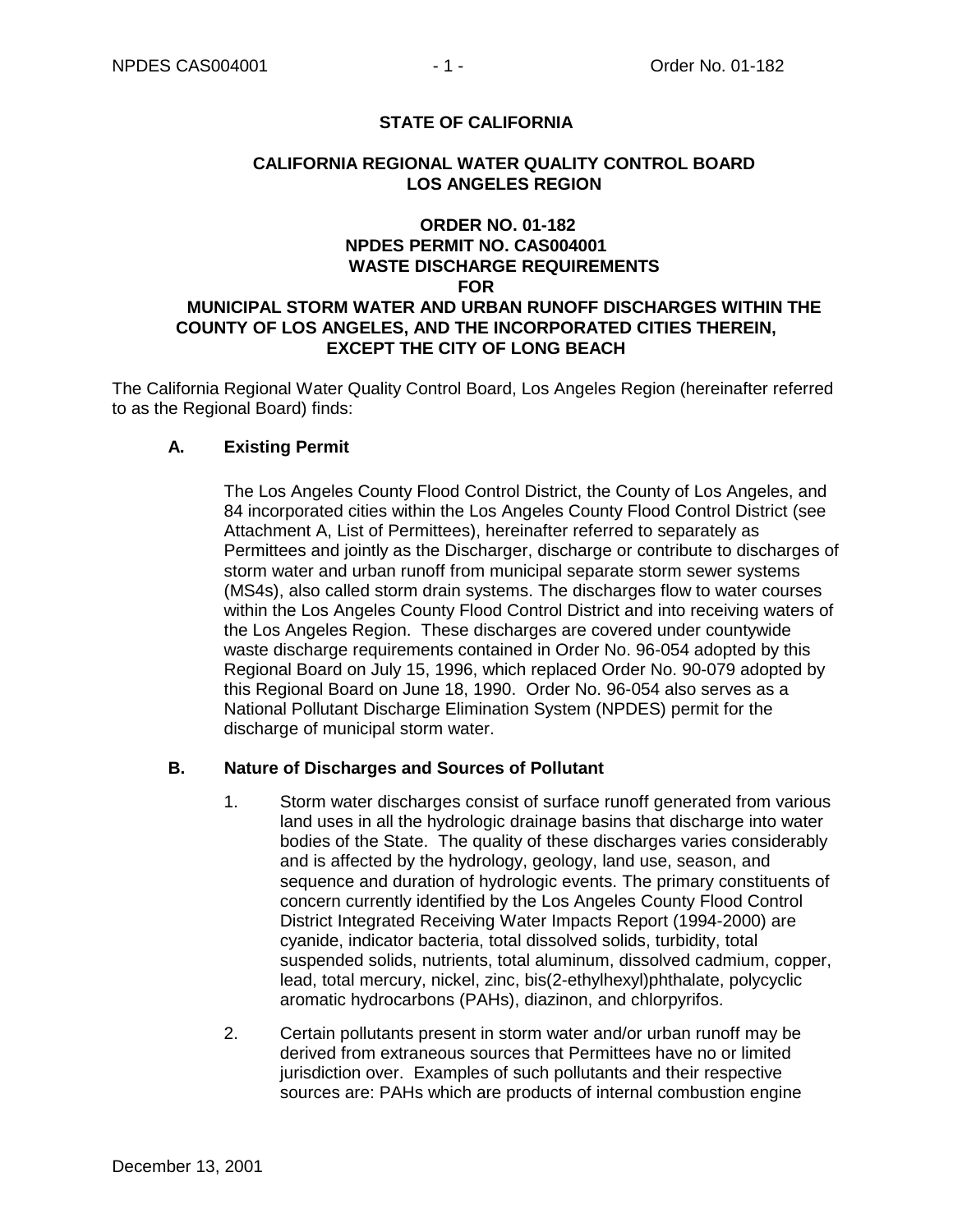operation, nitrates, bis (2-ethylhexyl) phthalate and mercury from atmospheric deposition, lead from fuels, copper from brake pad wear, zinc from tire wear, dioxins as products of combustion, and naturaloccurring minerals from local geology. However, the implementation of the measures set forth in this Order is intended to reduce the entry of these pollutants into storm water and their discharge to receiving waters.

- 3. Water quality assessments conducted by the Regional Board identified impairment, or threatened impairment, of beneficial uses of water bodies in the Los Angeles Region. The causes of impairments include pollutants of concern identified in municipal storm water discharges by the County of Los Angeles in the Integrated Receiving Water Impacts Report (1994- 2000). Pollutants in storm water can have damaging effects on both human health and aquatic ecosystems.
- 4. The Los Angeles County Grand Jury, September 2000, completed an investigation into the health risks of swimming near beaches in Los Angeles County and made several recommendations to reduce public health risks (Final Report, Grand Jury, Los Angeles County, 1999-2000). The Grand Jury recommended that the Regional Board consider among other actions, (i) a focus on setting contaminant limits rather than programmatic evaluations, (ii) audit of MS4 Permittee programs; and (iii) clarifying enforcement responsibilities between the State and local governments.
- 5. Studies and research conducted by other Regional agencies, academic institutions, and universities have also identified storm water and urban runoff as significant sources of pollutants to surface waters in Southern California. See, e.g., [*Surface Runoff to the Southern California Bight*, Southern California Coastal Water Research Project, (1992); *Impacts of Urban Runoff on Santa Monica Bay and Surrounding Ocean Waters* (Gersberg, R.M., 1995); *State of the Bay 1998*, Santa Monica Bay Restoration Project; *Storm Water Impact*, In, Southern California Environmental Report Card 1999, Institute of the Environment, University of California, Los Angeles (Stenstrom, M.S., 1999); *Distribution of Anthropogenic and Natural Debris on the Mainland Shelf of Southern California Bight,* Shelly L. Moore and M. James Allen (1999); *The Health Effects of Swimming in Ocean Water Contaminated by Storm Drain Runoff*, Haile, R.W. et al. (1999); *Huntington Beach Closure Investigation: Technical Review* (University of Southern California, 2000); *A Regional Survey of the Microbiological Water Quality Along the Shoreline of the Southern California Bight,* Rachel T. Noble *et al.* (2001*); Integrated Receiving Water Impacts Report (1994-2000)*, County of Los Angeles (2001)].
- 6. Development and urbanization increase pollutant load, volume, and discharge velocity. First, natural vegetated pervious ground cover is converted to impervious surfaces such as paved highways, streets, rooftops and parking lots. Natural vegetated soil can both absorb rainwater and remove pollutants providing an effective natural purification process. In contrast, pavement and concrete can neither absorb water nor remove pollutants, and thus the natural purification characteristics are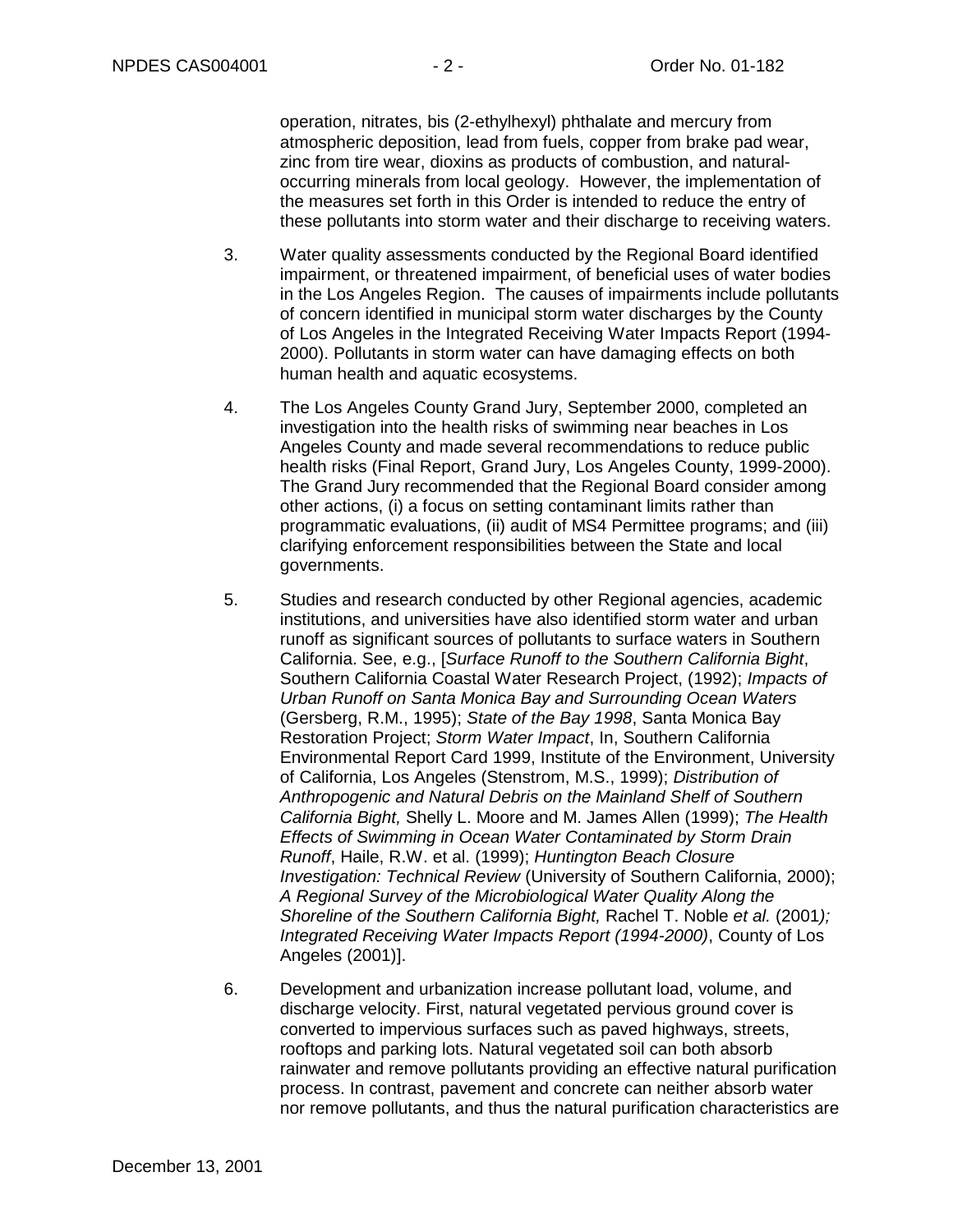lost. Second, urban development creates new pollution sources as the increased density of human population brings proportionately higher levels of vehicle emissions, vehicle maintenance wastes, municipal sewage waste, pesticides, household hazardous wastes, pet wastes, trash, and other anthropogenic pollutants. Development and urbanization especially threaten environmentally sensitive areas. Such areas have a much lower capacity to withstand pollutant shocks than might be acceptable in the general circumstance. In essence, development that is ordinarily insignificant in its impact on the environment may in a particular sensitive environment become significant. These environmentally sensitive areas designated by the State and/or the County of Los Angeles include Areas of Special Biological Significance (ASBS), water bodies designated as supporting a RARE beneficial use, Significant Natural Areas (SNAs), and Significant Ecological Areas (SEAs).

- 7. The increased volume, increased velocity, and discharge duration of storm water runoff from developed areas has the potential to greatly accelerate downstream erosion and impair stream habitat in natural drainages. Studies have demonstrated a direct correlation between the degree of imperviousness of an area and the degradation of its receiving waters. Significant declines in the biological integrity and physical habitat of streams and other receiving waters have been found to occur with as little as 10 percent conversion from natural to impervious surfaces. Percentage impervious cover is a reliable indicator and predictor of potential water quality degradation expected from new development. (*Impervious Cover as An Urban Stream Indicator and a Watershed Management Tool*, Schueler, T. and R. Claytor, In, Effects of Water Development and Management on Aquatic Ecosystems (1995), ASCE, New York; Leopold, L. B., (1973), *River Channel Change with Time: An Example*, Geological Society of America Bulletin, v. 84, p. 1845-1860; Hammer, T. R., (1972), *Stream Channel Enlargement Due to Urbanization: Water Resources Research*, v. 8, p. 1530-1540; Booth, D. B., (1991), *Urbanization and the Natural Drainage System--Impacts, Solutions and Prognoses*: The Northwest Environmental Journal, v. 7, p. 93-118; Klein, R. D., (1979), *Urbanization and Stream Quality Impairment*: Water Resources Bulletin, v. 15, p. 948-963; May, C. W., Horner, R. R., Karr, J. R., Mar, B. W., and Welch, E. B., (1997), *Effects of Urbanization on Small Streams in the Puget Sound Lowland Ecoregion*: Watershed Protection Techniques, v. 2, p. 483-494; Morisawa, M. and LaFlure, E. *Hydraulic Geometry, Stream Equilibrium and Urbanization* In Rhodes, D. P. and Williams, G. P. *Adjustments to the Fluvial System* p.333-350. (1979); Dubuque, Iowa, Kendall/Hunt. Tenth Annual Geomorphology Symposia Series; and *The Importance of Imperviousness*: Watershed Protection Techniques, 1(3), Schueler, T. (1994).)
- 8. The County of Los Angeles has identified as the seven highest priority industrial and commercial critical source types, (i) wholesale trade (scrap recycling, auto dismantling); (ii) automotive repair/parking; (iii) fabricated metal products; (iv) motor freight; (v) chemical and allied products; (vi) automotive dealers/gas stations; (vii) primary metal products (*Critical*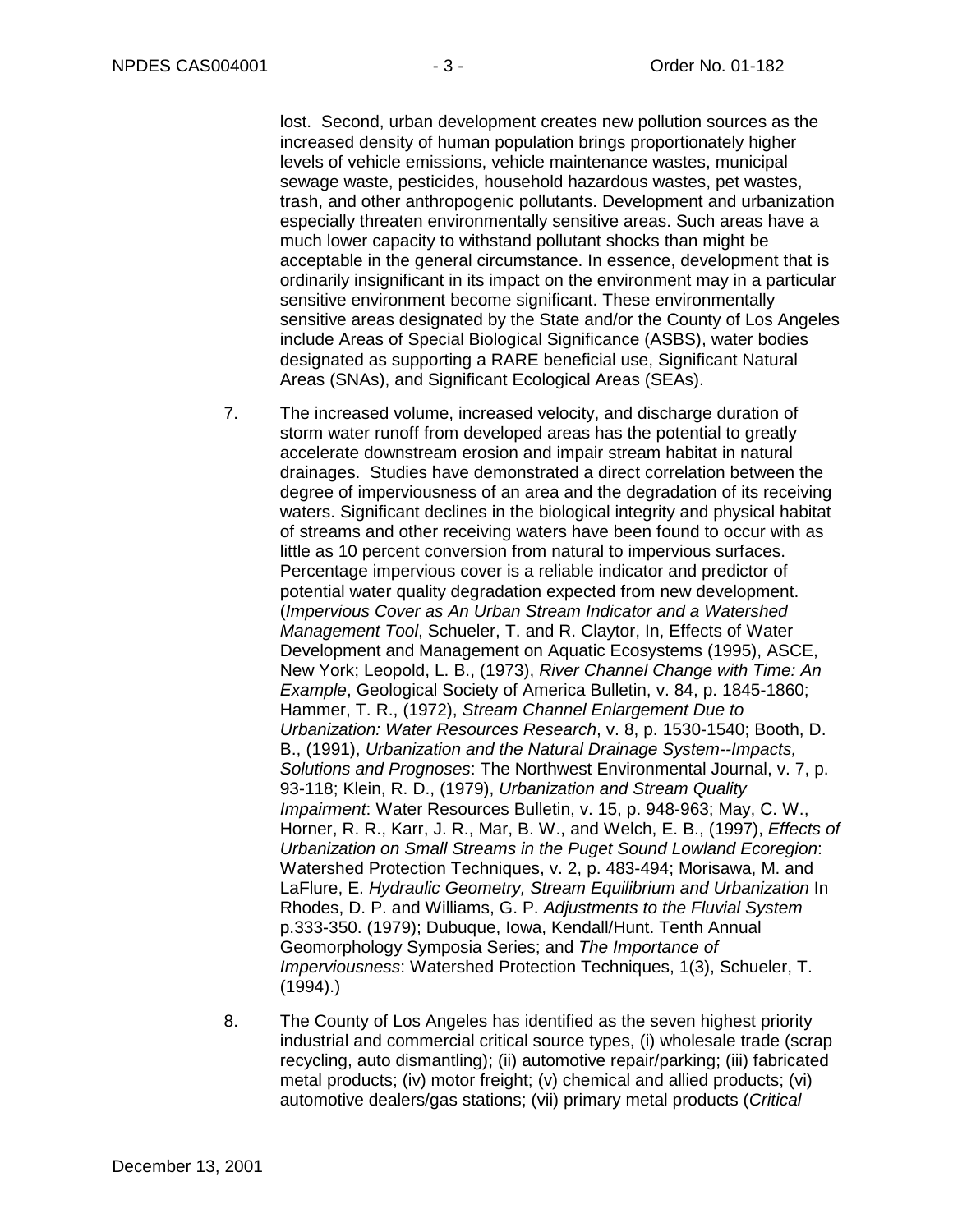*Source Selection and Monitoring Report*, Los Angeles County Department of Public Works -Sept 1996). Monitoring conducted by Los Angeles County and the Regional Board demonstrates that the priority industrial sectors and auto repair facilities (one of the commercial sectors) on the list, contribute significant concentrations of heavy metals to storm water (*Los Angeles County 1999-2000 Storm Water Monitoring Report*, Los Angeles County Department of Public Works -July 2000; *Compliance Assessment of the Auto Dismantling Industry; Evaluation of the California General Industrial Storm Water Permit*, H. Chang, (2001), 70 pp., California Regional Water Quality Control Board, Los Angeles Region).

- 9. The discharge of washwaters and contaminated storm water from industries and businesses specified in this Order for inspection by Permittees is an environmental threat and can also adversely impact public health and safety. For example, a review of industrial waste/ pretreatment records performed in 1995 in the County of Los Angeles on illicit discharges indicates that automotive service facilities and food service facilities sometimes discharge polluted washwaters to the MS4. The pollutants of concern in such washwaters include food waste, oil and grease, and toxic chemicals. Other storm water/industrial waste programs in California have reported similar observations. Illicit discharges from automotive service facilities and food service facilities have been identified elsewhere as a major cause of widespread contamination and water quality problems (Washtenaw County Statutory Drainage Board - 1987 Huron River Pollution Abatement Program).
- 10. Studies indicate that facilities with paved surfaces subject to frequent motor vehicular traffic (such as parking lots and fast food restaurants), or facilities that perform vehicle repair, maintenance, or fueling (automotive service facilities) are potential sources of pollutants of concern in storm water. [References: Pitt *et a*l., *Urban Storm Water Toxic Pollutants: Assessment, Sources, and Treatability*, Water Environment Res., 67, 260 (1995)*; Results of Retail Gas Outlet and Commercial Parking Lot Storm Water Runoff Study*, Western States Petroleum Association and American Petroleum Institute, (1994); *Action Plan Demonstration Project, Demonstration of Gasoline Fueling Station Best Management Practices*, Final Report, County of Sacramento (1993); *Source Characterization*, R. Pitt, In Innovative Urban Wet-Weather Flow Management Systems (2000) Technomic Press, Field, R *et al*. editors; *Characteristics of Parking Lot Runoff Produced by Simulated Rainfall*, , L.L. Tiefenthaler *et al*. Technical Report 343, Southern California Coastal Water Research Project (2001).]
- 11. Retail Gasoline Outlets (RGOs) are points of convergence for vehicular traffic and are similar to parking lots and urban roads. Studies indicate that storm water discharges from RGOs have high concentrations of hydrocarbons and heavy metals. [*The Quality of Trapped Sediments and Poor Water within Oil Grit Separators in Suburban MD,* Schueler T. and Shepp D. (1992), and *Concentrations of Selected Constituents in Runoff from Impervious Surfaces in Four Urban Catchments of Different*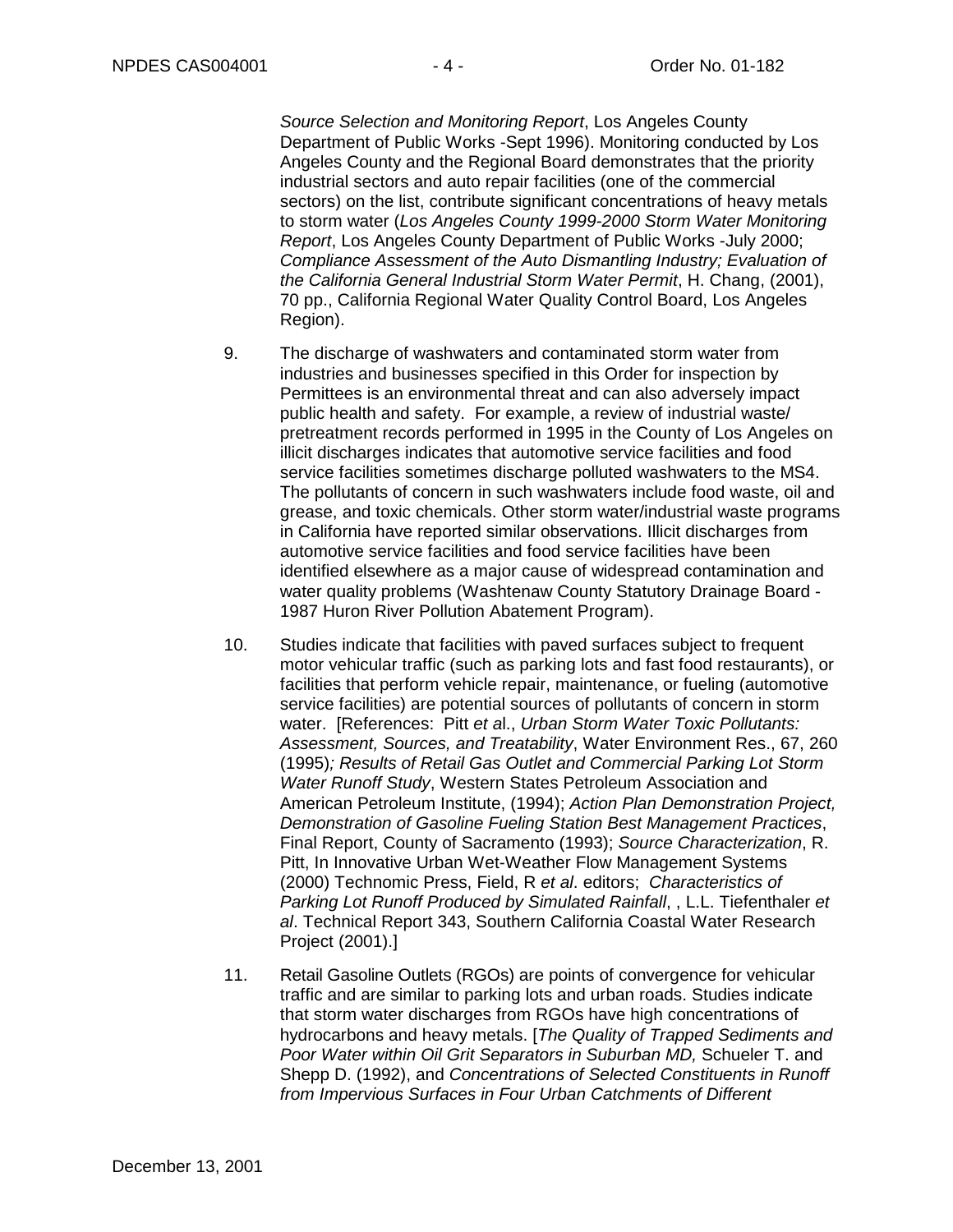<span id="page-6-0"></span>*Landuse*, Ranabal, F.I., and T.J. Gizzard (1995), In Proceedings of the Fourth Biennial Stormwater Research Conference, Florida, pp-42-52]. Pilot studies indicate that treatment control best management practices installed at retail gasoline stations are effective in removing pollutants, reasonable in capital cost, easy to operate, and do not present safety risks [*Rouge River National Wet Weather Demonstration Project, Task Product Memorandum – Evaluation of On-line Media Filters RPO-NPS-TPM59.00*, Wayne County, MI, March 1999]. The Regional Board and the San Diego Regional Board have jointly prepared a Technical Report on the applicability of new development BMP design criteria for retail gasoline outlets, (*Retail Gasoline Outlets: New Development Design Standards for Mitigation of Storm Water Impacts*, (June 2001)). Retail Gasoline Outlets in Western U.S. States (such as Washington and Oregon) are already subject to numerical BMP design criteria, as well in other U.S. States.

## **C. Permit Background**

- 1. The essential components of the Storm Water Management Program, as established by federal regulations [40 CFR 122.26(d)] are: (i) Adequate Legal Authority, (ii) Fiscal Resources, (iii) Storm Water Quality Management Program (SQMP) - (Public Information and Participation Program, Industrial/Commercial Facilities Program, Development Planning Program, Development Construction Program, Public Agency Activities Program, Illicit Connection and Illicit Discharges Elimination Program), and (iv) Monitoring and Reporting Program.
- 2. The Permittees have filed a Report of Waste Discharge (ROWD), dated February 1, 2001, and applied for renewal of their waste discharge requirements that serves as an NPDES permit to discharge wastes to surface waters. The ROWD includes a proposed SQMP and a Monitoring Program. The proposed SQMP contains programs previously approved under Board Order No. 96-054 in the following areas:

 Public Information and Participation Development Planning Development Construction Public Agency Activities Illicit Connection/Illicit Discharge Elimination Program

 These programs are revised pursuant to the provisions of this Order after adoption.

3. The County of Los Angeles has previously conducted source identification and pollutant characterization consistent with 40 CFR 122.26(d)(1)(ii) and (iii) under its storm water Monitoring Program. The Monitoring Program submitted with the ROWD proposes to advance the assessment of receiving water impacts, identification of sources of pollution, evaluation of Best Management Practices (BMPs), and measurement of long term trends in mass emissions.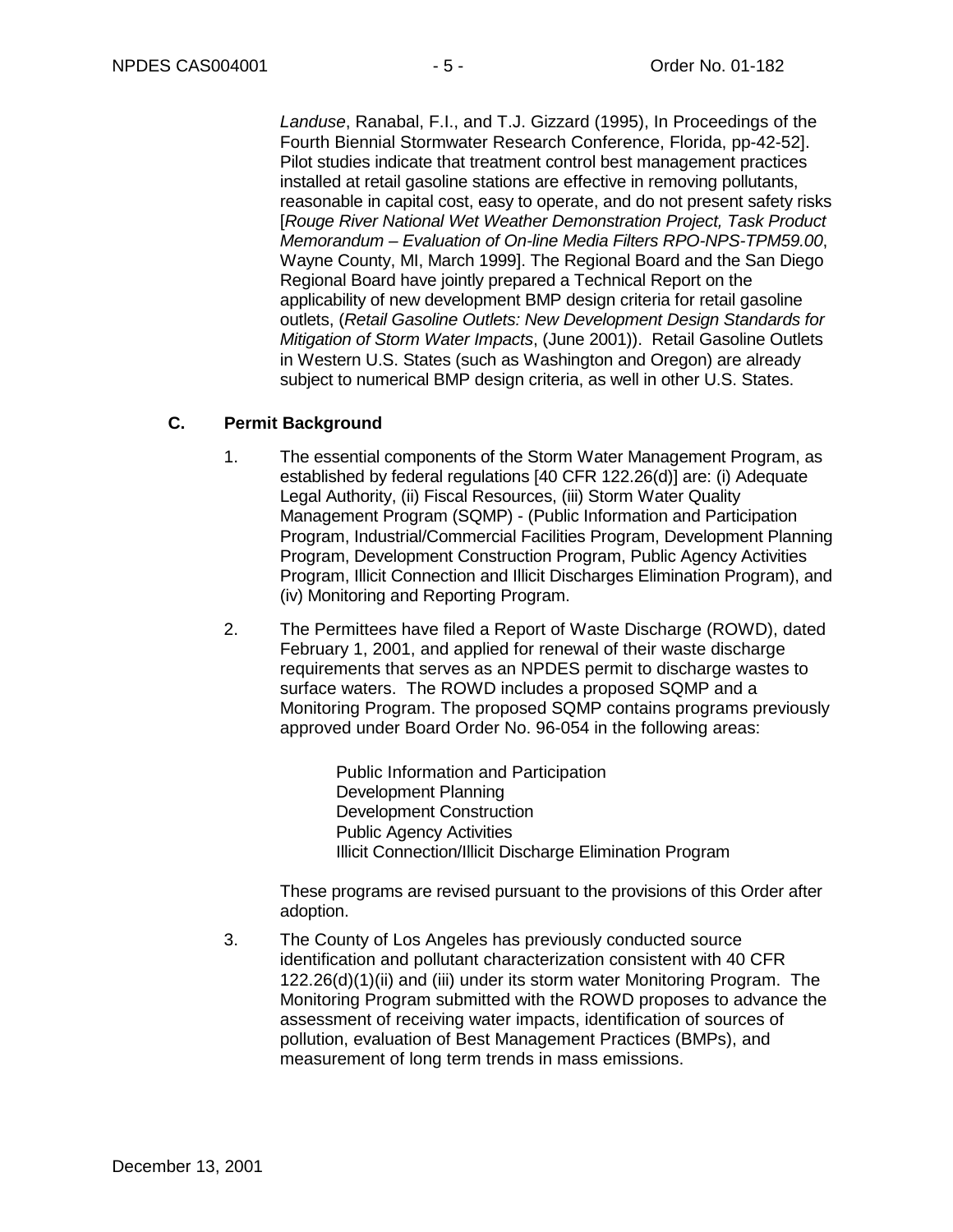- <span id="page-7-0"></span>4. The Regional Board has reviewed the ROWD and has determined it to be complete under the reapplication policy of MS4s issued by the U.S. Environmental Protection Agency (USEPA) (61 *Fed. Reg*. 41697). The Regional Board finds that the Permittees' proposed SQMP, incorporating the additional and/or revised provisions contained in this Order would meet the minimum requirements of federal regulations.
- 5. The City of Los Angeles has conducted shoreline and nearshore water quality monitoring off the Santa Monica Bay since the 1950s under the monitoring program for the Hyperion Waste Water Treatment Plant (NPDES No. CA0109991). The monitoring results indicate that effluent from Hyperion's 5-Mile Outfall does not impinge the shoreline, and that elevated bacterial counts are associated with runoff from storm drains and discharges from piers. In 1994, the Regional Board approved the relocation of Hyperion's shoreline stations to implement a bay-wide, regional shoreline-monitoring program associated with storm drain outfalls in the Santa Monica Bay. The City of Los Angeles requested that the shoreline-monitoring requirement be incorporated in this Order. The shoreline pathogen monitoring requirements are outlined in the Monitoring Program for this Order.

# **D. Permit Coverage**

- 1. The requirements in this Order cover all areas within the boundaries of the Permittee municipalities (see Attachment A) over which they have regulatory jurisdiction as well as unincorporated areas in Los Angeles County within the jurisdiction of the Regional Board. The Permittees serve a population of about 9.5 million [Reference: *2000 Census of Population and Housing,* Bureau of the Census, U.S. Department of Commerce (2001)] in an area of approximately 3,100 square miles.
- 2. Federal, state, regional or local entities within the Permittees' boundaries or in jurisdictions outside the Los Angeles County Flood Control District, and not currently named in this Order, may operate storm drain facilities and/or discharge storm water to storm drains and watercourses covered by this Order. The Permittees may lack legal jurisdiction over these entities under state and federal constitutions. The Regional Board will coordinate with these entities to implement programs that are consistent with the requirements of this Order. The Regional Board will consider such facilities for coverage in 2003 under its NPDES permitting scheme pursuant to USEPA Phase II storm water regulations.
- 3. Sources of discharges into receiving waters in the County of Los Angeles but in jurisdictions outside its boundary include the following:
	- About 34 square miles of unincorporated area in Ventura County, which drain into Malibu Creek and then to Santa Monica Bay,
	- About 9 square miles of the City of Thousand Oaks, which also drain into Malibu Creek and then to Santa Monica Bay, and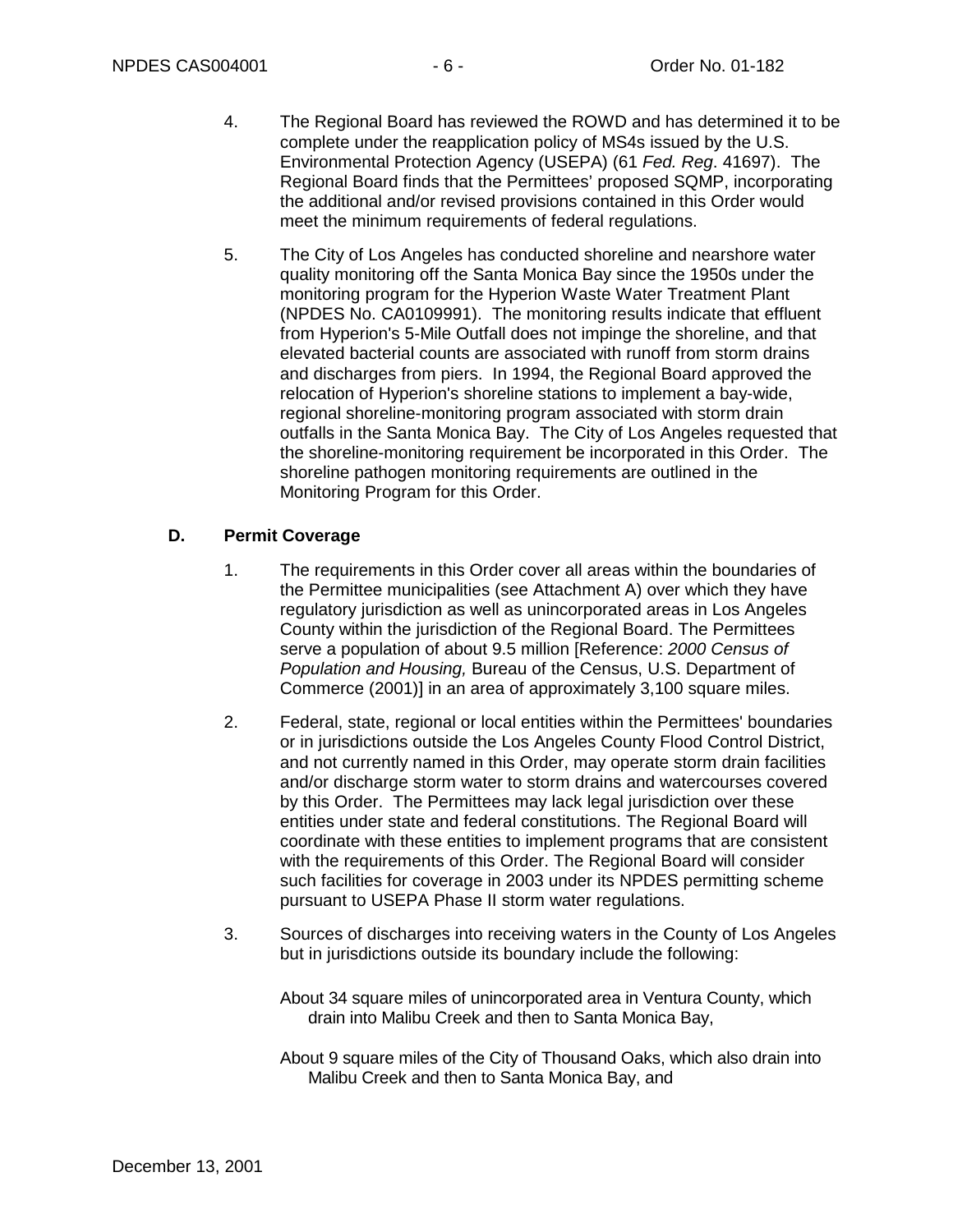<span id="page-8-0"></span>About 86 square miles of area in Orange County, which drain into Coyote Creek and then into the San Gabriel River.

 The Regional Board will ensure that storm water management programs for the areas in Ventura County and the City of Thousand Oaks that drain into Santa Monica Bay are consistent with the requirements of this Order. The Regional Board will coordinate with the Santa Ana Regional Board so that storm water management programs for the areas in Orange County that drain into Coyote Creek are consistent with the requirements of this Order.

- 4. This permit is intended to develop, achieve, and implement a timely, comprehensive, cost-effective storm water pollution control program to reduce the discharge of pollutants in storm water to the Maximum Extent Practicable (MEP) from the permitted areas in the County of Los Angeles to the waters of the U.S. subject to the Permittees' jurisdiction.
- 5. Permittees have expressed their intention to work cooperatively to control the contribution of pollutants from one portion of the MS4 to another portion of the system. Permittees may control the contribution of pollutants to the MS4 from non-permittee dischargers such as Caltrans, the U.S. Department of Defense, and other state and federal facilities, through interagency agreements.

## **E. Federal, State, and Regional Regulations**

- 1. The Water Quality Act of 1987 added Section 402(p) to the federal Clean Water Act (CWA) (33 U.S.C. § 1251-1387). This section requires the USEPA to establish regulations setting forth NPDES requirements for storm water discharges in two phases.
	- The USEPA Phase I storm water regulations were directed at MS4s serving a population of 100,000 or more, including interconnected systems and storm water discharges associated with industrial activities, including construction activities. The Phase I Final Rule was published on November 16, 1990 (55 *Fed. Reg*. 47990).
	- The USEPA Phase II storm water regulations are directed at storm water discharges not covered in Phase I, including small MS4s (serving a population of less than 100,000), small construction projects (one to five acres), municipal facilities with delayed coverage under the Intermodal Surface Transportation Efficiency Act of 1991, and other discharges for which the USEPA Administrator or the State determines that the storm water discharge contributes to a violation of a water quality standard, or is a significant contributor of pollutants to waters of the United States. The Phase II Final Rule was published on December 8, 1999 (64 *Fed. Reg*. 68722).
- 2. The USEPA published an 'Interim Permitting Approach for Water Quality-Based Effluent Limitations in Storm Water Permits' on August 26, 1996 (61 *Fed. Reg.* 43761). This policy discusses the appropriate kinds of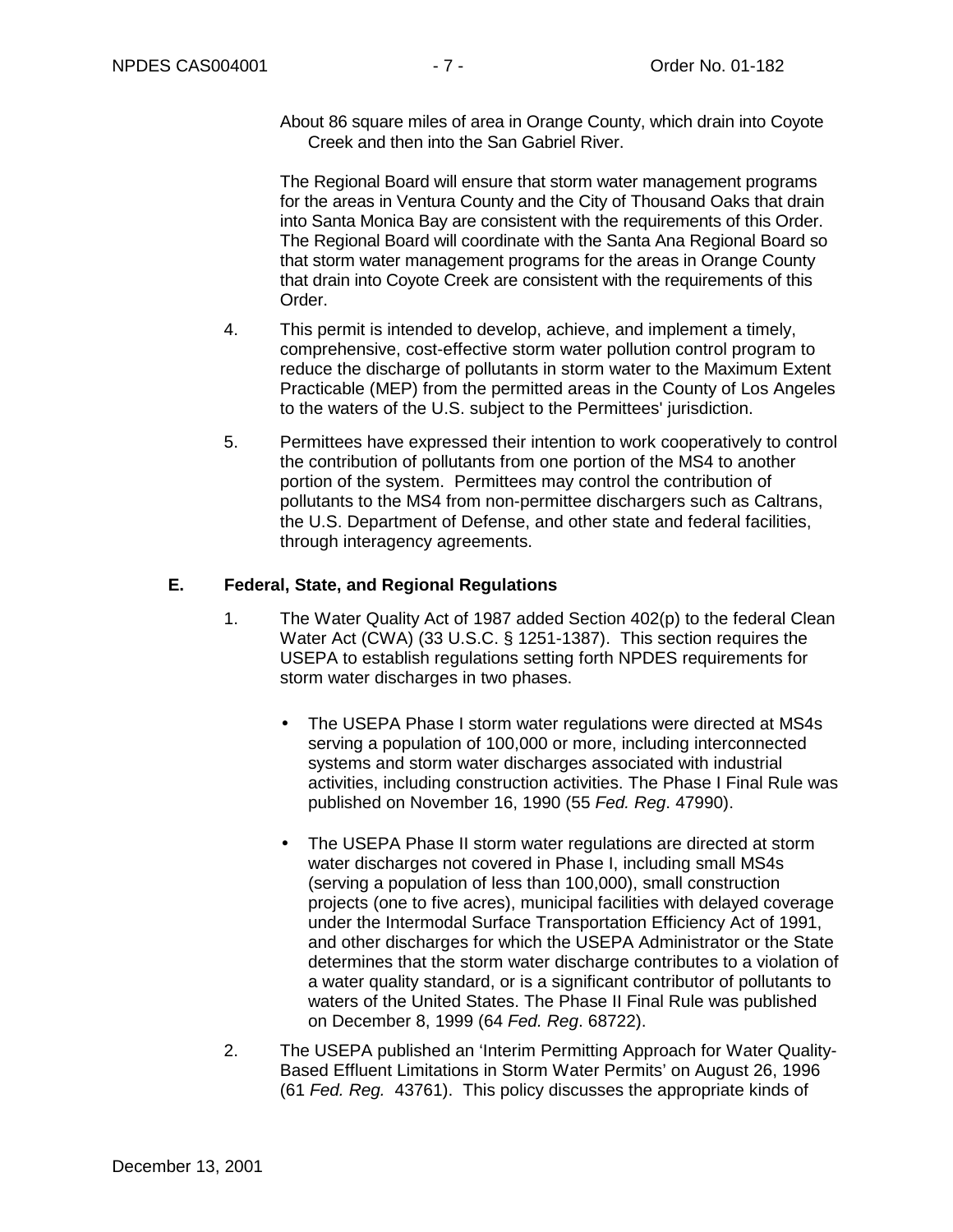water quality-based effluent limitations to be included in NPDES storm water permits to provide for the attainment of water quality standards.

- 3. The USEPA published an 'Interpretative Policy Memorandum on Reapplication Requirements' for MS4 permits on August 9, 1996 (61 *Fed. Reg*. 41697). This policy requires that MS4 reapplication for reissuance for a subsequent five-year permit term contain certain basic information and information for proposed changes and improvements to the storm water management program and monitoring program.
- 4. The USEPA has entered into a Memorandum of Agreement (MOA) with the U.S. Fish and Wildlife Service and the National Marine Fisheries Service for enhancing coordination regarding the protection of endangered and threatened species under Section 7 of the Endangered Species Act and the CWA's Water Quality Standards and NPDES programs. Among other actions, the MOA establishes a framework for coordination of actions by the USEPA, the Services, and CWA delegated States on CWA permit issuance under Section 402 of the CWA [66 *Fed. Reg*. 11202 – 11217].
- 5. USEPA regulations at 40 CFR 122.26(d)(2)(iv)(A) and 40 CFR 122.26(d)(2)(iv)(C) require that MS4 permittees implement a program to monitor and control pollutants in discharges to the municipal system from industrial and commercial facilities that contribute a substantial pollutant load to the MS4. The regulations require that permittees establish priorities and procedures for inspection of industrial facilities and priority commercial establishments. This permit, consistent with the USEPA policy, incorporates a cooperative partnership, including the specifications of minimum expectations, between the Regional Board and the Permittees for the inspection of industrial facilities and priority commercial establishments to control pollutants in storm water discharges (58 *Fed. Reg.* 61157).
- 6. Section 402 (p) of the CWA (33 U.S.C. § 1342(p) provides that MS4 permits must "require controls to reduce the discharge of pollutants to the maximum extent practicable, including management practices, control techniques and system, design engineering method and such other provisions as the [EPA] Administrator or the State determines appropriate for the control of such pollutants." The State Water Resources Control Board's (State Board) Office of Chief Counsel (OCC) has issued a memorandum interpreting the meaning of MEP to include technical feasibility, cost, and benefit derived with the burden being on the municipality to demonstrate compliance with MEP by showing that a BMP is not technically feasible in the locality or that BMPs costs would exceed any benefit to be derived (dated February 11, 1993).
- 7. The CWA authorizes the USEPA to permit a state to serve as the NPDES permitting authority in lieu of the USEPA. The State of California has in-lieu authority for an NPDES program. The Porter-Cologne Water Quality Control Act authorizes the State Board, through the Regional Boards, to regulate and control the discharge of pollutants into waters of the State. The State Board entered into a MOA with the USEPA, on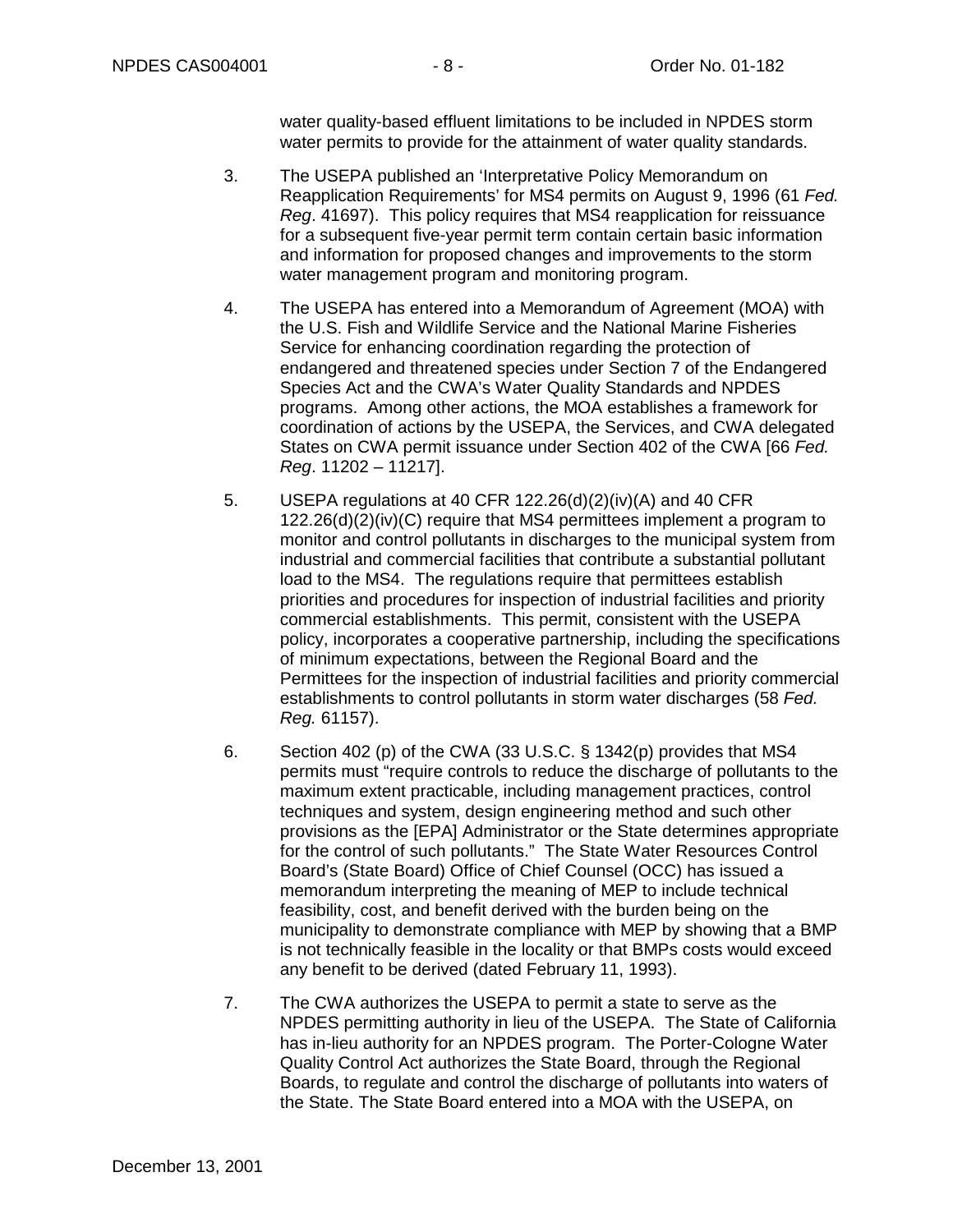September 22, 1989, to administer the NPDES Program governing discharges to waters of the U.S.

- 8. Section 303(d) of the CWA requires that the State identify a list of impaired water-bodies and develop and implement Total Maximum Daily Loads (TMDLs) for these waterbodies (33 U.S.C. §1313(d)(1)). A TMDL specifies the maximum amount of a pollutant that a water-body can receive, still meet applicable water quality standards and protect beneficial uses. The USEPA entered into a consent decree with the Natural Resources Defense Council (NRDC), Heal the Bay, and the Santa Monica BayKeeper on March 22, 1999, under which the Regional Board must adopt all TMDLs for the Los Angeles Region within 13 years from that date. This permit incorporates a provision to implement and enforce approved load allocations for municipal storm water discharges and requires amending the SQMP after pollutants loads have been allocated and approved.
- 9. Section 6217(g) of the Coastal Zone Act Reauthorization Amendments of 1990 (CZARA) requires coastal states with approved coastal zone management programs to address non-point pollution impacting or threatening coastal water quality. CZARA (16 U.S.C. § 1451-1465) amends the Coastal Zone Management Act of 1972, to address five sources of non-point pollution: agriculture, silviculture, urban, marinas, and hydromodification. This NPDES permit addresses the management measures required for the urban category, with the exception of septic systems. The Regional Board addresses septic systems through the administration of other programs.
- 10. On May 18, 2000, the USEPA established numeric criteria for priority toxic pollutants for the State of California (California Toxics Rule (CTR)) 65 *Fed. Reg*. 31682 (40 CFR 131.38), for the protection of human health and aquatic life. These apply as ambient water quality criteria for inland surface waters, enclosed bays, and estuaries. The State Board adopted the *Policy for Implementation of Toxics Standards for Inland Surface Waters, Enclosed Bays, and Estuaries of California (SIP) – 2000,* on March 2, 2000, for implementation of the CTR (State Board Resolution No. 2000-15 as amended by Board Resolution No. 2000-030). This policy requires that discharges comply with TMDL-derived load allocations as soon as possible but no later than 20 years from the effective date of the policy.
- 11. The State Board adopted a revised Water Quality Control Plan for Ocean Waters of California (Ocean Plan) on July 23, 1997. The Ocean Plan contains water quality objectives which apply to all discharges to the coastal waters of California.
- 12. The State Board in *In Re*: California Department of Transportation (State Board Order WQ 2001-08), determined that the discharge of storm water to ASBS is subject to the prohibition in the Ocean Plan against the discharge of wastes to an ASBS.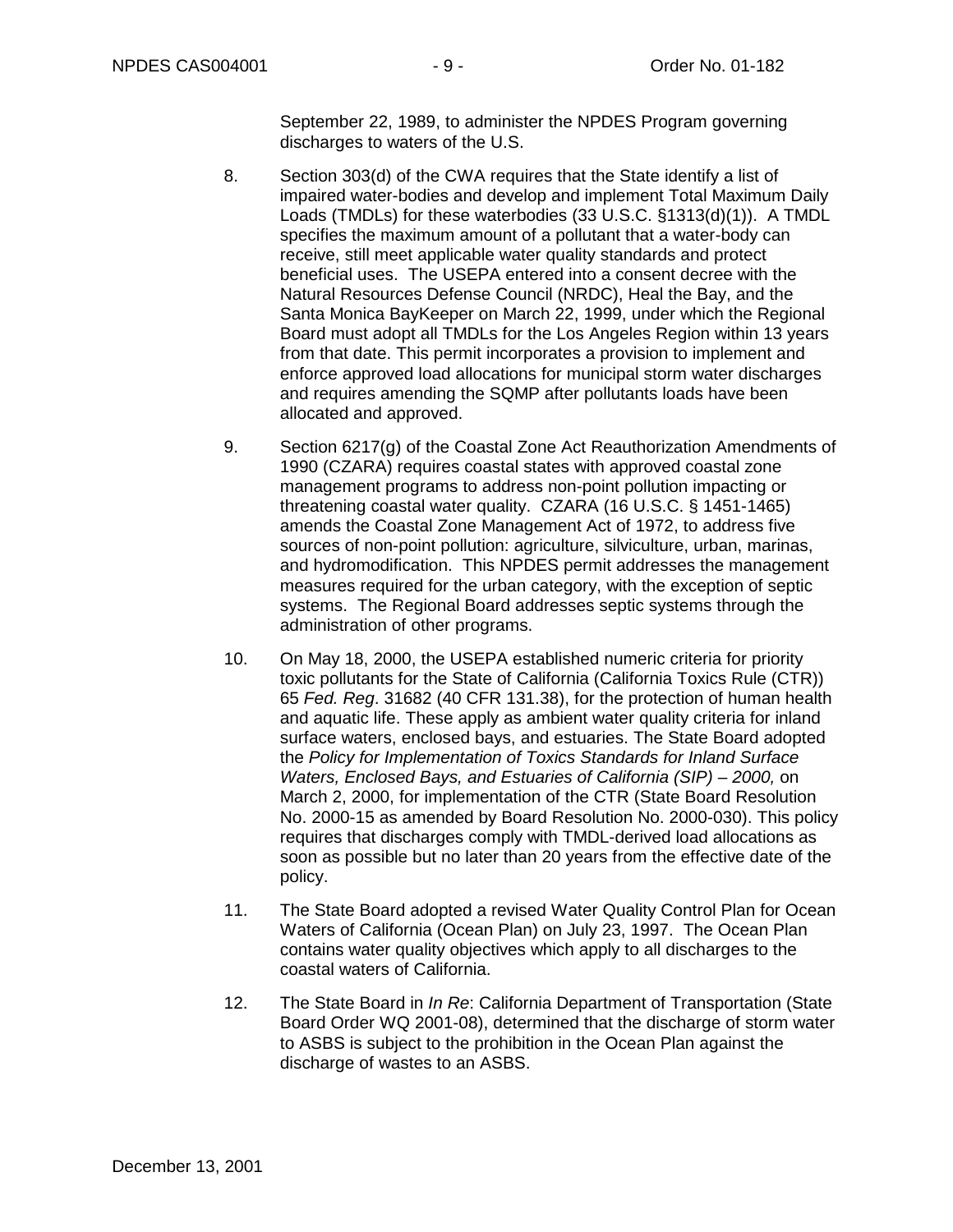- 13. The Regional Board adopted an updated Water Quality Control Plan (Basin Plan) for the Los Angeles Region on June 13, 1994, *'Water Quality Control Plan, Los Angeles Region: Basin Plan for the Coastal Watersheds of Los Angeles and Ventura Counties*, (1994).' The Basin Plan designates beneficial uses of receiving waters and specifies both narrative and numerical water quality objectives for the receiving waters in Los Angeles County.
- 14. The Regional Board on September 19, 2001, adopted amendments to the Basin Plan, to incorporate TMDLs for trash in the Los Angeles River (Resolution No. 01-013) and Ballona Creek (Resolution No. 01-014). After approval by the State Board, the Office of Administrative Law, and the USEPA, the TMDLs for trash will be effective and enforceable.
- 15. The Regional Board on April 13, 1998, approved BMPs for sidewalk rinsing to minimize the discharge of wash waters to the storm drain system (Resolution No. 98-08). By the same resolution, the Regional Board prohibited the discharge of municipal street wash waters to the storm drain system.
- 16. The Regional Board on April 13, 1998, approved recommended BMPs for industrial/commercial facilities (Resolution No. 98-08).
- 17. The Regional Board on April 22, 1999, approved a list of BMPs for use in development planning and development construction (Resolution No. 99- 03)
- 18. The Regional Board adopted and approved requirements for new development and significant redevelopment projects in Los Angeles County to control the discharge of storm water pollutants in post-construction storm water, on January 26, 2000, in Board Resolution No. R-00-02. The Regional Board Executive Officer issued the approved Standard Urban Storm Water Mitigation Plans (SUSMPs) on March 8, 2000. The State Board in large part affirmed the Regional Board action and SUSMPs in State Board Order No. WQ 2000-11 issued on October 5, 2000.
	- The State Board's Chief Counsel has issued a statewide policy memorandum (dated December 26, 2000), which interprets the Order to provide broad discretion to Regional Boards and identifies potential future areas for inclusion in SUSMPs and the types of evidence and findings necessary. Such areas include ministerial projects, projects in environmentally sensitive areas, and water quality design criteria for RGOs.
	- The State Board's Chief Counsel interprets the Order to encourage regional solutions and endorses a mitigation fund or "bank" that may be funded by developers who obtain waivers from the numerical design standards for new development and significant redevelopment.
- 19. 40 CFR 131.10(a) prohibits states from designating waste transport or waste assimilation as a use for any water of the U.S. Authorizing the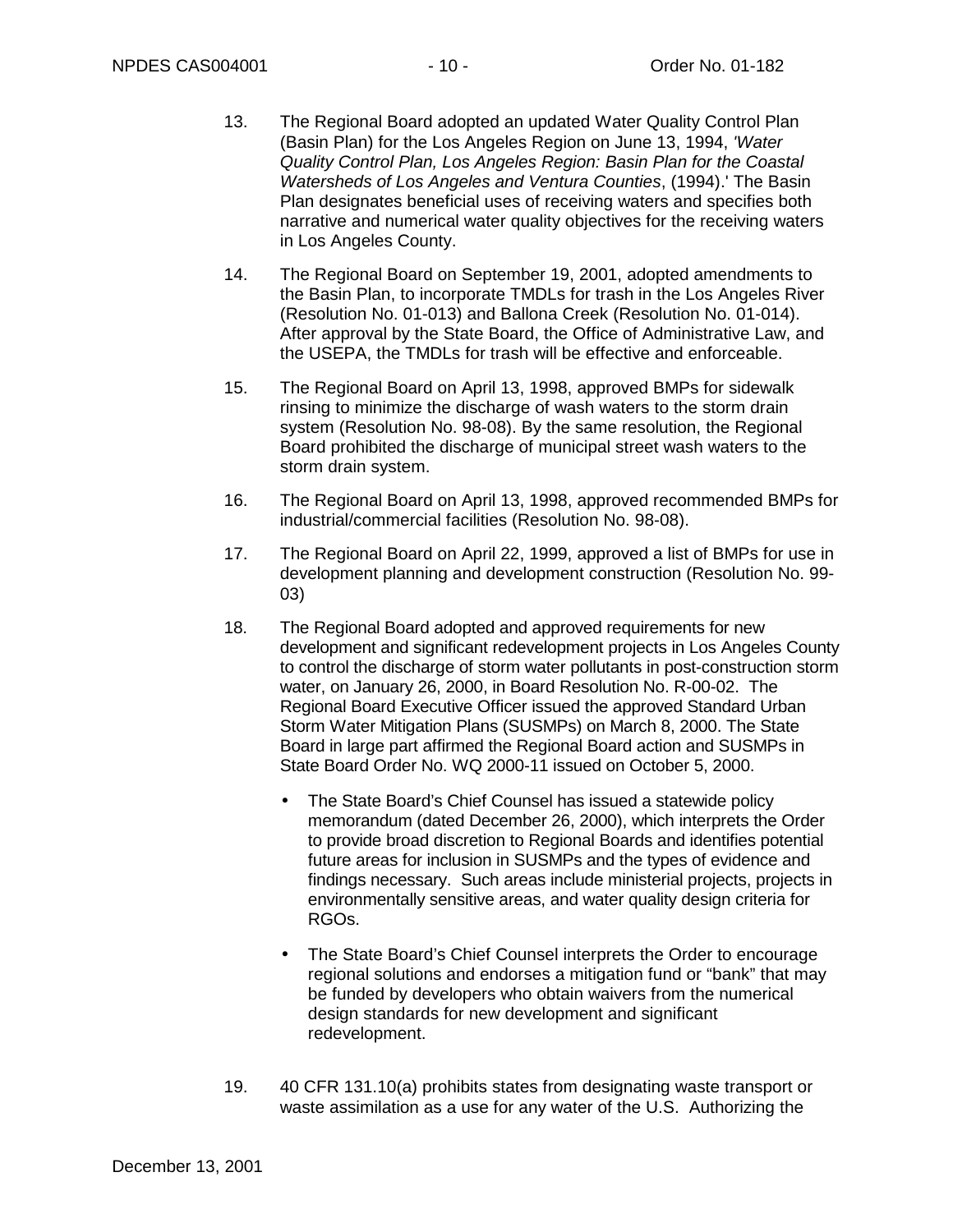construction of a storm water/ urban runoff treatment facility in a jurisdictional water body would be tantamount to accepting waste assimilation as an appropriate use for that water body. Furthermore, the construction and operation of a pollution control facility in a water body can impact the physical, chemical, and biological integrity as well as the beneficial uses of the water body. Therefore, storm water treatment and/or mitigation in accordance with SUSMPs and any other requirements of this Order must occur prior to the discharge of storm water into a water of the U.S.

- 20. The Regional Board supports a Watershed Management Approach to address water quality protection in the region. The objective of the Watershed Management Approach should be to provide a comprehensive and integrated strategy towards water resource protection, enhancement, and restoration while balancing economic and environmental impacts within a hydrologically defined drainage basin or watershed. It emphasizes cooperative relationships between regulatory agencies, the regulated community, environmental groups, and other stakeholders in the watershed to achieve the greatest environmental improvements with available resources.
- 21. To promote a watershed management approach, the County of Los Angeles is divided into six Watershed Management Areas (WMAs) as follows:

Malibu Creek and Rural Santa Monica Bay WMA Ballona Creek and Urban Santa Monica Bay WMA Los Angeles River WMA San Gabriel River WMA Dominguez Channel/Los Angeles Harbor WMA, and Santa Clara River WMA

Attachment A shows the list of Permittees under each WMA and some Permittees have expressed an intent to form sub-watershed groups within the WMA to promote regional solutions for the mitigation of storm water discharge pollution.

22. To facilitate compliance with federal regulations, the State Board has issued two statewide general NPDES permits for storm water discharges: one for storm water from industrial sites [NPDES No. CAS000001, General Industrial Activity Storm Water Permit (GIASP)] and the other for storm water from construction sites [NPDES No. CAS000002, General Construction Activity Storm Water Permit (GCASP)]. The GCASP was reissued on August 19, 1999. The GIASP was reissued on April 17, 1997. Facilities discharging storm water associated with industrial activities and construction projects with a disturbed area of five acres or more are required to obtain individual NPDES permits for storm water discharges, or to be covered by a statewide general permit by completing and filing a Notice of Intent (NOI) with the State Board. The USEPA guidance anticipates coordination of the state-administered programs for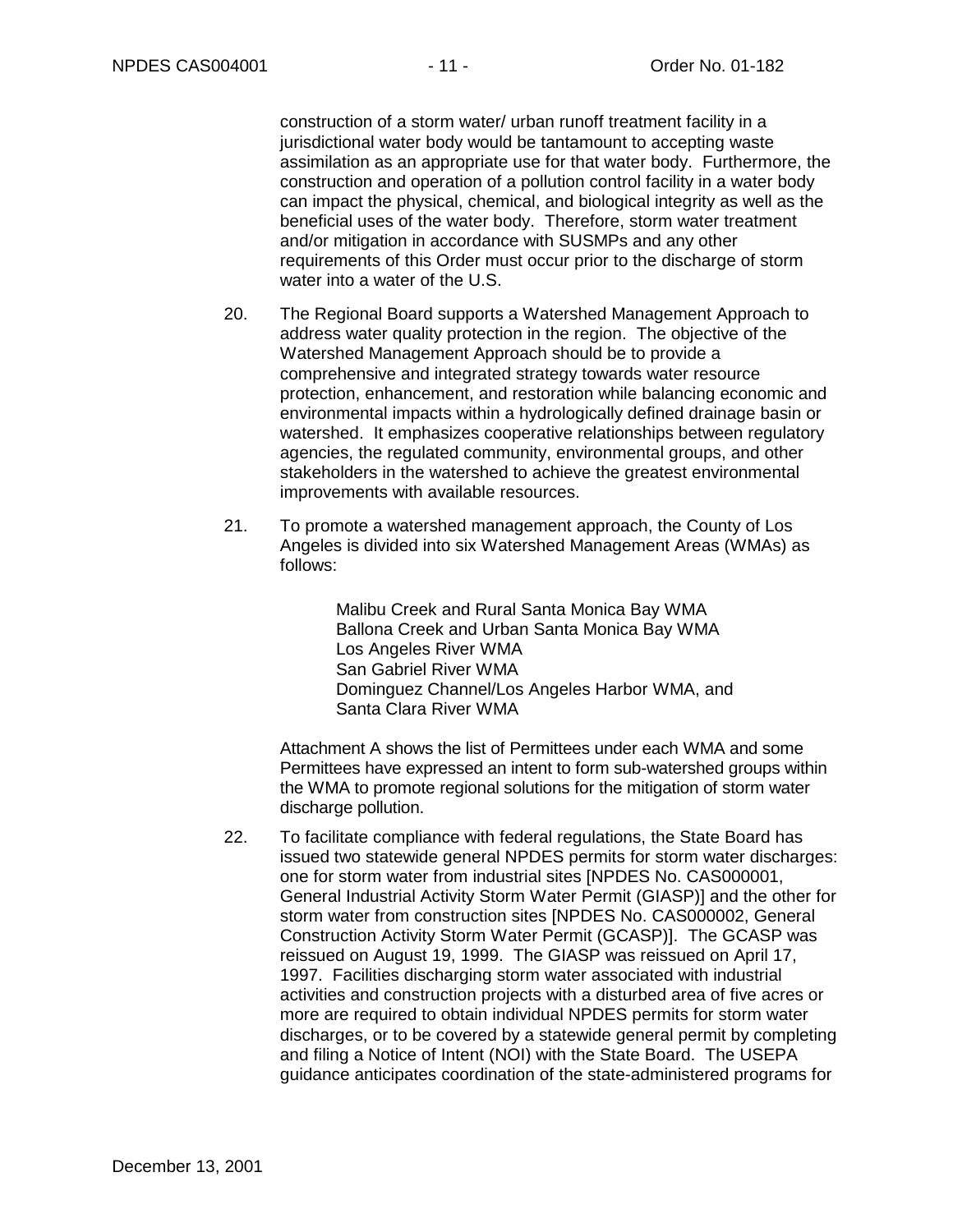industrial and construction activities with the local agency program to reduce pollutants in storm water discharges to the MS4.

The Regional Board is the enforcement authority in the Los Angeles Region for the two statewide general permits regulating discharges from industrial facilities and construction sites, and all NPDES storm water and non-storm water permits issued by the Regional Board. These industrial and construction sites and discharges are also regulated under local laws and regulations.

- 23. The State Board, on October 28, 1968, adopted Resolution No. 68-16, which established an anti-degradation policy for the State and Regional Boards. This policy restricts the degradation of surface waters and protects waterbodies where existing water quality is higher than is necessary for the protection of beneficial uses.
- 24. The State Board, on June 17, 1999, adopted Order No. WQ 99-05, which, in a precedential decision, identifies acceptable receiving water limitations language to be included in municipal storm water permits issued by the State and Regional Boards. The receiving water limitations included herein are consistent with the State Board Order, USEPA Policy, and the U.S. Appellate court decision in, *Defenders of Wildlife v. Browner*  $(9<sup>th</sup>)$ . Cir, 1999). The State Board OCC has determined that the federal court decision did not conflict with State Board Order No. WQ 99-05 (memorandum dated October 14, 1999)
- 25. California Water Code (CWC) § 13263(a) requires that waste discharge requirements issued by the Regional Board shall implement any relevant water quality control plans that have been adopted; shall take into consideration the beneficial uses to be protected and the water quality objectives reasonably required for that purpose; other waste discharges; the need to prevent nuisance; and provisions of CWC § 13241. The Regional Board has considered the requirements of § 13263 and § 13241, and applicable plans, policies, rules, and regulations in developing these waste discharge requirements.
- 26. CWC § 13370 *et seq.* requires that waste discharge requirements issued by the Regional Boards be consistent with provisions of the federal CWA and its amendments.
- 27. On March 12, 2001, the U.S. Court of Appeals ruled that it is necessary to obtain a NPDES permit for application of aquatic pesticides to waterways. (*Headwaters, Inc. vs. Talent Irrigation District,* 243 F.3d. 526  $(9<sup>th</sup> Cir., 2001)$ ) This decision is controlling in California for nonagricultural applications of pesticides to waterways. The State Board adopted a general NPDES permit (Order No. 2001-12-DWQ) on July 19, 2001, for public entities that discharge pollutants to waters of the U.S. associated with the application of aquatic pesticides for resource or pest management. Public entities that conduct such activities must seek coverage under the general permit.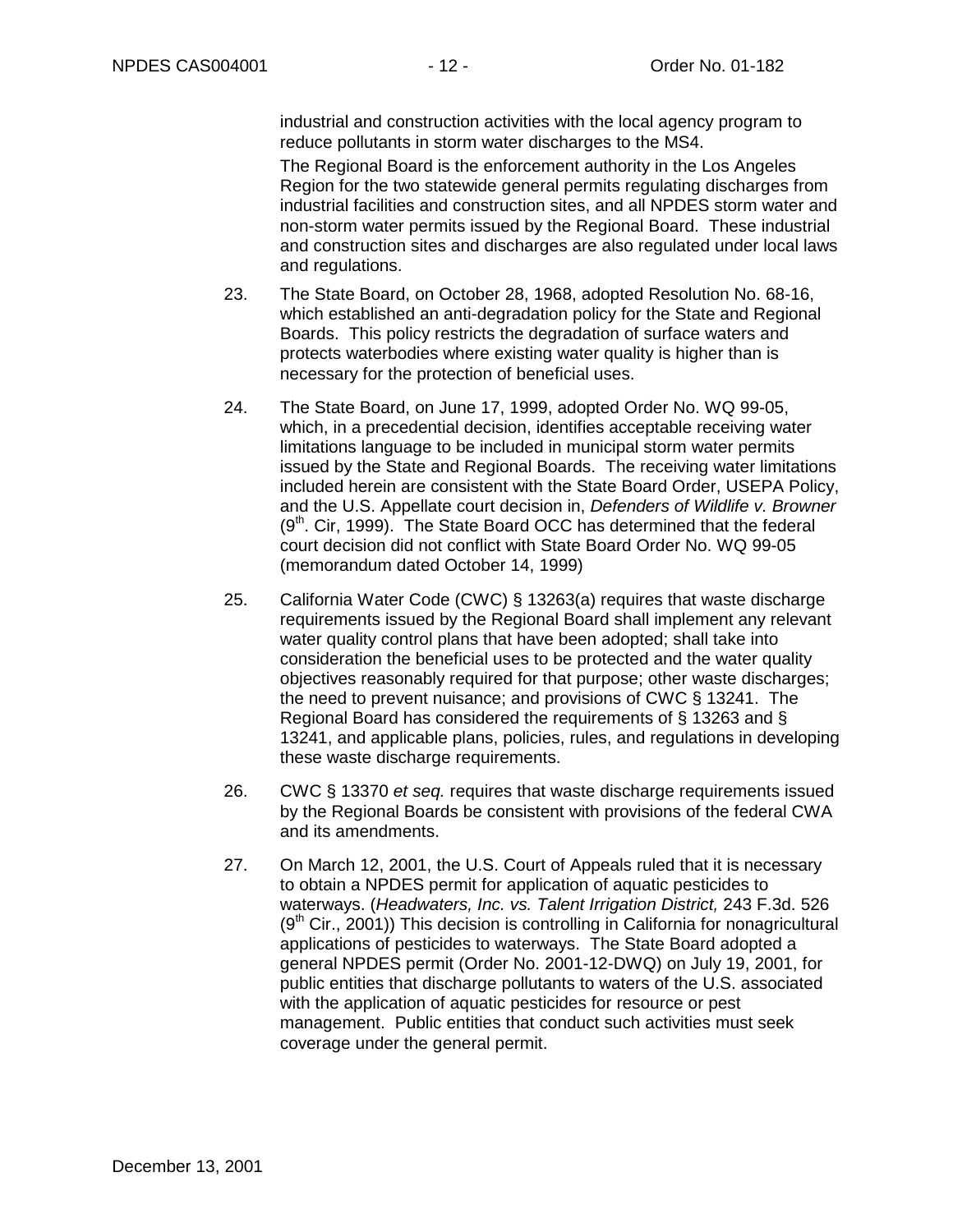## <span id="page-14-0"></span>**F. Implementation**

- 1. The California Environmental Quality Act (CEQA) (Cal. Pub. Resources Code § 21000 *et seq*.) requires that public agencies consider the environmental impacts of the projects they approve for development. CEQA applies to projects that are considered discretionary and does not apply to ministerial projects, which involve the use of established standards or objective measurements. A ministerial project may be made discretionary by adopting local ordinance provisions or imposing conditions to create decision-making discretion in approving the project. In the alternative, Permittees may establish standards and objective criteria administratively for storm water mitigation for ministerial projects. For water quality purposes, the Regional Board considers that all new development and significant redevelopment activity in specified categories, that receive approval or permits from a municipality, are subject to storm water mitigation requirements.
- 2. The objective of this Order is to protect the beneficial uses of receiving waters in Los Angeles County. To meet this objective, this Order requires that the SQMP specify BMPs that will be implemented to reduce the discharge of pollutants in storm water to the maximum extent practicable. Further, Permittees are to assure that storm water discharges from the MS4 shall neither cause nor contribute to the exceedance of water quality standards and objectives nor create conditions of nuisance in the receiving waters, and that the discharge of non-storm water to the MS4 has been effectively prohibited.
- 3. The SQMP required in this Order builds upon the programs established in Order Nos. 90-079, and 96-054, consists of the components recommended in the USEPA guidance manual, and was developed with the cooperation of representatives from the regulated community and environmental groups. The SQMP includes provisions that promote customized initiatives, both on a countywide and watershed basis, in developing and implementing cost-effective measures to minimize discharge of pollutants to the receiving water. The various components of the SQMP, taken as a whole rather than individually, are expected to reduce pollutants in storm water and urban runoff to the maximum extent practicable. Provisions of the SQMP are fully enforceable under provisions of this Order.
- 4. The emphasis of the SQMP is pollution prevention through education, public outreach, planning, and implementation as source control BMPs first and then Structural and Treatment Control BMPs next. Successful implementation of the provisions of the SQMP will require cooperation and coordination of all public agencies in each Permittee's organization, among Permittees, and with the regulated community.
- 5. The implementation of a Public Information and Participation Program is a critical component of a storm water management program. An informed and knowledgeable community is critical to the success of a storm water management program since it helps insure the following: (i) greater support for the program as the public gains a greater understanding of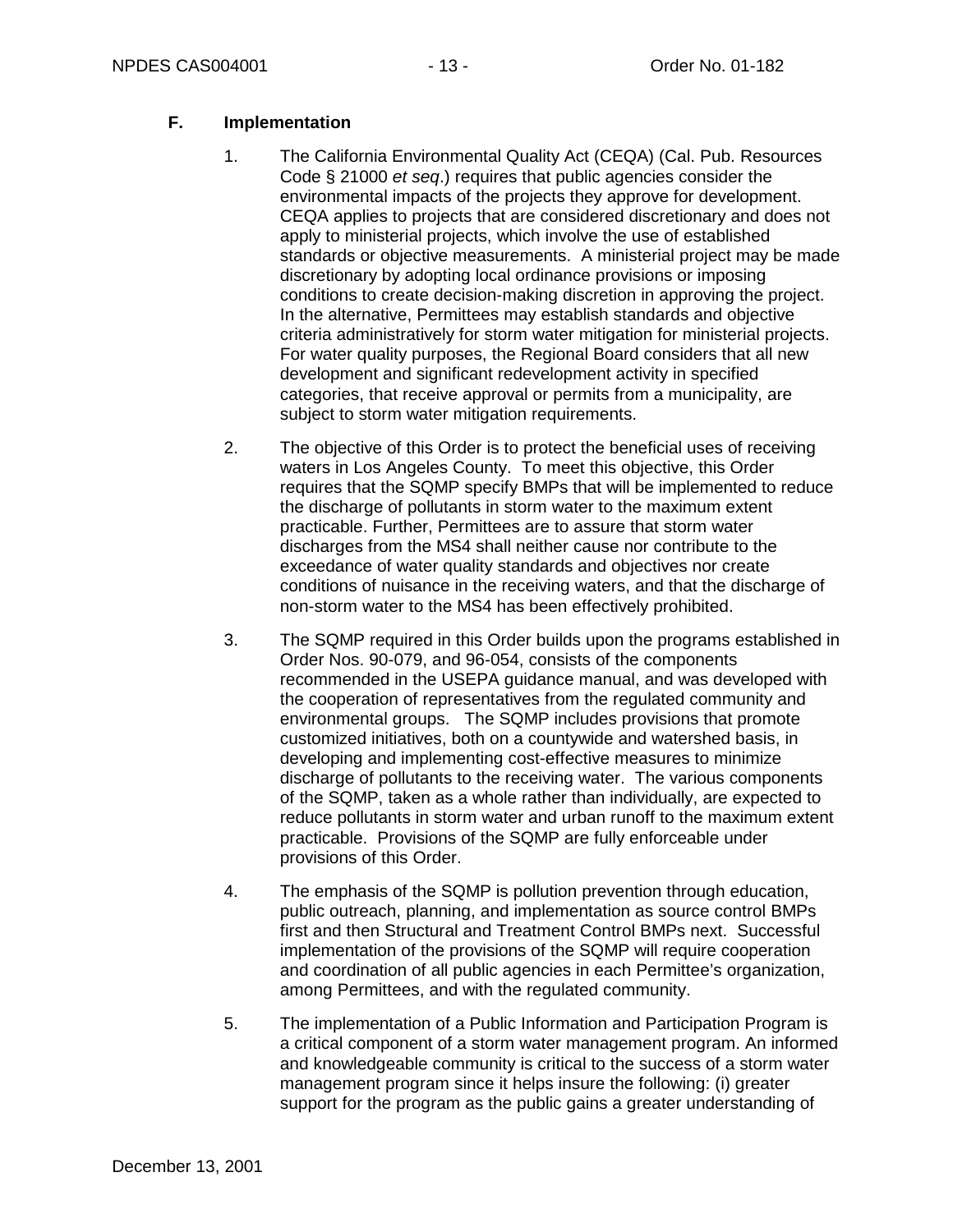<span id="page-15-0"></span>the reasons why it is necessary and important, and (ii) greater compliance with the program as the public becomes aware of the personal responsibilities expected of them and others in the community, including the individual actions they can take to protect or improve the quality of area waters.

- 6. This Order includes a Monitoring Program that incorporates Minimum Levels (MLs) established under the SIP. The SIP's MLs represent the lowest quantifiable concentration for priority toxic pollutants that is measurable with the use of proper method-based analytical procedures and factoring out matrix interference. The SIP's MLs therefore represent the best available science for determining MLs and are appropriate for a storm water monitoring program. The use of MLs allows the detection of toxic priority pollutants at concentrations of concern using recent advances in chemical analytical methods.
- 7. This Order provides flexibility for Permittees to petition the Regional Board Executive Officer to substitute a BMP under the SQMP with an alternative BMP, if they can provide information and documentation on the effectiveness of the alternative, equal to or greater than the prescribed BMP in meeting the objectives of this Order.
- 8. This Order contemplates that the Permittees are responsible for considering potential storm water impacts when making planning decisions in order to fulfill the Permittees' CWA requirement to reduce the discharge of pollutants in municipal storm water to the MEP from new development and redevelopment activities. However, the Permittees retain authority to make the final land-use decisions and retain full statutory authority for deciding what land uses are appropriate at specific locations within each Permittee's jurisdiction. This Order and its requirements are not intended to restrict or control local land use decision-making authority.
- 9. This Order is not intended to prohibit the inspection for or abatement of vectors by the State Department of Health Services or local vector agencies in accordance with Cal. Health and Safety Code § 2270 *et seq*. and §116110 *et seq*. Certain Treatment Control BMPs if not properly designed, operated or maintained may create habitats for vectors (e.g. mosquito and rodents). This Order contemplates that the Permittees will closely cooperate and collaborate with local vector control agencies and the State Department of Health Services for the implementation, operation, and maintenance of Treatment Control BMPs in order to minimize the risk to public health from vector borne diseases.

# **G. Public Process**

1. The Regional Board has notified the Permittees and interested agencies and persons of its intent to issue waste discharge requirements for this discharge, and has provided them with an opportunity to submit their written view and recommendations.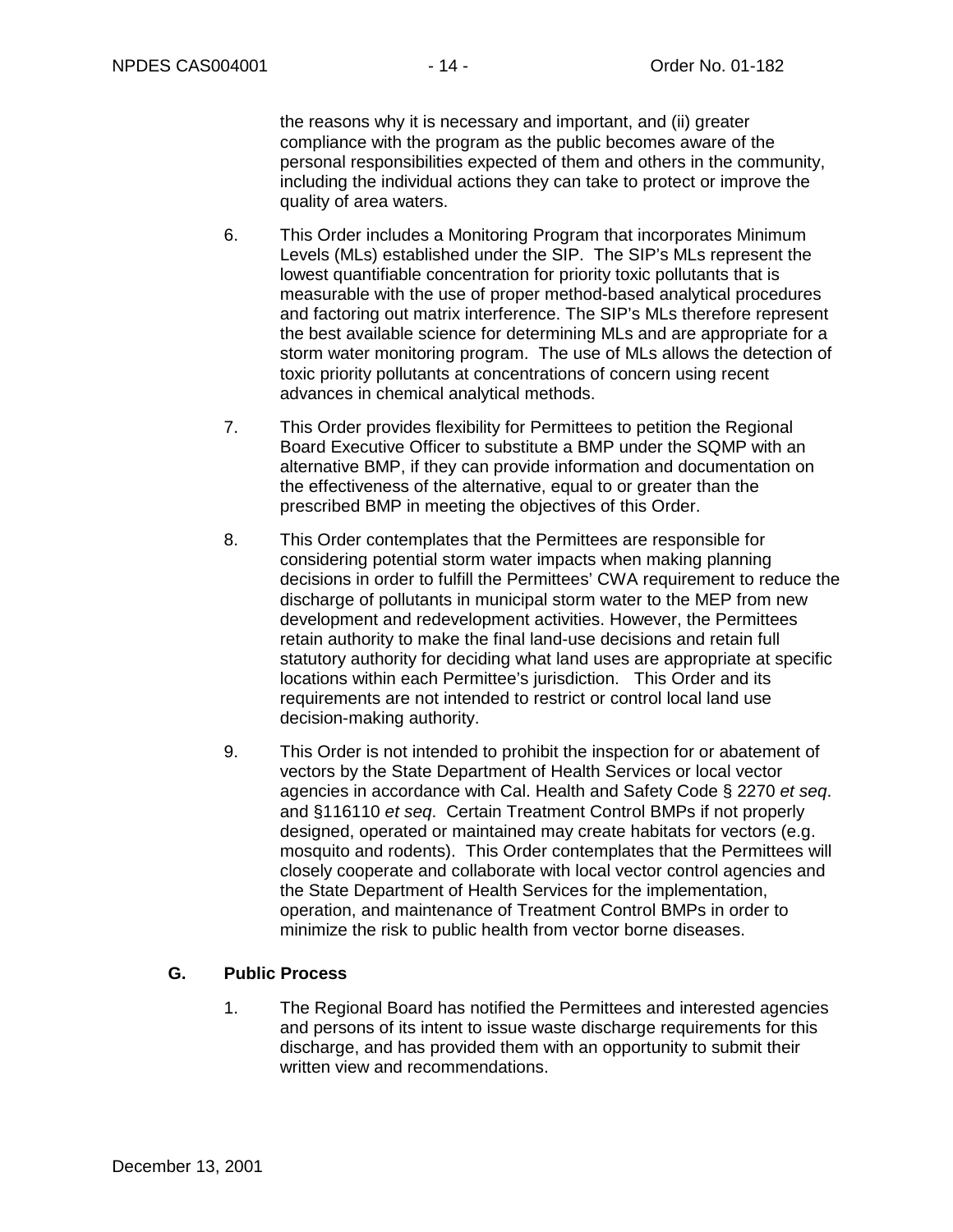- 2. The Regional Board, in a public hearing, heard and considered all comments pertaining to the discharge and to the tentative requirements.
- 3. The Regional Board has conducted public workshops to discuss drafts of the permit. On April 24, 2001, Regional Board staff conducted a workshop outlining the reasoning behind the changes proposed for the new permit and received input from the Permittees and the public regarding those proposed changes. On July 26, 2001, a second public workshop was held at a special Regional Board meeting. The Permittees and the public had another opportunity to express their opinions regarding the proposed changes to the permit in front of the Regional Board members. A significant number of working meetings with the Permittees and other interested parties have occurred throughout the period from the submittal of the ROWD and completion of the tentative draft, in an attempt to incorporate and address all the comments presented.
- 4. The Los Angeles County Flood Control District, the County of Los Angeles and the other municipalities are co-permittees as defined in 40 CFR 122.26 (b)(1). Los Angeles County Flood Control District will coordinate with the other municipalities and facilitate program implementation. Each Permittee is responsible only for a discharge for which it is the operator.
- 5. This Order shall serve as a NPDES Permit, pursuant to CWA § 402, or amendments thereto, and shall take effect 50 days from Order adoption provided the Regional Administrator of the USEPA has no objections.
- 6. The action to adopt an NPDES permit is exempt from the provisions of Chapter 3 of CEQA (Cal. Pub. Resources Code § 21100 *et seq*.), in accordance with CWC § 13389.
- 7. Pursuant to CWC §13320, any aggrieved party may seek review of this Order by filing a petition with the State Board. A petition must be sent to: State Water Resources Control Board, P.O. Box 100, Sacramento, California, 95812, within 30 days of adoption of the Order by the Regional Board.
- 8. This Order may be modified or alternatively revoked or reissued prior to its expiration date, in accordance with the procedural requirements of the NPDES program, and the CWC for the issuance of waste discharge requirements.

**IT IS HEREBY ORDERED** that the Los Angeles County Flood Control District, Los Angeles County, and the Cities of Agoura Hills, Alhambra, Arcadia, Artesia, Azusa, Baldwin Park, Bell, Bellflower, Bell Gardens, Beverly Hills, Bradbury, Burbank, Calabasas, Carson, Cerritos, Claremont, Commerce, Compton, Covina, Cudahy, Culver City, Diamond Bar, Downey, Duarte, El Monte, El Segundo, Gardena, Glendale, Glendora, Hawaiian Gardens, Hawthorne, Hermosa Beach, Hidden Hills, Huntington Park, Industry, Inglewood, Irwindale, La Cañada Flintridge, La Habra Heights, Lakewood, La Mirada, La Puente, La Verne, Lawndale, Lomita, Los Angeles, Lynwood, Malibu, Manhattan Beach, Maywood, Monrovia, Montebello, Monterey Park, Norwalk, Palos Verdes Estates, Paramount, Pasadena, Pico Rivera, Pomona, Rancho Palos Verdes,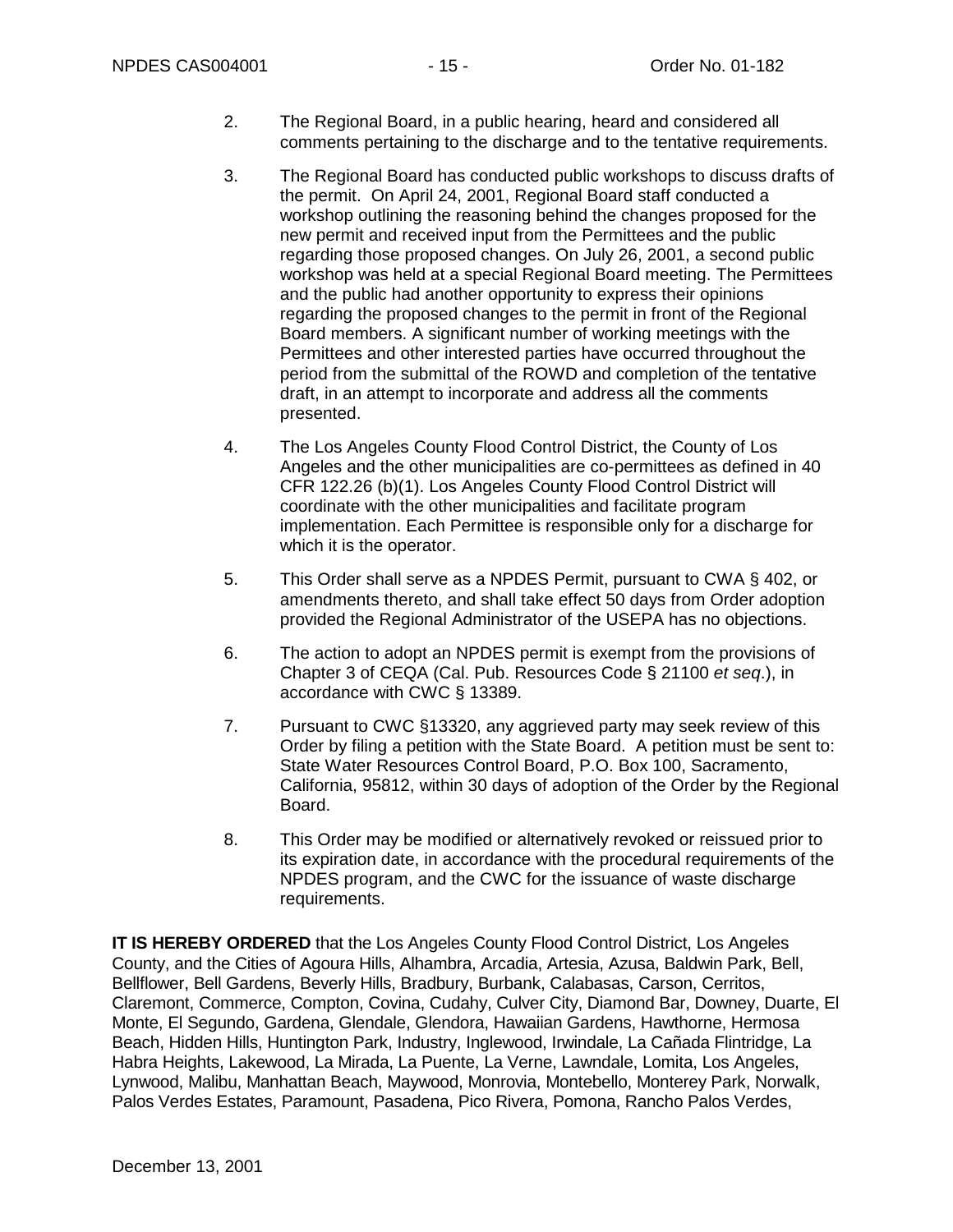<span id="page-17-0"></span>Redondo Beach, Rolling Hills, Rolling Hills Estates, Rosemead, San Dimas, San Fernando, San Gabriel, San Marino, Santa Clarita, Santa Fe Springs, Santa Monica, Sierra Madre, Signal Hill, South El Monte, South Gate, South Pasadena, Temple City, Torrance, Vernon, Walnut, West Covina, West Hollywood, Westlake Village, and Whittier, in order to meet the provisions contained in Division 7 of the CWC and regulations adopted thereunder, and the provisions of the CWA, as amended, and regulations and guidelines adopted thereunder, shall comply with the following:

# **Part 1. DISCHARGE PROHIBITIONS**

The Permittees shall effectively prohibit non-storm water discharges into the MS4 and watercourses, except where such discharges:

- 1. Are covered by a separate individual or general NPDES permit for nonstorm water discharges; or
- 2. Fall within one of the categories below, and meet all conditions when specified by the Regional Board Executive Officer:
	- a) Category A Natural flow:
		- (1) Natural springs and rising ground water;
		- (2) Flows from riparian habitats or wetlands;
		- (3) Stream diversions, permitted by the State Board; and
		- (4) Uncontaminated ground water infiltration [as defined by 40 CFR 35.2005(20)].
	- b) Category B Flows from emergency fire fighting activity.
	- c) Category C Flows incidental to urban activities:
		- (1) Reclaimed and potable landscape irrigation runoff;
		- (2) Potable drinking water supply and distribution system releases (consistent with American Water Works Association guidelines for dechlorination and suspended solids reduction practices);
		- (3) Drains for foundations, footings, and crawl spaces;
		- (4) Air conditioning condensate;
		- (5) Dechlorinated/debrominated swimming pool discharges;
		- (6) Dewatering of lakes and decorative fountains;
		- (7) Non-commercial car washing by residents or by non-profit organizations; and
		- (8) Sidewalk rinsing.

The Regional Board Executive Officer may add or remove categories of non-storm water discharges above. Furthermore, in the event that any of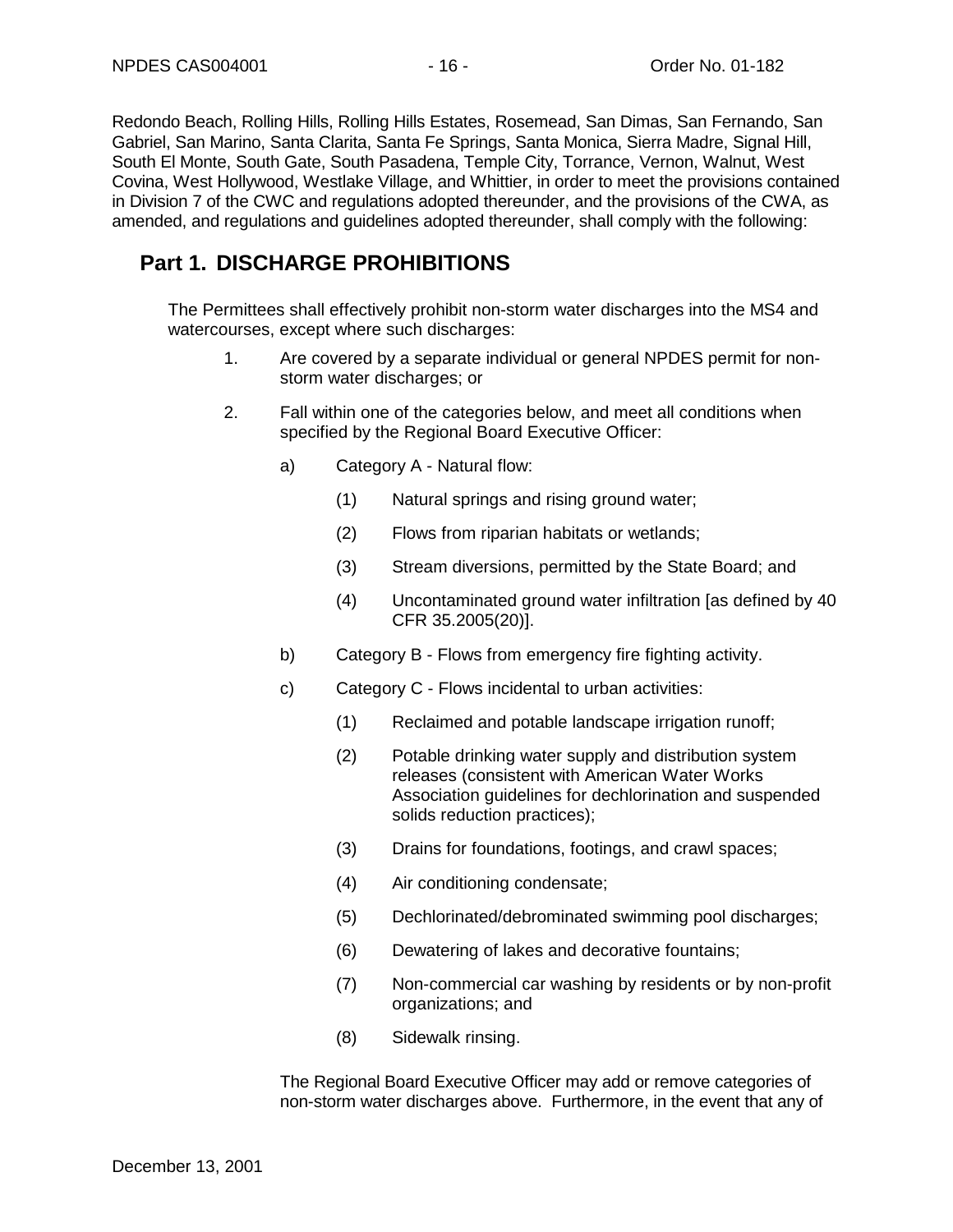<span id="page-18-0"></span>the above categories of non-storm water discharges are determined to be a source of pollutants by the Regional Board Executive Officer, the discharge will no longer be exempt from this prohibition unless the Permittee implements conditions approved by the Regional Board Executive Officer to ensure that the discharge is not a source of pollutants. Notwithstanding the above, the Regional Board Executive Officer may impose additional prohibitions of non-storm water discharges in consideration of antidegradation policies and TMDLs.

# **Part 2. RECEIVING WATER LIMITATIONS**

- 1. Discharges from the MS4 that cause or contribute to the violation of Water Quality Standards or water quality objectives are prohibited.
- 2. Discharges from the MS4 of storm water, or non-storm water, for which a Permittee is responsible for, shall not cause or contribute to a condition of nuisance.
- 3. The Permittees shall comply with Part 2.1. and 2.2. through timely implementation of control measures and other actions to reduce pollutants in the discharges in accordance with the SQMP and its components and other requirements of this Order including any modifications. The SQMP and its components shall be designed to achieve compliance with receiving water limitations. If exceedances of Water Quality Objectives or Water Quality Standards (collectively, Water Quality Standards) persist, notwithstanding implementation of the SQMP and its components and other requirements of this permit, the Permittee shall assure compliance with discharge prohibitions and receiving water limitations by complying with the following procedure:
	- a) Upon a determination by either the Permittee or the Regional Board that discharges are causing or contributing to an exceedance of an applicable Water Quality Standard, the Permittee shall promptly notify and thereafter submit a Receiving Water Limitations (RWL) Compliance Report (as described in the Program Reporting Requirements, Section I of the Monitoring and Reporting Program) to the Regional Board that describes BMPs that are currently being implemented and additional BMPs that will be implemented to prevent or reduce any pollutants that are causing or contributing to the exceedances of Water Quality Standards. This RWL Compliance Report may be incorporated in the annual Storm Water Report and Assessment unless the Regional Board directs an earlier submittal. The RWL Compliance Report shall include an implementation schedule. The Regional Board may require modifications to the RWL Compliance Report.
	- b) Submit any modifications to the RWL Compliance Report required by the Regional Board within 30 days of notification.
	- c) Within 30 days following the approval of the RWL Compliance Report, the Permittee shall revise the SQMP and its components and monitoring program to incorporate the approved modified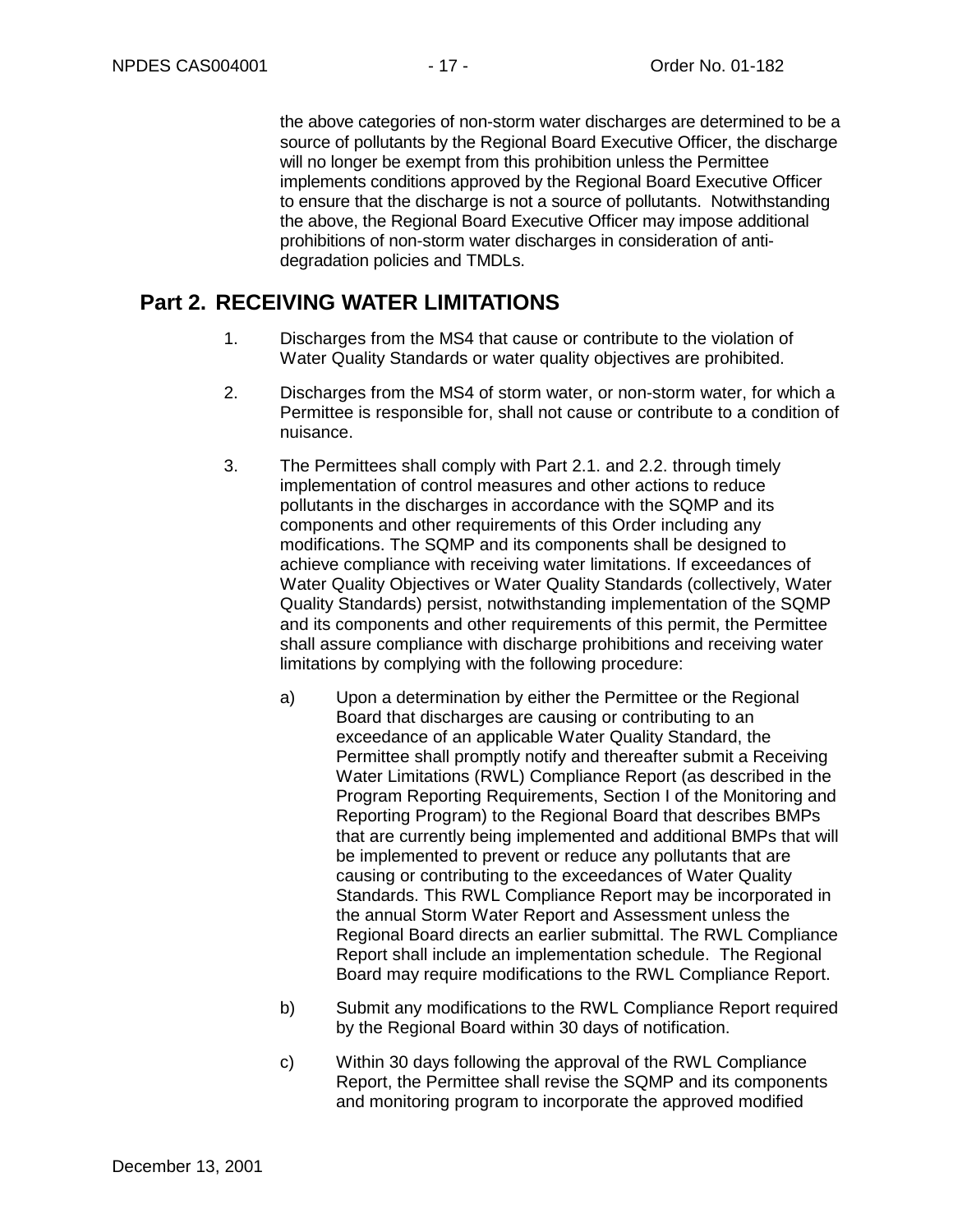BMPs that have been and will be implemented, an implementation schedule, and any additional monitoring required.

- d) Implement the revised SQMP and its components and monitoring program according to the approved schedule.
- <span id="page-19-0"></span>4. So long as the Permittee has complied with the procedures set forth above and is implementing the revised SQMP and its components, the Permittee does not have to repeat the same procedure for continuing or recurring exceedances of the same receiving water limitations unless directed by the Regional Board to develop additional BMPs.

# **Part 3. STORM WATER QUALITY MANAGEMENT PROGRAM (SQMP) IMPLEMENTATION**

## **A. General Requirements**

- 1. Each Permittee shall, at a minimum, implement the SQMP. The SQMP is an enforceable element of this Order. The SQMP shall be implemented no later than February 1, 2002, unless a later date has been specified for a particular provision in this Order.
- 2. The SQMP shall, at a minimum, comply with the applicable storm water program requirements of 40 CFR 122.26(d)(2). The SQMP and its components shall be implemented so as to reduce the discharges of pollutants in storm water to the MEP.
- 3. Each Permittee shall implement additional controls, where necessary, to reduce the discharges of pollutants in storm water to the MEP.
- 4. Permittees that modify the countywide SQMP (i.e., implement additional controls, implement different controls than described in the countywide SQMP, or determine that certain BMPs in the countywide SQMP are not applicable in the area under its jurisdiction), shall develop a local SQMP, no later than August 1, 2002. The local SQMP shall be customized to reflect the conditions in the area under the Permittee's jurisdiction and shall specify activities being implemented under the appropriate elements described in the countywide SQMP.

## **B. Best Management Practice Implementation**

The Permittees shall implement or require the implementation of the most effective combination of BMPs for storm water/urban runoff pollution control. When implemented, BMPs are intended to result in the reduction of pollutants in storm water to the MEP.

## **C. Revision of the Storm Water Quality Management Program**

The Permittees shall revise the SQMP, at the direction of the Regional Board Executive Officer, to incorporate program implementation amendments so as to comply with regional, watershed specific requirements, and/or waste load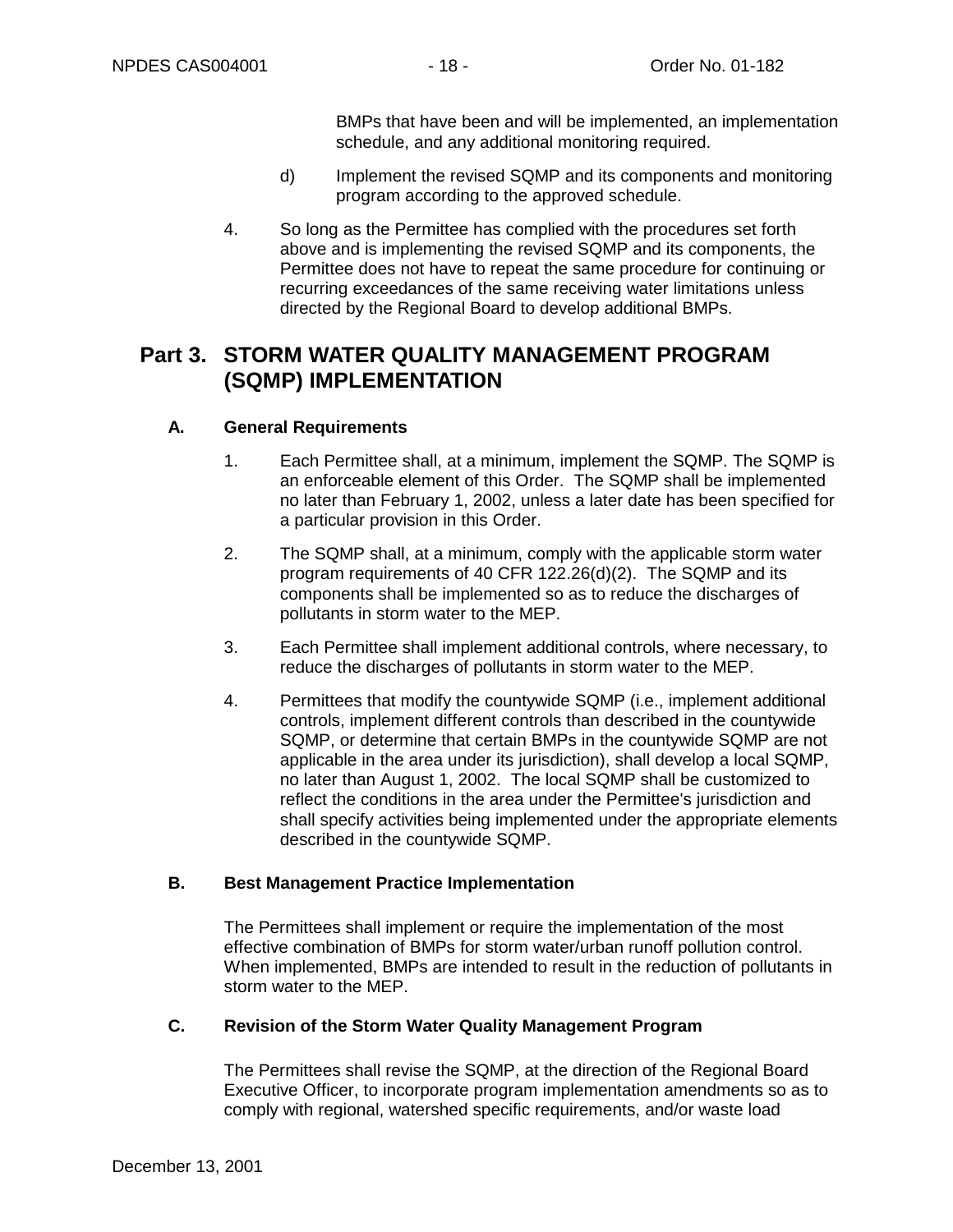<span id="page-20-0"></span>allocations developed and approved pursuant to the process for the designation and implementation of Total Maximum Daily Loads (TMDLs) for impaired water bodies.

#### **D. Designation and Responsibilities of the Principal Permittee**

The Los Angeles County Flood Control District is hereby designated as the Principal Permittee. As such, the Principal Permittee shall:

- 1. Coordinate and facilitate activities necessary to comply with the requirements of this Order, but is not responsible for ensuring compliance of any individual Permittee;
- 2. Coordinate permit activities among Permittees and act as liaison between Permittees and the Regional Board on permitting issues;
- 3. Provide personnel and fiscal resources for the necessary updates of the SQMP and its components;
- 4. Provide technical and administrative support for committees that will be organized to implement the SQMP and its components;
- 5. Convene the Watershed Management Committees (WMCs) constituted pursuant to Part F, below, upon designation of representatives;
- 6. Implement the Countywide Monitoring Program required under this Order and evaluate, assess and synthesize the results of the monitoring program;
- 7. Provide personnel and fiscal resources for the collection, processing and submittal to the Regional Board of annual reports and summaries of other reports required under the SQMP; and
- 8. Comply with the "Responsibilities of the Permittees" in Part 3.E., below.

#### **E. Responsibilities of the Permittees**

Each Permittee is required to comply with the requirements of this Order applicable to discharges within its boundaries (see Findings D.1, D.2. and D.3.) and not for the implementation of the provisions applicable to the Principal Permittee or other Permittees. Each Permittee shall, within its geographic jurisdiction:

- 1. Comply with the requirements of the SQMP and any modifications thereto;
- 2. Coordinate among its internal departments and agencies, as appropriate, to facilitate the implementation of the requirements of the SQMP applicable to such Permittee in an efficient and cost-effective manner;
- 3. Designate a technically knowledgeable representative to the appropriate WMC;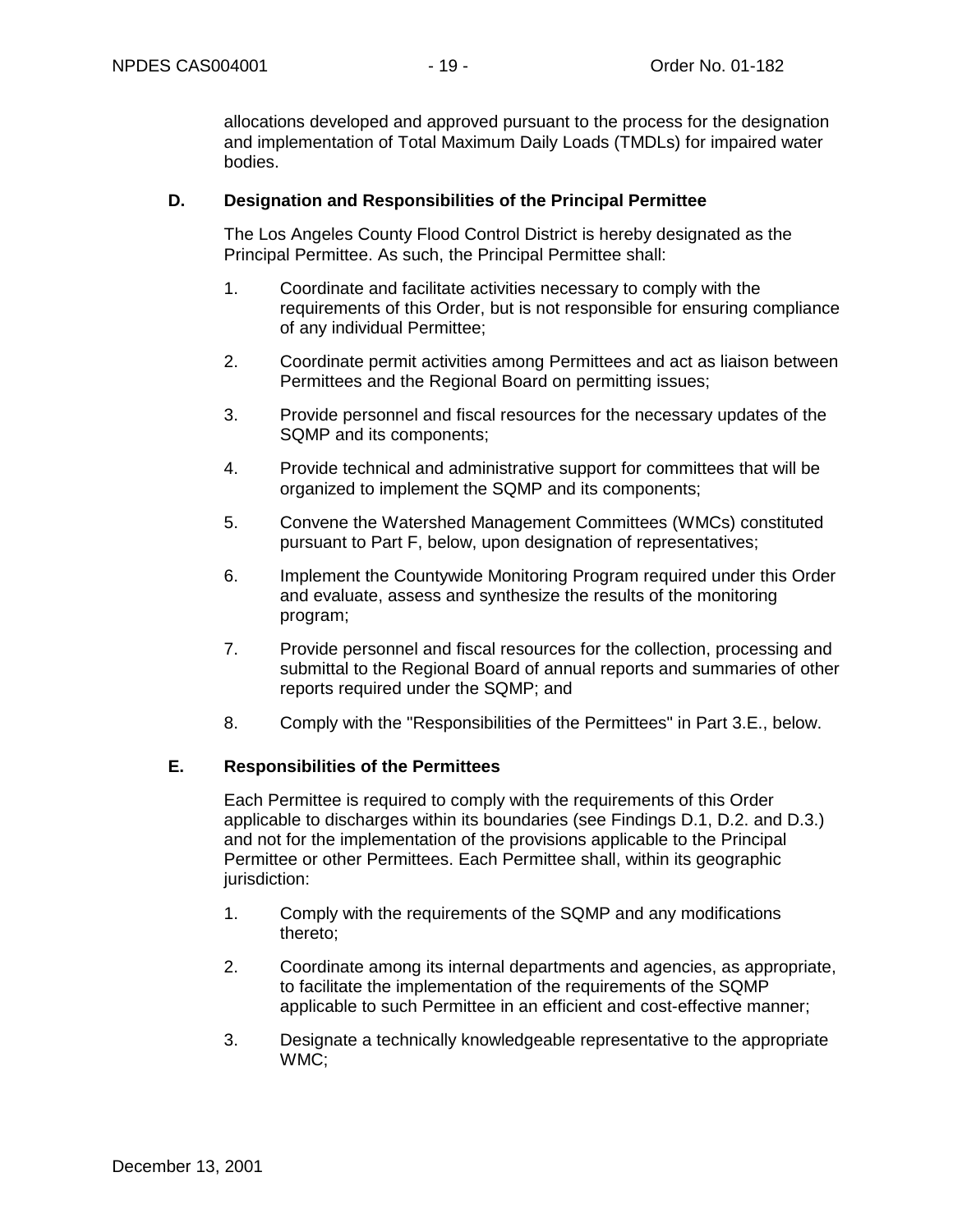- <span id="page-21-0"></span>4. Participate in intra-agency coordination (e.g. Fire Department, Building and Safety, Code Enforcement, Public Health, etc.) necessary to successfully implement the provisions of this Order and the SQMP.
- 5. Prepare an annual Budget Summary of expenditures applied to the storm water management program. This summary shall identify the storm water budget for the following year, using estimated percentages and written explanations where necessary, for the specific categories noted below:
	- a) Program management
		- Administrative costs
	- b) Program Implementation

Where information is available, provide an estimated percent breakdown of expenditures for the categories below:

- Illicit connection/illicit discharge
- Development planning
- Development construction
- Construction inspection activities
- Industrial/Commercial inspection activities
- Public Agency Activities
	- Maintenance of Structural BMPs and Treatment Control BMPs
	- Municipal Street Sweeping
	- Catch basin clean-up
	- Trash collection
	- Capital costs
- c) Public Information and Participation
- d) Monitoring Program
- e) Miscellaneous Expenditures
- 6. Each Permittee, in addition to the Budget Summary, shall report any supplemental dedicated budgets for the same categories.

#### **F. Watershed Management Committees (WMCs)**

- 1. Each WMC shall be comprised of a voting representative from each Permittee in the WMA.
- 2. The WMC's chair and secretary shall be chosen by the WMC upon Order adoption and on an annual basis, thereafter. In the absence of volunteer Permittee(s) for the positions, the Principal Permittee shall assume those roles until the WMC chooses members of the committee for the positions.
- 3. Each WMC shall:
	- a) Facilitate cooperation and exchange of information among Permittees;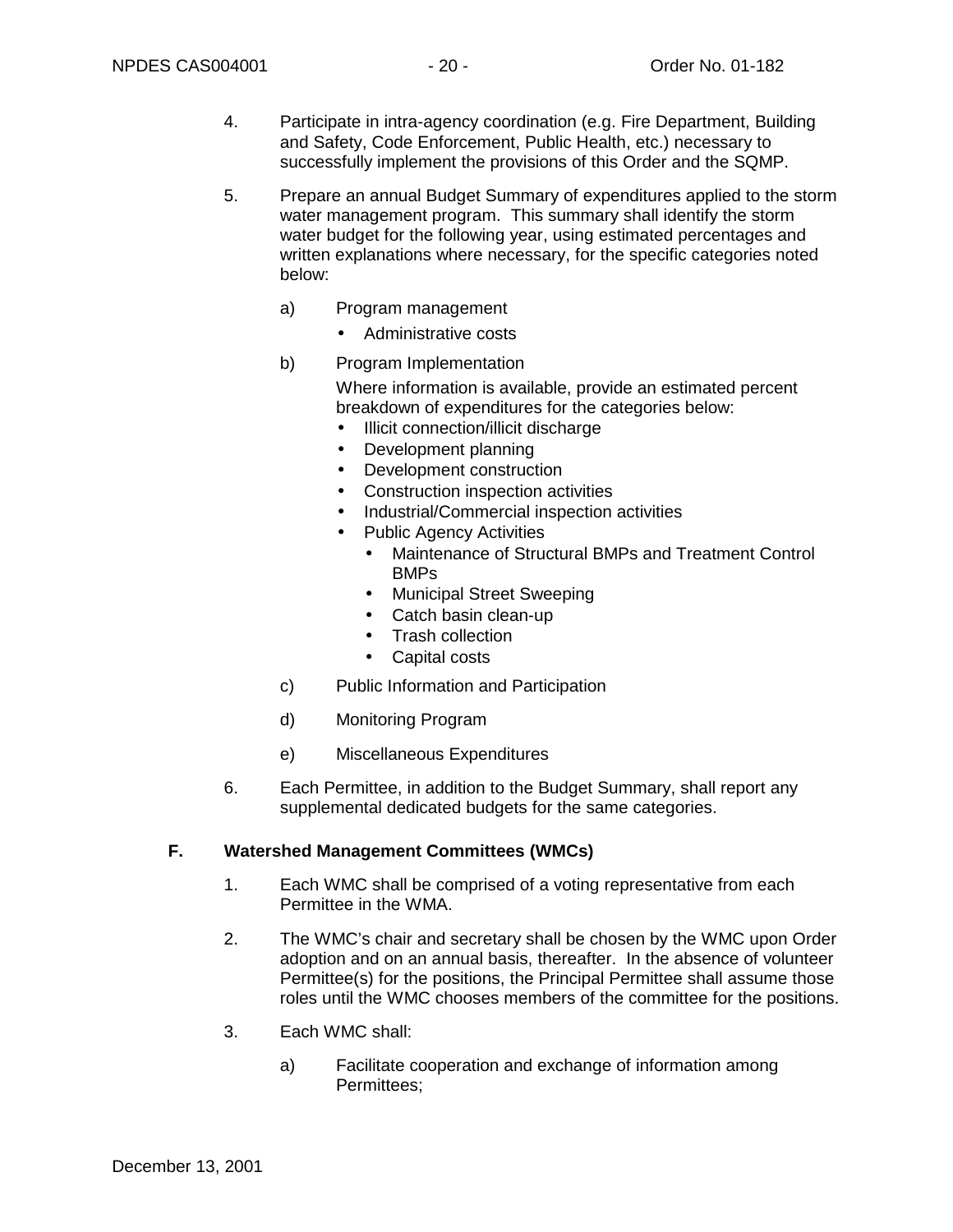- <span id="page-22-0"></span>b) Establish additional goals and objectives and associated deadlines for the WMA, as the program implementation progresses;
- c) Prioritize pollution control efforts based on beneficial use impairment(s), watershed characteristics and analysis of results from studies and the monitoring program;
- d) Develop and/or update and monitor the adequate implementation, on an annual basis, of the tasks identified for the WMA;
- e) Assess the effectiveness of, prepare revisions for, and recommend appropriate changes to the SQMP and its components;
- f) Continue to prioritize the Industrial/Commercial critical sources for investigation, outreach and follow-up; and
- g) Meet four times per year and, as necessary.

#### **G. Legal Authority**

- 1. Permittees shall possess the necessary legal authority to prohibit non-storm water discharges to the storm drain system, including, but not limited to:
	- a) Illicit discharges and illicit connections and require removal of illicit connections;
	- b) The discharge of wash waters to the MS4 from the cleaning of gas stations, auto repair garages, or other types of automotive service facilities;
	- c) The discharge of runoff to the MS4 from mobile auto washing, steam cleaning, mobile carpet cleaning, and other such mobile commercial and industrial operations;
	- d) The discharge of runoff to the MS4 from areas where repair of machinery and equipment which are visibly leaking oil, fluid or antifreeze, is undertaken;
	- e) The discharge of runoff to the MS4 from storage areas of materials containing grease, oil, or other hazardous substances, and uncovered receptacles containing hazardous materials;
	- f) The discharge of chlorinated/ brominated swimming pool water and filter backwash to the MS4;
	- g) The discharge of runoff from the washing of toxic materials from paved or unpaved areas to the MS4;
	- h) Washing impervious surfaces in industrial/commercial areas that results in a discharge of runoff to the MS4;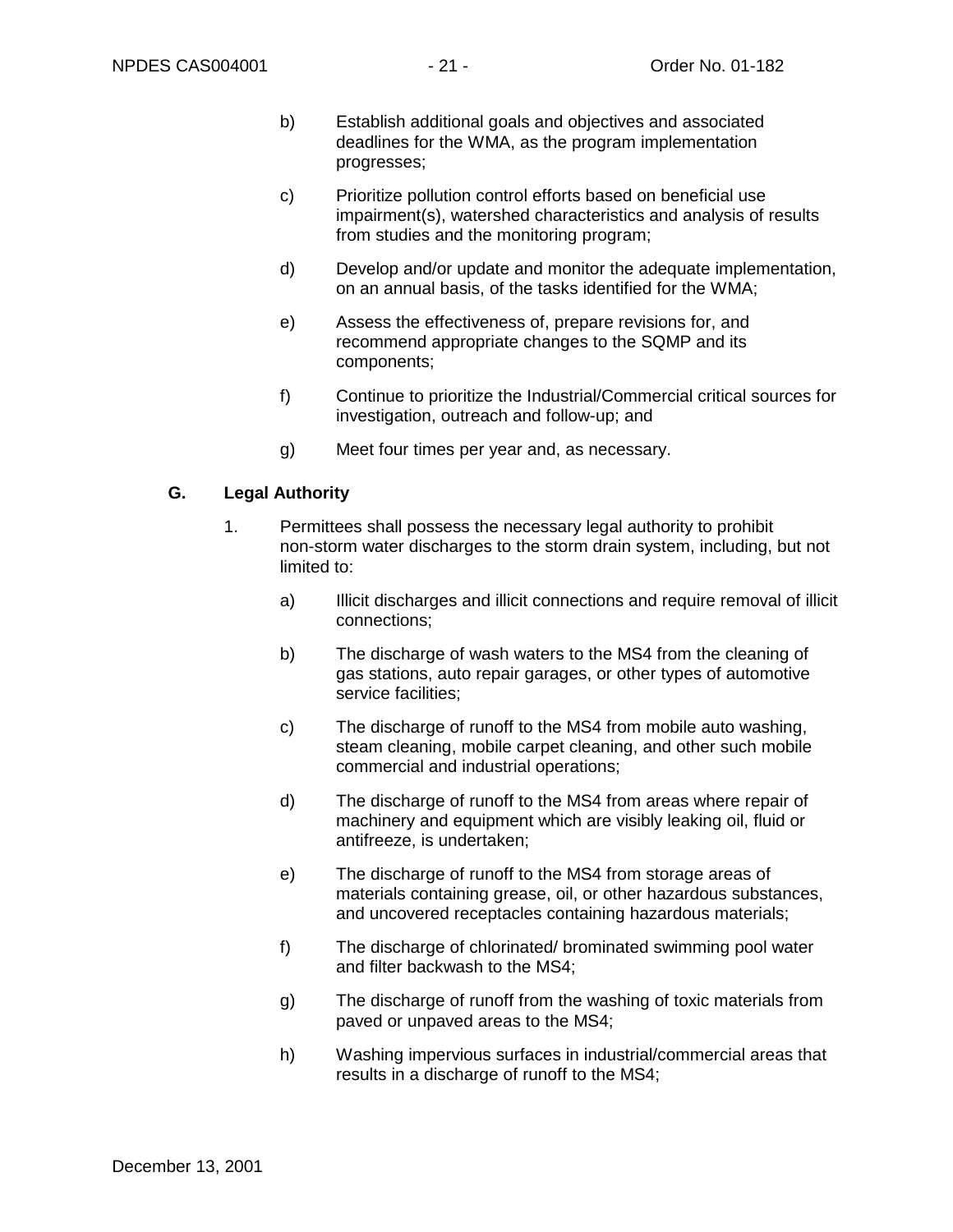- i) The discharge of concrete or cement laden wash water from concrete trucks, pumps, tools, and equipment to the MS4; and
- j) Dumping or disposal of materials into the MS4 other than storm water, such as:
	- (1) Litter, landscape debris and construction debris;
	- (2) Any state or federally banned or unregistered pesticides;
	- (3) Food and food processing wastes; and
	- (4) Fuel and chemical wastes, animal wastes, garbage, batteries, and other materials that have potential adverse impacts on water quality.
- 2. The Permittees shall possess adequate legal authority to:
	- a) Require persons within their jurisdiction to comply with conditions in Permittees' ordinances, permits, contracts, model programs, or orders (i.e. hold dischargers to its MS4 accountable for their contributions of pollutants and flows);
	- b) Utilize enforcement mechanisms to require compliance with Permittees ordinances, permits, contracts, or orders;
	- c) Control pollutants, including potential contribution, in discharges of storm water runoff associated with industrial activities (including construction activities) to its MS4 and control the quality of storm water runoff from industrial sites (including construction sites). This requirement applies to Source Control, and Treatment Control BMPs;
	- d) Carry out all inspection, surveillance and monitoring procedures necessary to determine compliance and non-compliance with permit conditions, including the prohibition of illicit discharges to the MS4. Permittees must possess authority to enter, sample, inspect, review and copy records, and require regular reports from industrial facilities (including construction sites) discharging polluted or with the potential to discharge polluted storm water runoff into its MS4;
	- e) Require the use of BMPs to prevent or reduce the discharge of pollutants to MS4s to MEP; and
	- f) Require that Treatment Control BMPs be properly operated and maintained to prevent the breeding of vectors.
- 3. Each Permittee shall, no later than November 1, 2002, amend and adopt (if necessary), a Permittee-specific storm water and urban runoff ordinance to enforce all requirements of this permit.
- 4. Each Permittee shall submit no later than December 2, 2002, a new or updated statement by its legal counsel that the Permittee has obtained all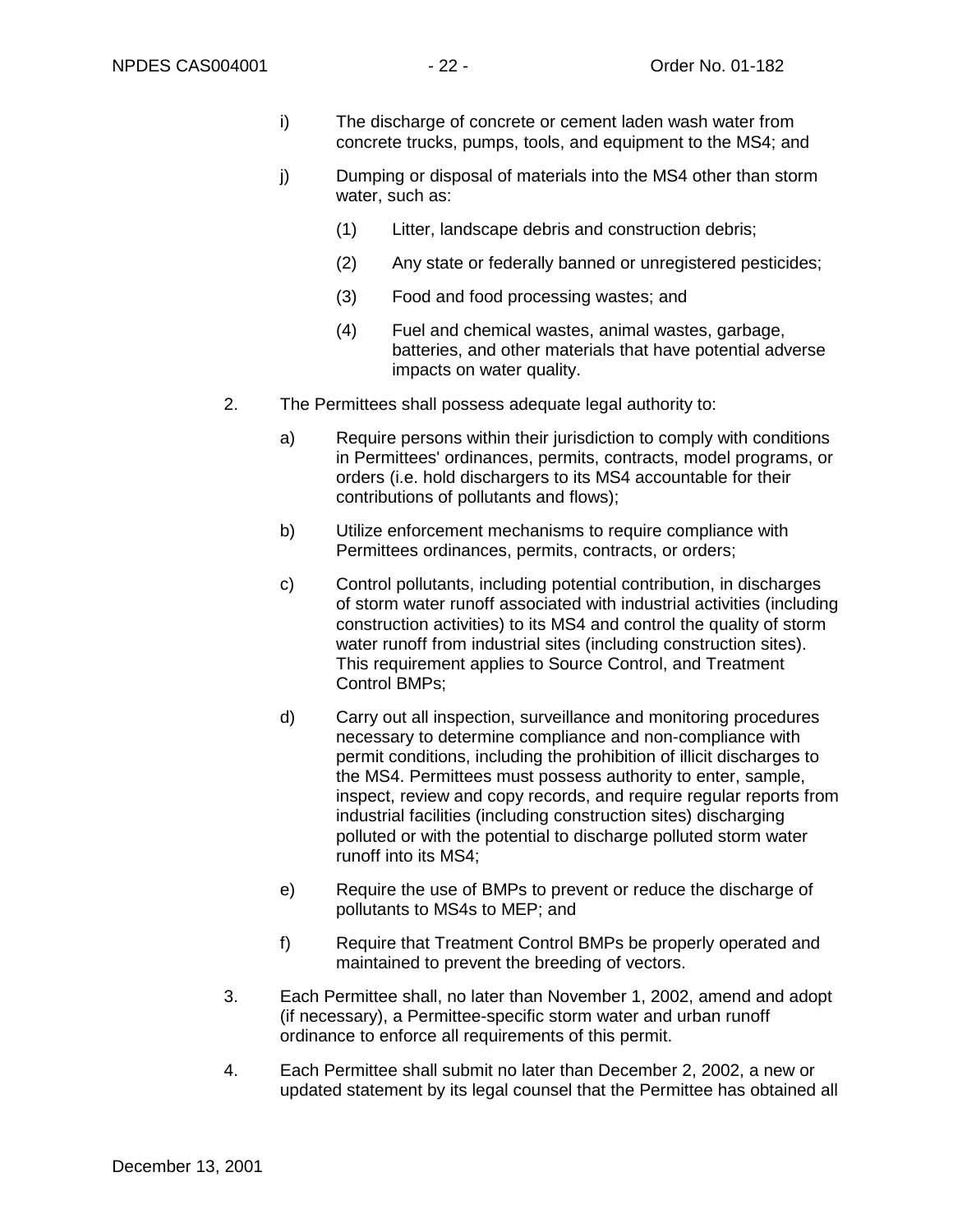necessary legal authority to comply with this Order through adoption of ordinances and/or municipal code modifications.

# <span id="page-24-0"></span>**Part 4. SPECIAL PROVISIONS**

#### **Maximum Extent Practicable Standard**

This permit, and the provisions herein, are intended to develop, achieve, and implement a timely, comprehensive, cost-effective storm water pollution control program to reduce the discharge of pollutants in storm water to the MEP from the permitted areas in the County of Los Angeles to the waters of the State.

#### **A. General Requirements**

1. Best Management Practice Substitution

The Regional Board Executive Officer may approve any site-specific BMP substitution upon petition by a Permittee(s), if the Permittee can document that:

- a) The proposed alternative BMP or program will meet or exceed the objective of the original BMP or program in the reduction of storm water pollutants; or
- b) The fiscal burden of the original BMP or program is substantially greater than the proposed alternative and does not achieve a substantially greater improvement in storm water quality; and,
- c) The proposed alternative BMP or program will be implemented within a similar period of time.

## **B. Public Information and Participation Program (PIPP)**

The Principal Permittee shall implement a Public Information and Participation Program (PIPP) that includes, but is not limited to, the requirements listed in this section. The Principal Permittee shall be responsible for developing and implementing the Public Education Program, as described in the SQMP, and shall coordinate with Permittees to implement specific requirements.

The objectives of the PIPP are as follows:

- To measurably increase the knowledge of the target audiences regarding the MS4, the impacts of storm water pollution on receiving waters, and potential solutions to mitigate the problems caused;
- To measurably change the waste disposal and runoff pollution generation behavior of target audiences by encouraging implementation of appropriate solutions; and
- To involve and engage socio-economic groups and ethnic communities in Los Angeles County to participate in mitigating the impacts of storm water pollution.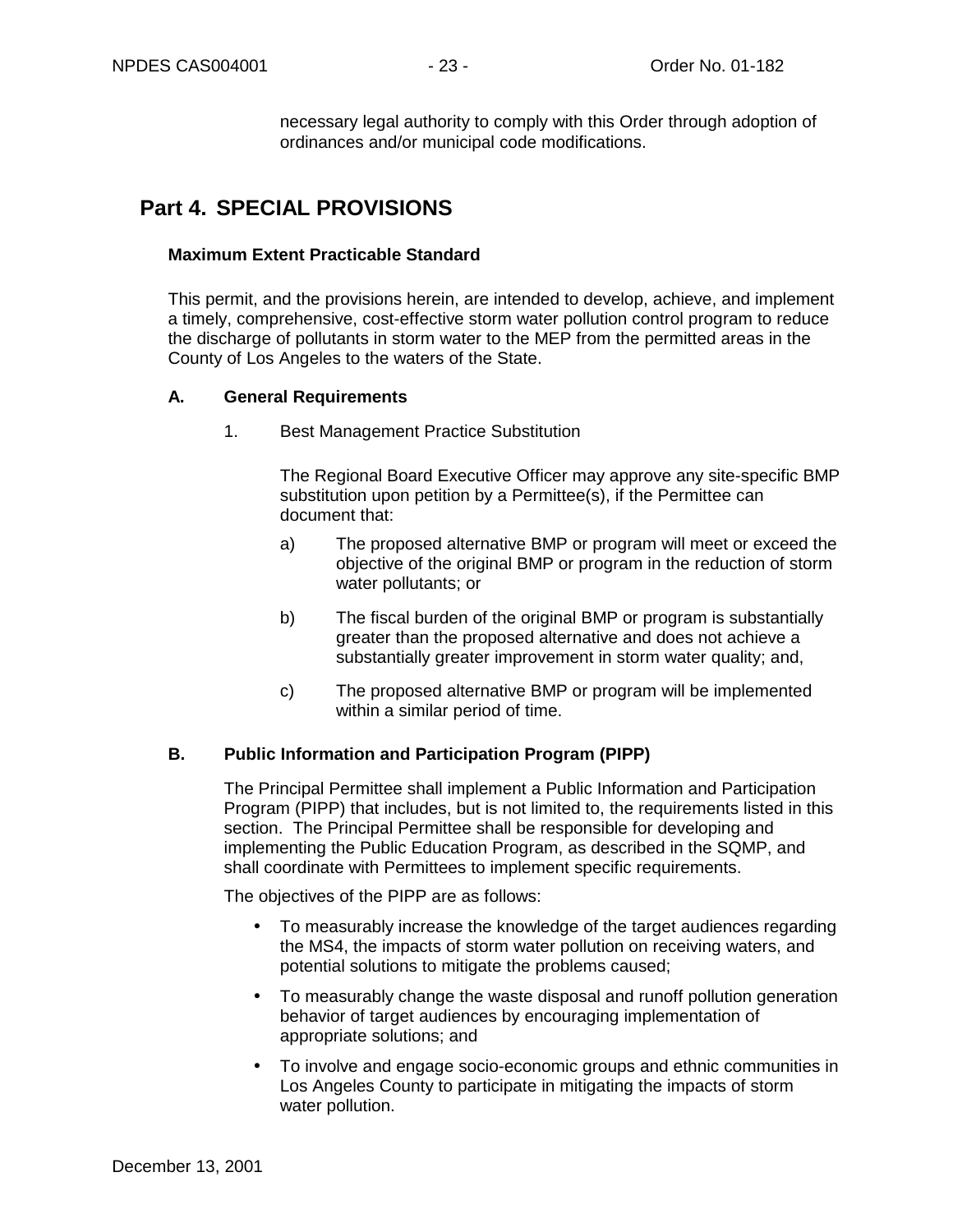The Principal Permittee shall convene an advisory committee to provide input and assistance in meeting the goals and objectives of the public education campaign. The advisory committee shall be consulted during the process of developing the PIPP campaign, and shall provide comments and advice during the process of preparing a Request For Proposals for a storm water public education contractor. The committee may participate as a part of a working group that evaluates contractor proposals and other tasks as appropriate. The committee shall be comprised of representatives of the environmental community, Permittee cities, Regional Board staff, and experts in the fields of public education and marketing. The Principal Permittee shall ensure that the committee meets at least once a year.

- 1. Residential Program
	- a) "No Dumping" Message

Each Permittee shall mark all storm drain inlets that they own with a legible "no dumping" message. In addition, signs with prohibitive language discouraging illegal dumping must be posted at designated public access points to creeks, other relevant water bodies, and channels no later than February 2, 2004. Signage and storm drain messages shall be legible and maintained as necessary during the term of the permit.

b) Countywide Hotline

The 888-CLEAN-LA hotline will serve as the general public reporting contact for reporting clogged catch basin inlets and illicit discharges/dumping, faded or lack of catch basin stencils, and general storm water management information. Each Permittee may establish its own hotline if preferred. Permittees shall include this information, updated when necessary, in public information, and the government pages of the telephone book, as they are developed or published. The Principal Permittee shall compile a list of the general public reporting contacts from all Permittees and make this information available on the web site (888CleanLA.com) and upon request. Permittees shall provide the Principal Permittee with their reporting contacts no later than March 1, 2002. Permittees are responsible for providing current, updated information to the Principal Permittee.

- c) Outreach and Education
	- (1) The Principal Permittee shall continue to implement the following activities that were components of the first fiveyear PIPP:
		- (i) Advertising;
		- (ii) Media relations;
		- (iii) Public service announcements;
		- (iv) "How To" instructional material distributed in a targeted and activity-related manner;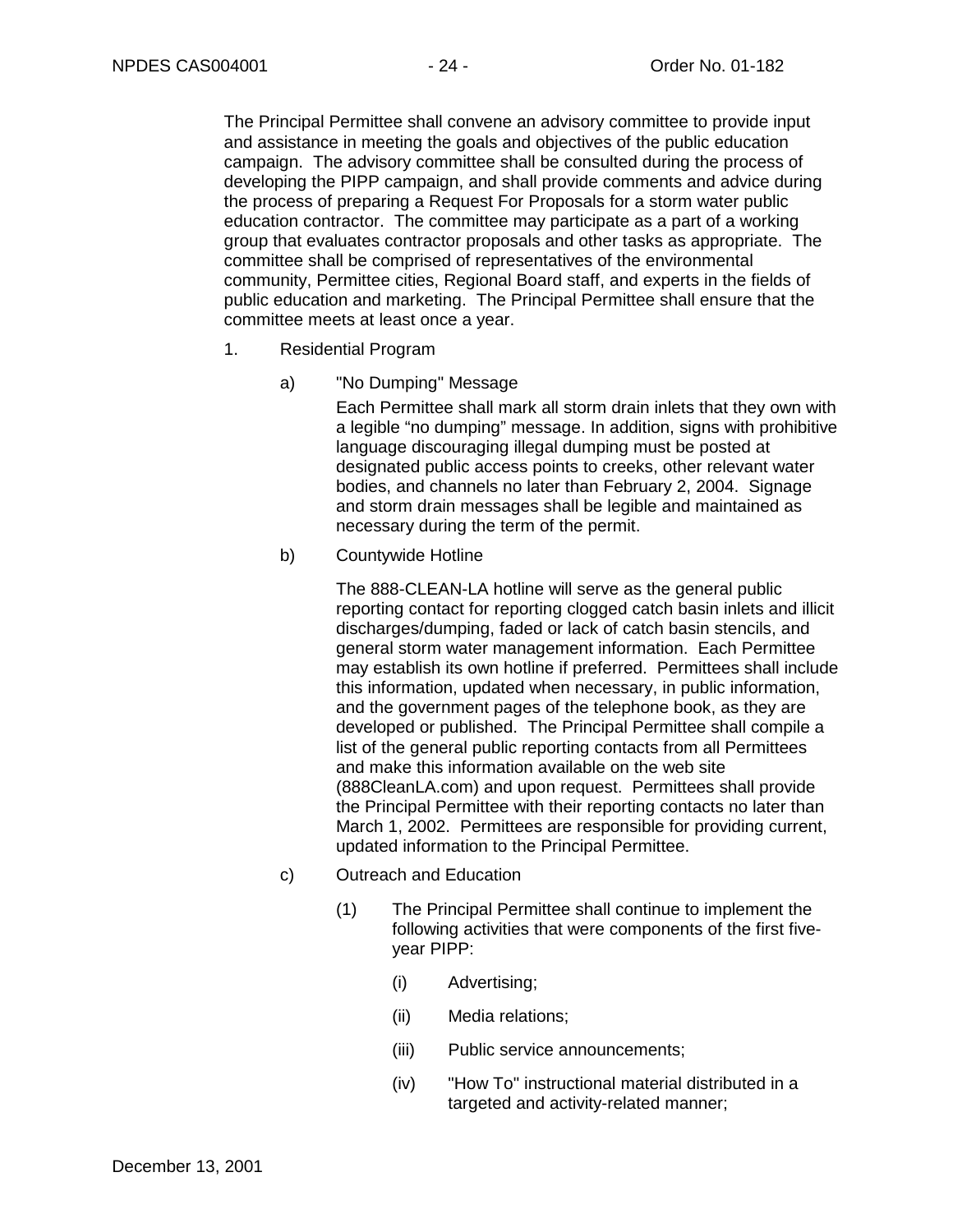- (v) Corporate, community association, environmental organization and entertainment industry tie-ins; and
- (vi) Events targeted to specific activities and population subgroups.
- (2) The Principal Permittee shall develop a strategy to educate ethnic communities and businesses through culturally effective methods. Details of this strategy should be incorporated into the Public Education Program, and implemented, no later than February 3, 2003.
- (3) The Principal Permittee shall enhance the existing outreach efforts to residents and businesses related to the proper disposal of cigarette butts.
- (4) Each Permittee shall conduct educational activities within its jurisdiction and participate in countywide events.
- (5) The Principal Permittee shall organize Public Outreach Strategy meetings for Permittees on a quarterly basis, beginning no later than May 1, 2002. The Principal Permittee shall provide guidance for Permittees to augment the countywide outreach and education program. Permittees shall coordinate regional and local outreach and education to reduce duplication of efforts. Permittees are encouraged to include other interested parties in the outreach strategy to strengthen and coordinate educational efforts.
- (6) The Principal Permittee shall ensure that a minimum of 35 million impressions per year are made on the general public about storm water quality via print, local TV access, local radio, or other appropriate media.
- (7) The Principal Permittee, in cooperation with the Permittees, shall provide schools within each School District in the County with materials, including, but not limited to, videos, live presentations, and other information necessary to educate a minimum of 50 percent of all school children (K-12) every 2 years on storm water pollution.
- (8) Permittees shall provide the contact information for their appropriate staff responsible for storm water public education activities to the Principal Permittee no later than April 1, 2002, and changes to contact information no later than 30 days after a change occurs.
- (9) The Principal Permittee shall develop a strategy to measure the effectiveness of in-school educational programs. The protocol shall include assessment of students' knowledge of storm water pollution problems and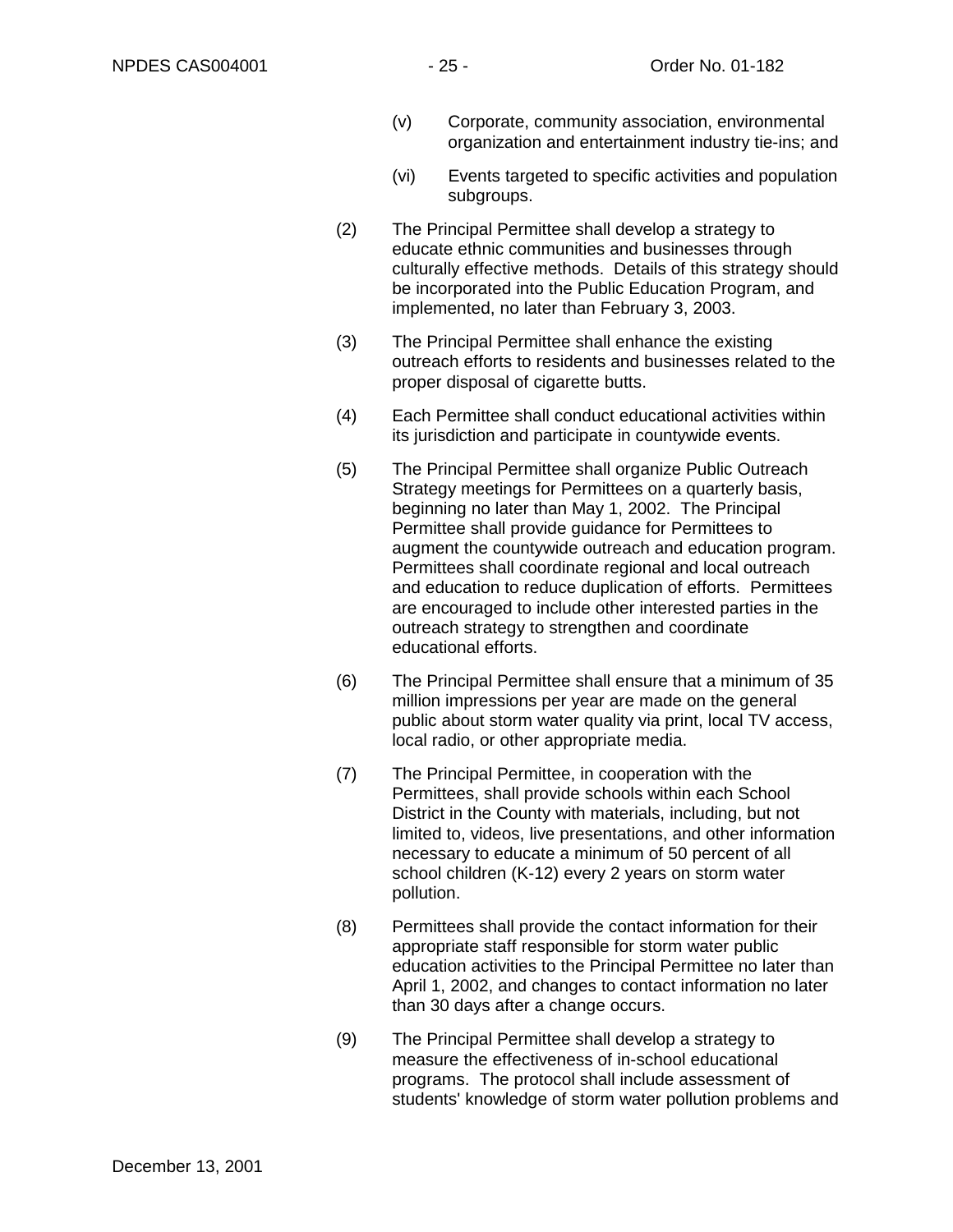solutions before and after educational efforts are conducted. The protocol shall be developed and submitted to the Regional Board Executive Officer for approval no later than May 1, 2002. It shall be implemented upon approval.

- (10) In order to ensure that the PIPP is demonstrably effective in changing the behavior of the public, the Principal Permittee shall develop a behavioral change assessment strategy no later than May 1, 2002. The strategy shall be developed based on sociological data and studies (such as the County Segmentation Study). The Principal Permittee shall submit the assessment strategy to the Regional Board Executive Office for approval. It shall be implemented on approval.
- d) Pollutant-Specific Outreach

The Principal Permittee, in cooperation with Permittees, shall coordinate to develop outreach programs that focus on the watershed-specific pollutants listed in Table 1 no later than February 3, 2003. Metals may be appropriately addressed through the Industrial/Commercial Facilities Program (e.g. distribute education materials on appropriate BMPs for metal waste management to facilities that have been identified as a potential source, such as metal fabricating facilities). Region-wide pollutants may be included in the Principal Permittee's mass media outreach efforts.

| Table 1.                 |                                         |  |  |
|--------------------------|-----------------------------------------|--|--|
| <b>Watershed</b>         | <b>Target Pollutants for Outreach</b>   |  |  |
| <b>Ballona Creek</b>     | Trash, Indicator Bacteria, Metals, PAHs |  |  |
| <b>Malibu Creek</b>      | Trash, Nutrients (Nitrogen), Indicator  |  |  |
|                          | Bacteria, Sediments                     |  |  |
| Los Angeles River        | Trash, Nutrients (Nitrogen), Indicator  |  |  |
|                          | Bacteria, Metals, Pesticides, PAHs      |  |  |
| <b>San Gabriel River</b> | Trash, Nutrients (Nitrogen), Indicator  |  |  |
|                          | Bacteria, Metals                        |  |  |
| Santa Clara River        | Nutrients (Nitrogen), Coliform          |  |  |
| Dominguez                | Trash, Indicator Bacteria, PAHs         |  |  |
| Channel                  |                                         |  |  |

Each Permittee shall make outreach materials available to the general public and target audiences, such as schools, community groups, contractors and developers, and at appropriate public counters and events. Outreach material shall include information on pollutants, sources of concern, and source abatement measures.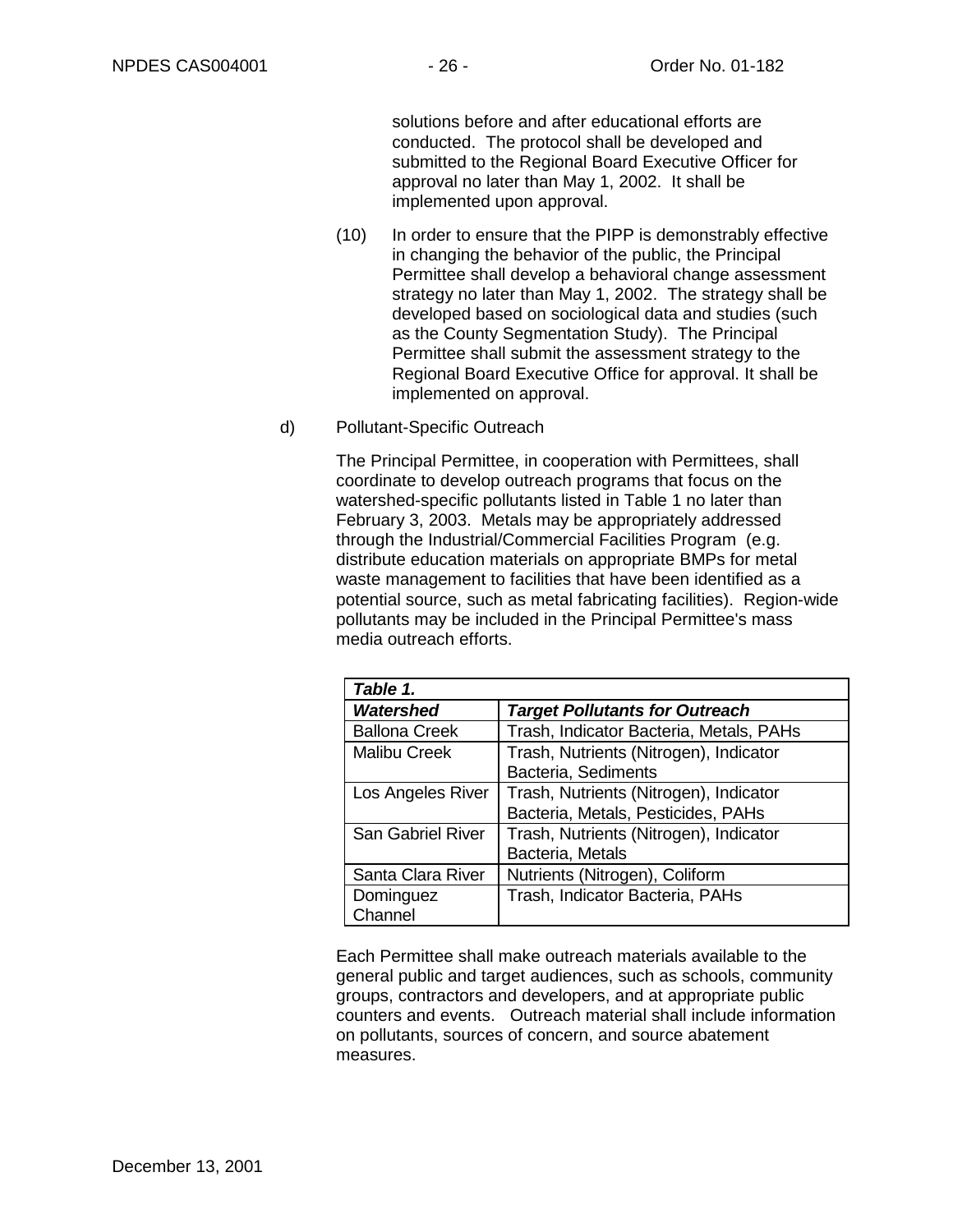- <span id="page-28-0"></span>2. Businesses Program
	- a) Corporate Outreach

The Principal Permittee shall develop and implement a Corporate Outreach program to educate and inform corporate managers about storm water regulations. The program shall target RGOs and restaurant chains. At a minimum, this program shall include:

- (1) Conferring with corporate management to explain storm water regulations;
- (2) Distribution and discussion of educational material regarding storm water pollution and BMPs, and provide managers with suggestions to facilitate employee compliance with storm water regulations.

Corporate Outreach for all RGOs and restaurant chain corporations shall be conducted not less than twice during the permit term, with the first outreach contact to begin no later than February 3, 2003.

b) Business Assistance Program

The Principal Permittee and Permittees may implement a Business Assistance Program to provide technical resource assistance to small businesses to advise them on BMPs implementation to reduce the discharge of pollutants in storm water runoff. Programs may include:

- (1) On-site technical assistance or consultation via telephone to identify and implement storm water pollution prevention methods and best management practices; and
- (2) Making available, distributing, and discussing of applicable BMP and educational materials.

## **C. Industrial/Commercial Facilities Control Program**

Each Permittee shall require implementation of pollutant reduction and control measures at industrial and commercial facilities, with the objective of reducing pollutants in storm water runoff. Except as specified in other sections of this Order, pollutant reduction and control measures can be used alone or in combination, and can include Structural and Source Control BMPs, and operation and maintenance procedures, which can be applied before, during, and/or after pollution generating activities. At a minimum, the Industrial/Commercial Facilities Control Program shall include requirements to: (1) track, (2) inspect, and (3) ensure compliance at industrial and commercial facilities that are critical sources of pollutants in storm water.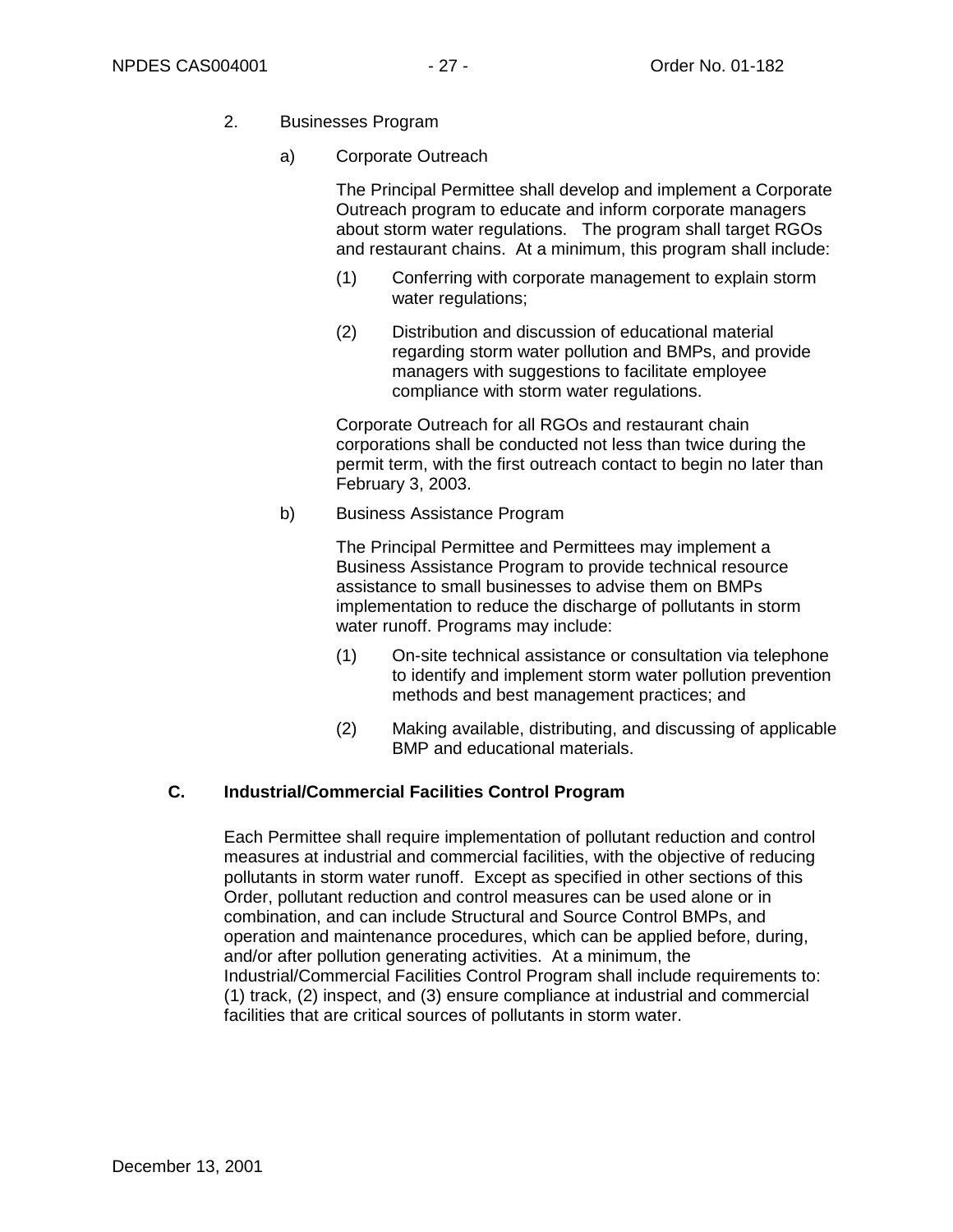## **1. Track Critical Sources**

- a) Each Permittee shall maintain a watershed-based inventory or database of all facilities within its jurisdiction that are critical sources of storm water pollution. Critical sources to be tracked are summarized below, and also specified in Attachment B:
	- (1) Commercial Facilities
		- restaurants:
		- automotive service facilities; and
		- RGOs and automotive dealerships.
	- (2) USEPA Phase I Facilities (Tier 1 and 2)
	- (3) Other Federally-mandated Facilities [as specified in 40 CFR 122.26(d)(2)(iv)(C)]
		- municipal landfills;
		- hazardous waste treatment, disposal, and recovery facilities; and
		- facilities subject to SARA Title III (also known as EPCRA).
- b) Each Permittee shall include the following minimum fields of information for each industrial and commercial facility:
	- name of facility and name of owner/operator;
	- address;
	- coverage under the GIASP or other individual or general NPDES permits; and
	- a narrative description including SIC codes that best reflects the industrial activities at and principal products of each facility.

The Regional Board encourages Permittees to add other fields of information, such as material usage and/or industrial output, and discrepancies between SIC Code designations (as reported by facility operators) and the actual type of industrial activity has the potential to pollute storm water. In addition, the Regional Board recommends use of an automated database system, such as a Geographical Information System (GIS) or Internet-based system; however, this is not required.

c) Each Permittee shall update its inventory of critical sources at least annually. The update may be accomplished through collection of new information obtained through field activities or through other readily available intra-agency informational databases (e.g. business licenses, pretreatment permits, sanitary sewer hook-up permits).

# **2. Inspect Critical Sources**

Each Permittee shall inspect all facilities in the categories and at a level and frequency as specified in the following subsections.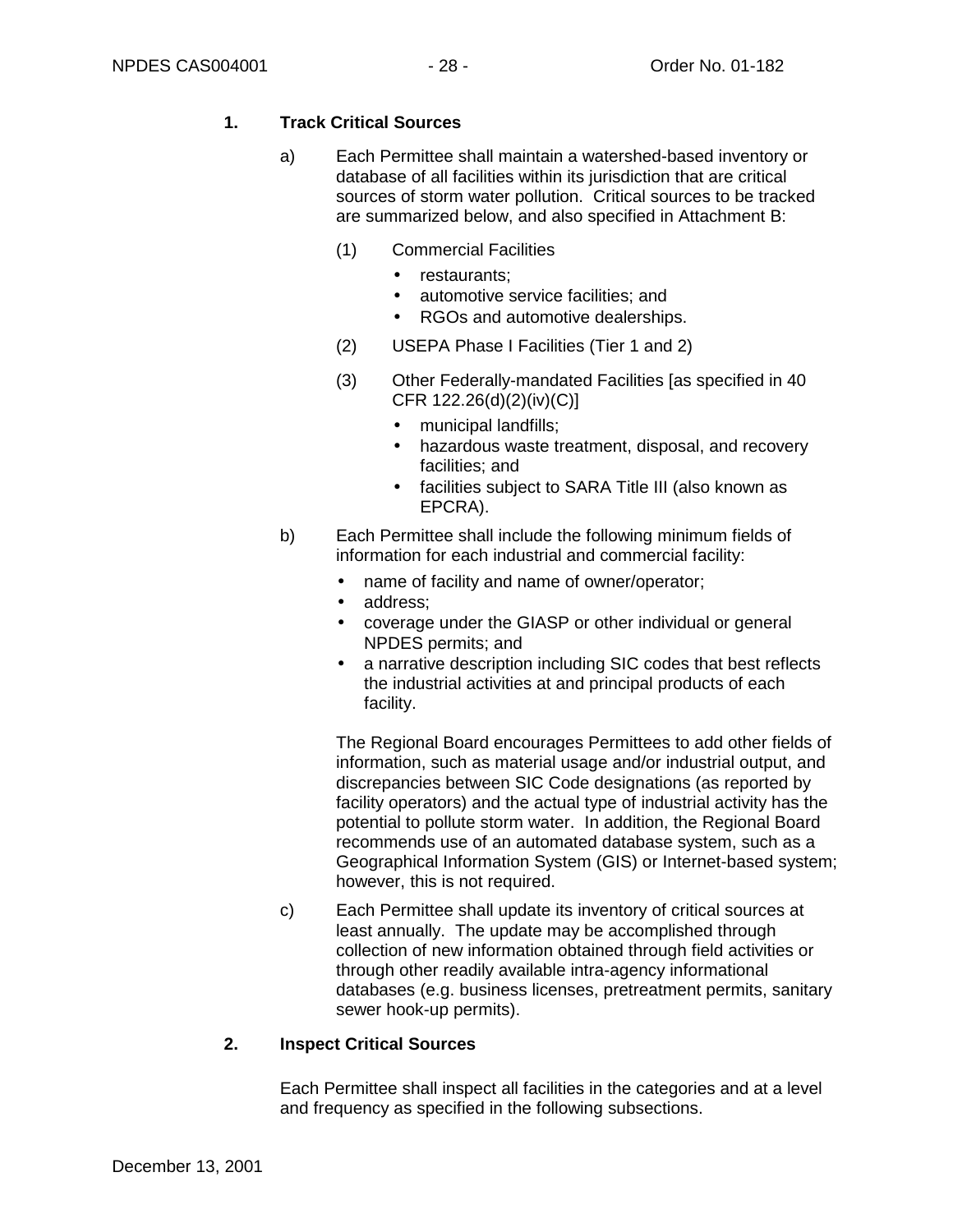- a) Commercial Facilities
	- (1) Restaurants

Frequency of Inspections: Twice during the 5-year term of the Order, provided that the first inspection occurs no later than August 1, 2004, and that there is a minimum interval of one year in between the first compliance inspection and the second compliance inspection.

Level of inspections: Each Permittee, in cooperation with its appropriate department (such as health or public works), shall inspect all restaurants within its jurisdiction to confirm that storm water BMPs are being effectively implemented in compliance with State law, County and municipal ordinances, Regional Board Resolution 98-08, and the SQMP. At each restaurant, inspectors shall verify that the restaurant operator:

- has received educational materials on storm water pollution prevention practices;
- does not pour oil and grease or oil and grease residue onto a parking lot, street or adjacent catch basin;
- keeps the trash bin area clean and trash bin lids closed, and does not fill trash bins with washout water or any other liquid;
- does not allow illicit discharges, such as discharge of washwater from floormats, floors, porches, parking lots, alleys, sidewalks and street areas (in the immediate vicinity of the establishment), filters or garbage/trash containers;
- removes food waste, rubbish or other materials from parking lot areas in a sanitary manner that does not create a nuisance or discharge to the storm drain.
- (2) Automotive Service Facilities

Frequency of Inspections: Twice during the 5-year term of the Order, provided that the first inspection occurs no later than August 1, 2004, and that there is a minimum interval of one year in between the first compliance inspection and the second compliance inspection.

Level of inspections: Each Permittee shall inspect all automotive service facilities within its jurisdiction to confirm that storm water BMPs are effectively implemented in compliance with County and municipal ordinances, Regional Board Resolution 98-08, and the SQMP. At each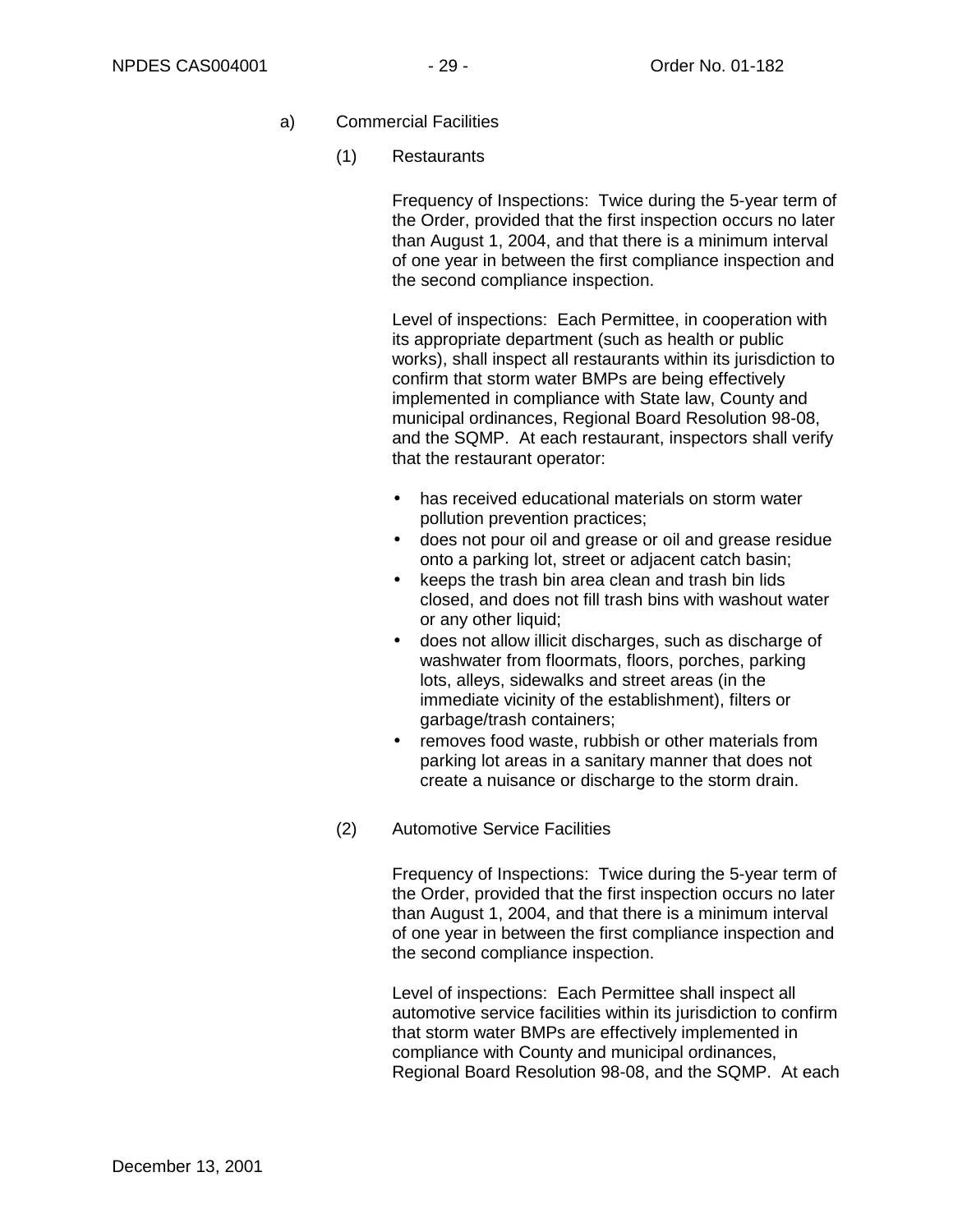automotive service facility, inspectors shall verify that each operator:

- maintains the facility area so that it is clean and dry and without evidence of excessive staining;
- implements housekeeping BMPs to prevent spills and leaks;
- properly discharges wastewaters to a sanitary sewer and/or contains wastewaters for transfer to a legal point of disposal;
- is aware of the prohibition on discharge of non-storm water to the storm drain;
- properly manages raw and waste materials including proper disposal of hazardous waste;
- protects outdoor work and storage areas to prevent contact of pollutants with rainfall and runoff;
- labels, inspects, and routinely cleans storm drain inlets that are located on the facility's property; and
- trains employees to implement storm water pollution prevention practices.
- (3) Retail Gasoline Outlets and Automotive Dealerships

Frequency of Inspection: Twice during the 5-year term of the Order, provided that the first inspection occurs no later than August 1, 2004, and that there is a minimum interval of one year in between the first compliance inspection and the second compliance inspection.

Level of Inspection: Each Permittee shall confirm that BMPs are being effectively implemented at each RGO and automotive dealership within its jurisdiction, in compliance with the SQMP, Regional Board Resolution 98-08, and the Stormwater Quality Task Force Best Management Practice Guide for RGOs. At each RGO and automotive dealership, inspectors shall verify that each operator:

- routinely sweeps fuel-dispensing areas for removal of litter and debris, and keeps rags and absorbents ready for use in case of leaks and spills;
- is aware that washdown of facility area to the storm drain is prohibited;
- is aware of design flaws (such as grading that doesn't prevent run-on, or inadequate roof covers and berms), and that equivalent BMPs are implemented;
- inspects and cleans storm drain inlets and catch basins within each facility's boundaries no later than October  $1<sup>st</sup>$  of each year: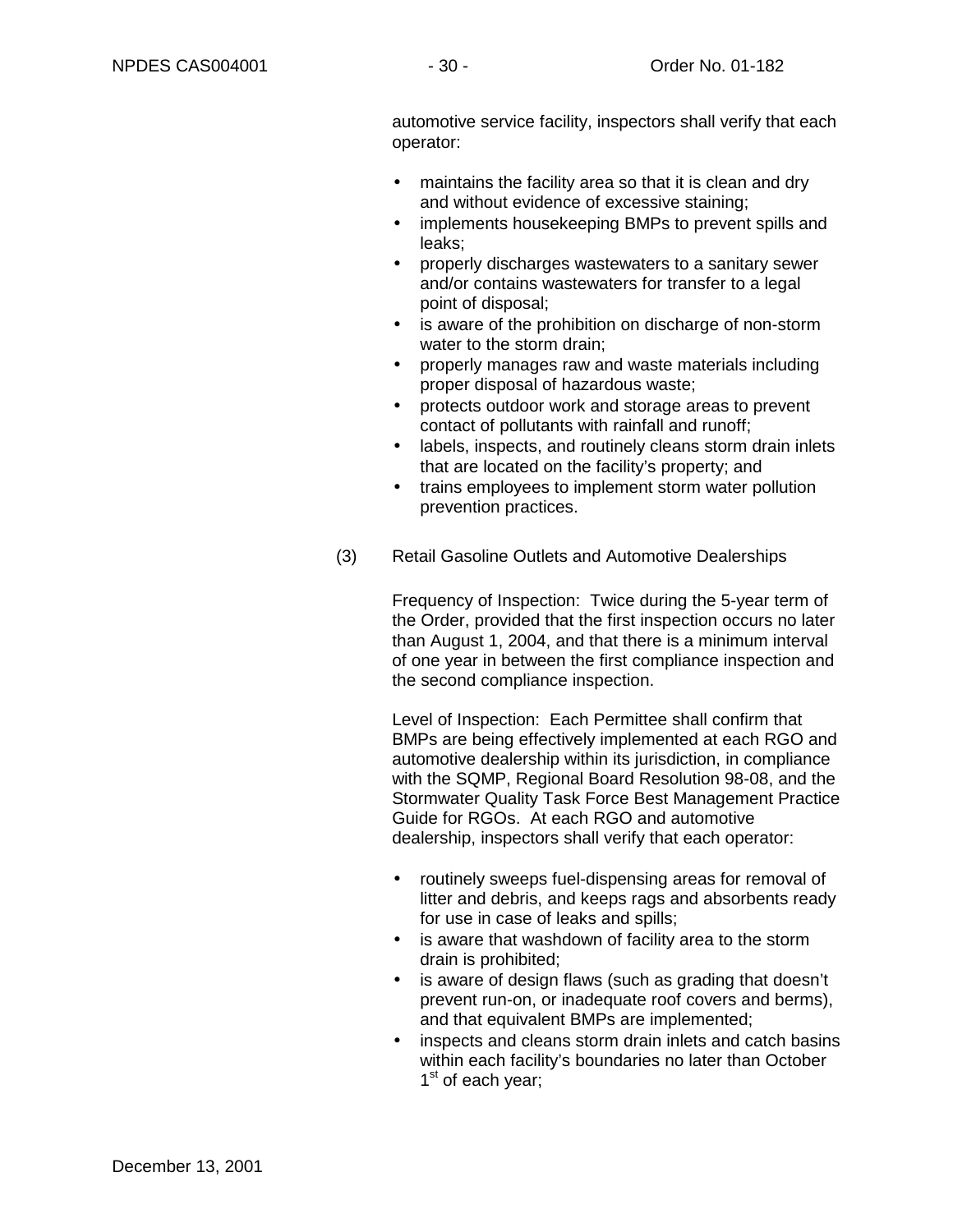- posts signs close to fuel dispensers, which warn vehicle owners/operators against "topping off" of vehicle fuel tanks and installation of automatic shutoff fuel dispensing nozzles;
- routinely checks outdoor waste receptacle and air/water supply areas, cleans leaks and drips, and ensures that only watertight waste receptacles are used and that lids are closed; and
- trains employees to properly manage hazardous materials and wastes as well as to implement other storm water pollution prevention practices.
- b) Phase I Facilities

Permittees need not inspect facilities that have been inspected by the Regional Board within the past 24 months. For the remaining Phase I facilities that the Regional Board has not inspected, each Permittee shall conduct compliance inspections as specified below.

## **Frequency of Inspection**

**Facilities in Tier 1 Categories:** Twice during the 5-year term of the Order, provided that the first inspection occurs no later than August 1, 2004, and that there is a minimum interval of one year in between the first compliance inspection and the second compliance inspection.

**Facilities in Tier 2 Categories:** Twice during the 5-year term of the permit, provided that the first inspection occurs no later than August 1, 2004. Permittees need not perform additional inspections at those facilities determined to have no risk of exposure of industrial activity to storm water. For those facilities that do have exposure of industrial activities to storm water, a Permittee may reduce the frequency of additional compliance inspections to once every 5 years, provided that the Permittee inspects at least 20% of the facilities in Tier 2 each year.

**Level of Inspection:** Each Permittee shall confirm that each operator:

- has a current Waste Discharge Identification (WDID) number for facilities discharging storm water associated with industrial activity, and that a Storm Water Pollution Prevention Plan is available on-site, and
- is effectively implementing BMPs in compliance with County and municipal ordinances, Regional Board Resolution 98-08, and the SQMP.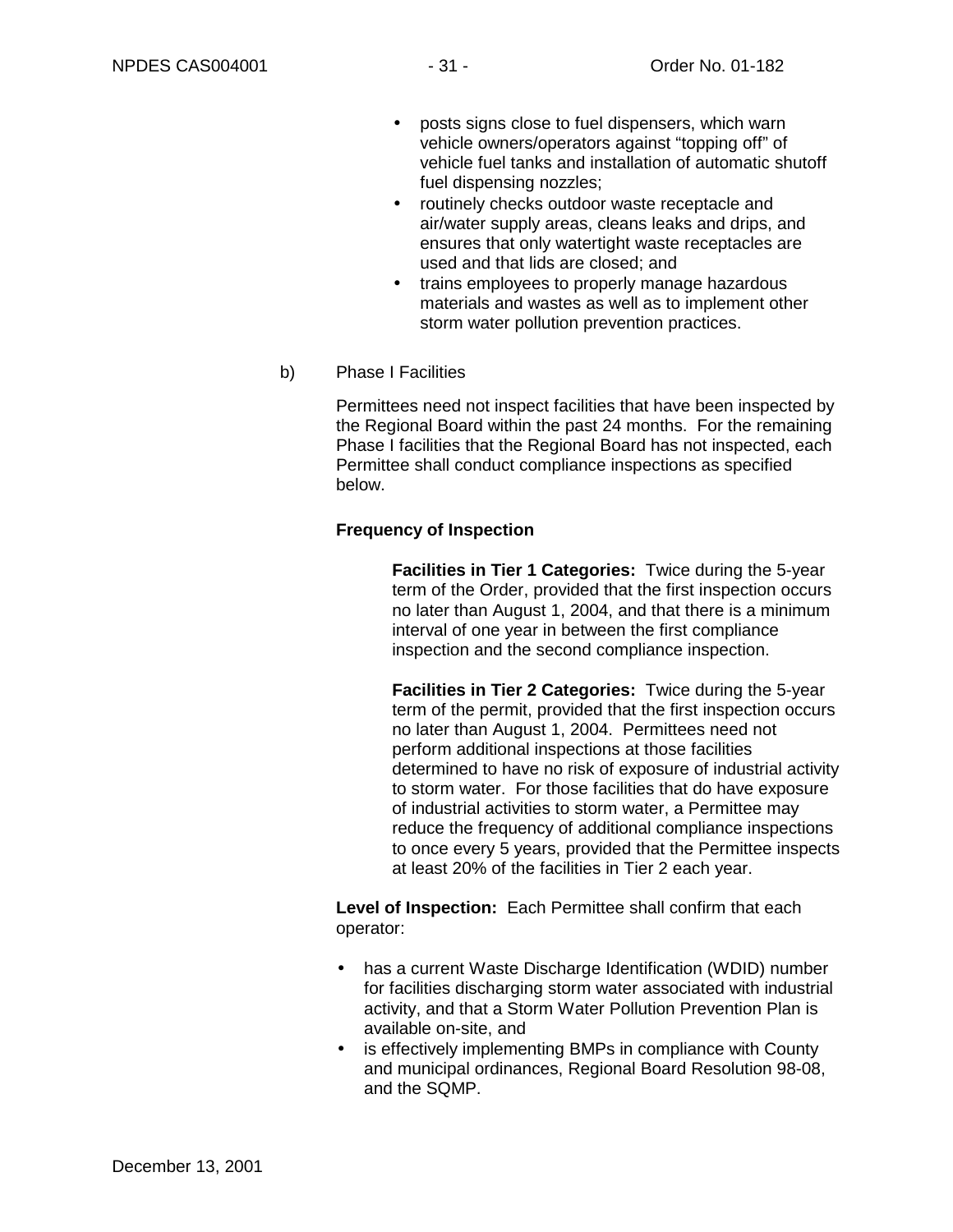c) Other Federally-mandated Facilities

**Frequency of Inspection:** Twice during the 5-year term of the Order, provided that the first inspection occurs no later than August 1, 2004, and that there is a minimum interval of one year in between the first compliance inspection and the second compliance inspection.

**Level of Inspection:** Each Permittee shall confirm that each operator:

- has a current Waste Discharge Identification (WDID) number for facilities discharging storm water associated with industrial activity, and that a Storm Water Pollution Prevention Plan is available on-site, and
- is effectively implementing BMPs in compliance with County and municipal ordinances, Regional Board Resolution 98-08, and the SQMP.
- 3. Ensure Compliance of Critical Sources
	- a) **BMP Implementation:** In the event that a Permittee determines that a BMP specified by the SQMP or Regional Board Resolution 98-08 is infeasible at any site, that Permittee shall require implementation of other BMPs that will achieve the equivalent reduction of pollutants in the storm water discharges. Likewise, for those BMPs that are not adequate to achieve water quality objectives, Permittees may require additional site-specific controls, such as Treatment Control BMPs.
	- b) **Environmentally Sensitive Areas and Impaired Waters:** For critical sources that are in ESAs or that are tributary to CWA § 303(d) impaired water bodies, Permittees shall consider requiring operators to implement additional controls to reduce pollutants in storm water runoff that are causing or contributing to the exceedences of Water Quality Objectives.
	- c) **Progressive Enforcement:** Each Permittee shall implement a progressive enforcement policy to ensure that facilities are brought into compliance with all storm water requirements within a reasonable time period as specified below.
		- (1) In the event that a Permittee determines, based on an inspection conducted above, that an operator has failed to adequately implement all necessary BMPs, that Permittee shall take progressive enforcement action which, at a minimum, shall include a follow-up inspection within 4 weeks from the date of the initial inspection.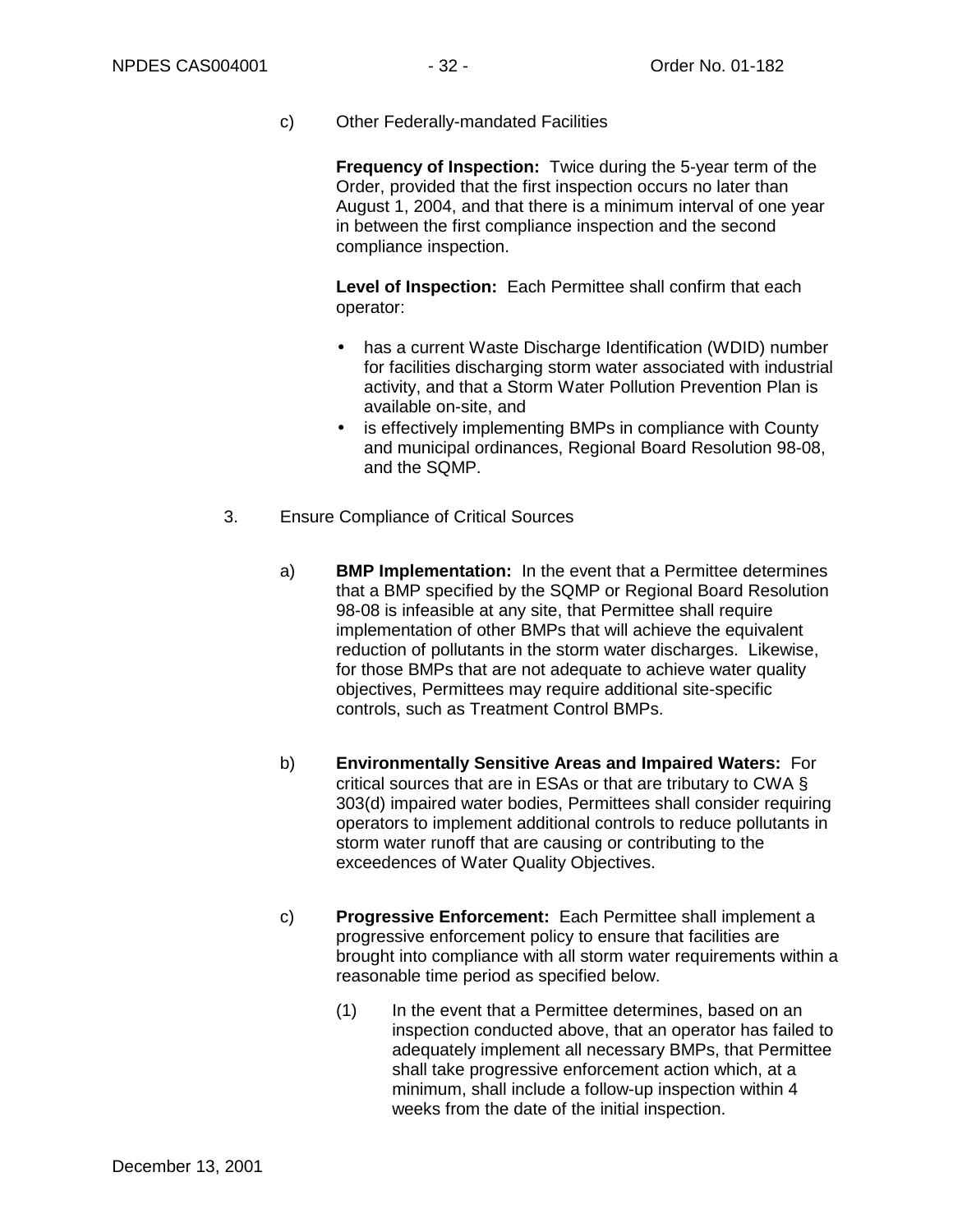- (2) In the event that a Permittee determines that an operator has failed to adequately implement BMPs after a follow-up inspection, that Permittee shall take further enforcement action as established through authority in its municipal code and ordinances or through the judicial system.
- (3) Each Permittee shall maintain records, including inspection reports, warning letters, notices of violations, and other enforcement records, demonstrating a good faith effort to bring facilities into compliance.
- d) Interagency Coordination
	- (1) **Referral of Violations of the SQMP, Regional Board Resolution 98-08, and Municipal Storm Water Ordinances:** A Permittee may refer a violation(s) to the Regional Board provided that that Permittee has made a good faith effort of progressive enforcement. At a minimum, a Permittee's good faith effort must include documentation of:
		- Two follow-up inspections, and
		- Two warning letters or notices of violation.
	- (2) **Referral of Violations of the GIASP, including Requirements to File a Notice of Intent:** For those facilities in violation of the GIASP, Permittees may escalate referral of such violations to the Regional Board after one inspection and one written notice to the operator regarding the violation. In making such referrals, Permittees shall include, at a minimum, the following documentation:
		- Name of the facility;
		- Operator of the facility;
		- Owner of the facility;
		- Industrial activity being conducted at the facility that is subject to the GIASP; and
		- Records of communication with the facility operator regarding the violation, which shall include at least an inspection report and one written notice of the violation.

Permittees shall, at a minimum, make such referrals on a quarterly basis.

(3) **Investigation of Complaints Regarding Facilities – Transmitted by the Regional Board Staff:** Each Permittee shall initiate, within one business day, investigation of complaints (other than non-storm water discharges) regarding facilities within its jurisdiction. The initial investigation shall include, at a minimum, a limited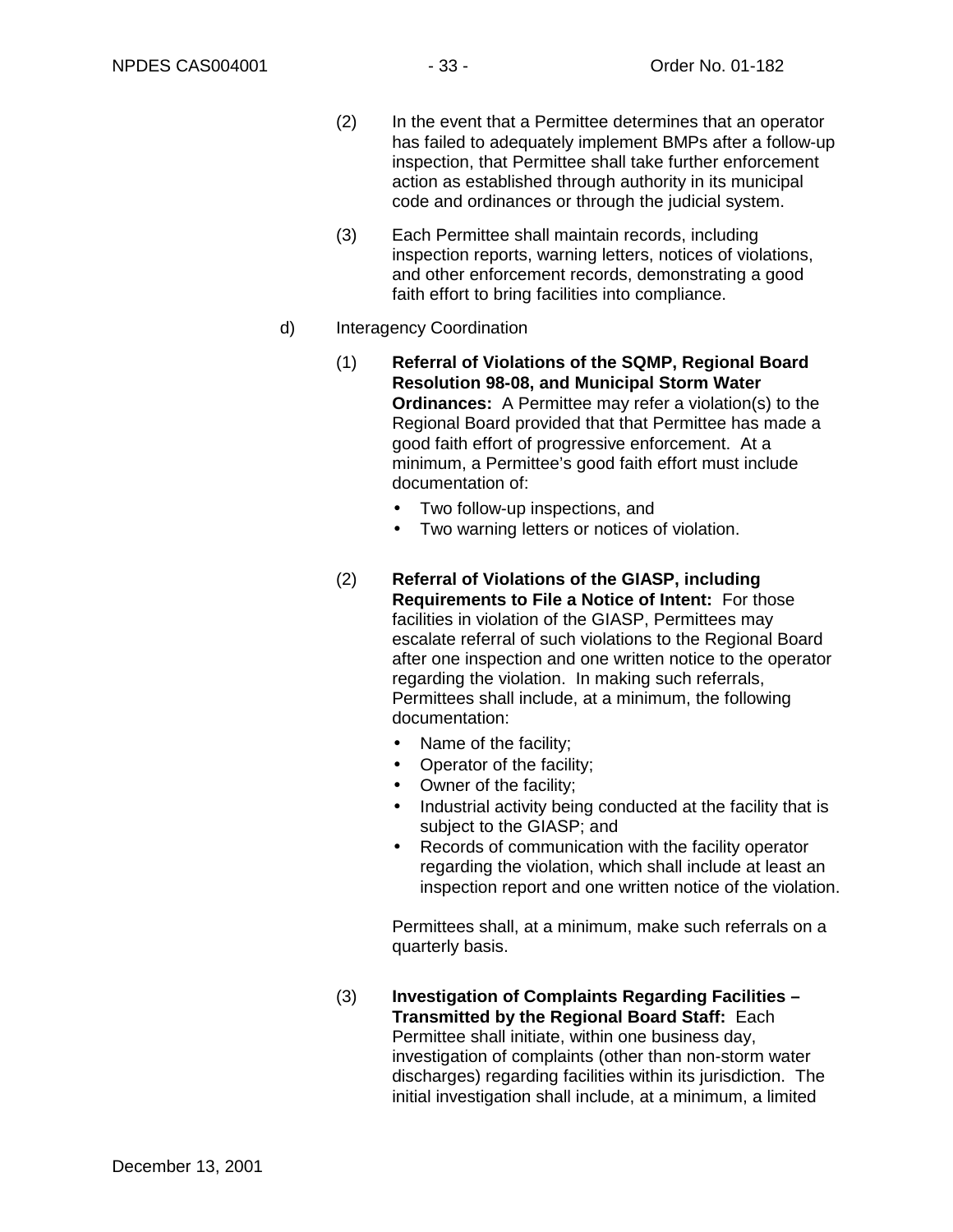inspection of the facility to confirm the complaint to determine if the facility is effectively complying with the SQMP and municipal storm water/urban runoff ordinances, and to oversee corrective action.

- <span id="page-35-0"></span>(4) **Support of Regional Board Enforcement Actions:** As directed by the Regional Board Executive Officer, Permittees shall support Regional Board enforcement actions by: assisting in identification of current owners, operators, and lessees of facilities; providing staff, when available, for joint inspections with Regional Board inspectors; appearing as witnesses in Regional Board enforcement hearings; and providing copies of inspection reports and other progressive enforcement documentation.
- (5) **Participation in a Task Force:** The Permittees, Regional Board, and other stakeholders may form a Storm Water Task Force, the purpose of which is to communicate concerns regarding special cases of storm water violations by industrial and commercial facilities and to develop a coordinated approach to enforcement action.

## **D. Development Planning Program**

The Permittees shall implement a development-planning program that will require all Planning Priority development and Redevelopment projects to:

- Minimize impacts from storm water and urban runoff on the biological integrity of Natural Drainage Systems and water bodies in accordance with requirements under CEQA (Cal. Pub. Resources Code § 21100), CWC § 13369, CWA § 319, CWA § 402(p), CWA § 404, CZARA § 6217(g), ESA § 7, and local government ordinances ;
- Maximize the percentage of pervious surfaces to allow percolation of storm water into the ground;
- Minimize the quantity of storm water directed to impervious surfaces and the MS4;
- Minimize pollution emanating from parking lots through the use of appropriate Treatment Control BMPs and good housekeeping practices;
- Properly design and maintain Treatment Control BMPs in a manner that does not promote the breeding of vectors; and
- Provide for appropriate permanent measures to reduce storm water pollutant loads in storm water from the development site.
- 1. Peak Flow Control

The Permittees shall control post-development peak storm water runoff discharge rates, velocities, and duration (peak flow control) in Natural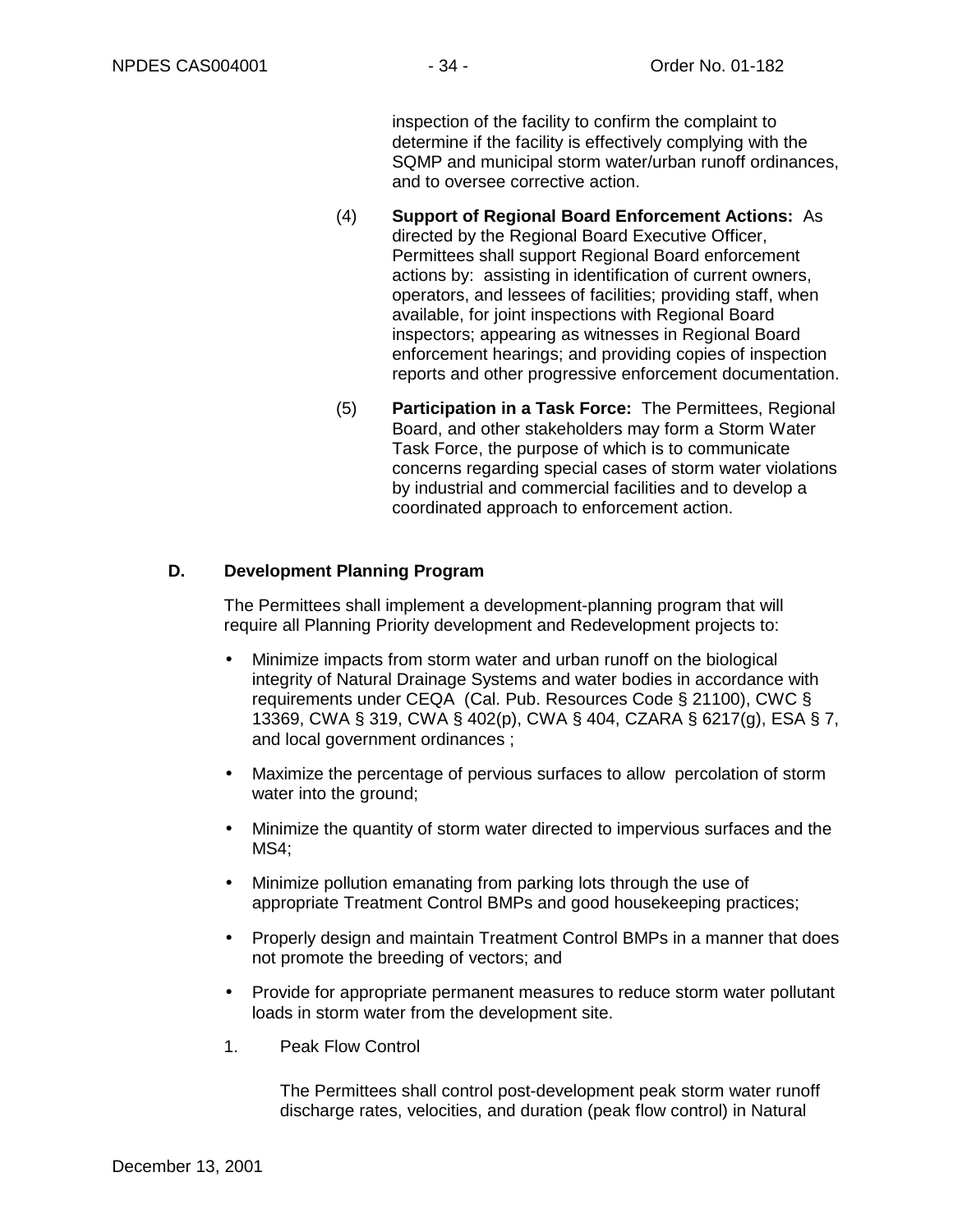Drainage Systems (i.e., mimic pre-development hydrology) to prevent accelerated stream erosion and to protect stream habitat. Natural Drainage Systems are located in the following areas:

- a) Malibu Creek;
- b) Topanga Canyon Creek;
- c) Upper Los Angeles River;
- d) Upper San Gabriel River;
- e) Santa Clara River; and
- f) Los Angeles County Coastal streams (see Basin Plan Table 2-1).

The Principal Permittee in consultation with Permittees shall develop numerical criteria for peak flow control, based on the results of the Peak Discharge Impact Study (see Monitoring Program Section II.I).

Each Permittee shall, no later than February 1, 2005, implement numerical criteria for peak flow control.

A Permittee or group of Permittees may substitute for the countywide peak flow control criteria with a Hydromodification Control Plan (HCP), on approval by the Regional Board, in the following circumstances:

- (1) Stream or watershed-specific conditions indicate the need for a different peak flow control criteria, and the alternative numerical criteria is developed through the application of hydrologic modeling and supporting field observations; or
- (2) A watershed-wide plan has been developed for implementation of control measures to reduce erosion and stabilize drainage systems on a watershed basis.
- 2. Standard Urban Storm Water Mitigation Plans (SUSMPs)
	- a) Each Permittee shall amend codes and ordinances not later than August 1, 2002 to give legal effect to SUSMP changes contained in this Order. Changes to SUSMP requirements shall take effect not later than September 2, 2002.
	- b) Each Permittee shall require that a single-family hillside home:
		- (1) Conserve natural areas;
		- (2) Protect slopes and channels;
		- (3) Provide storm drain system stenciling and signage;
		- (4) Divert roof runoff to vegetated areas before discharge unless the diversion would result in slope instability; and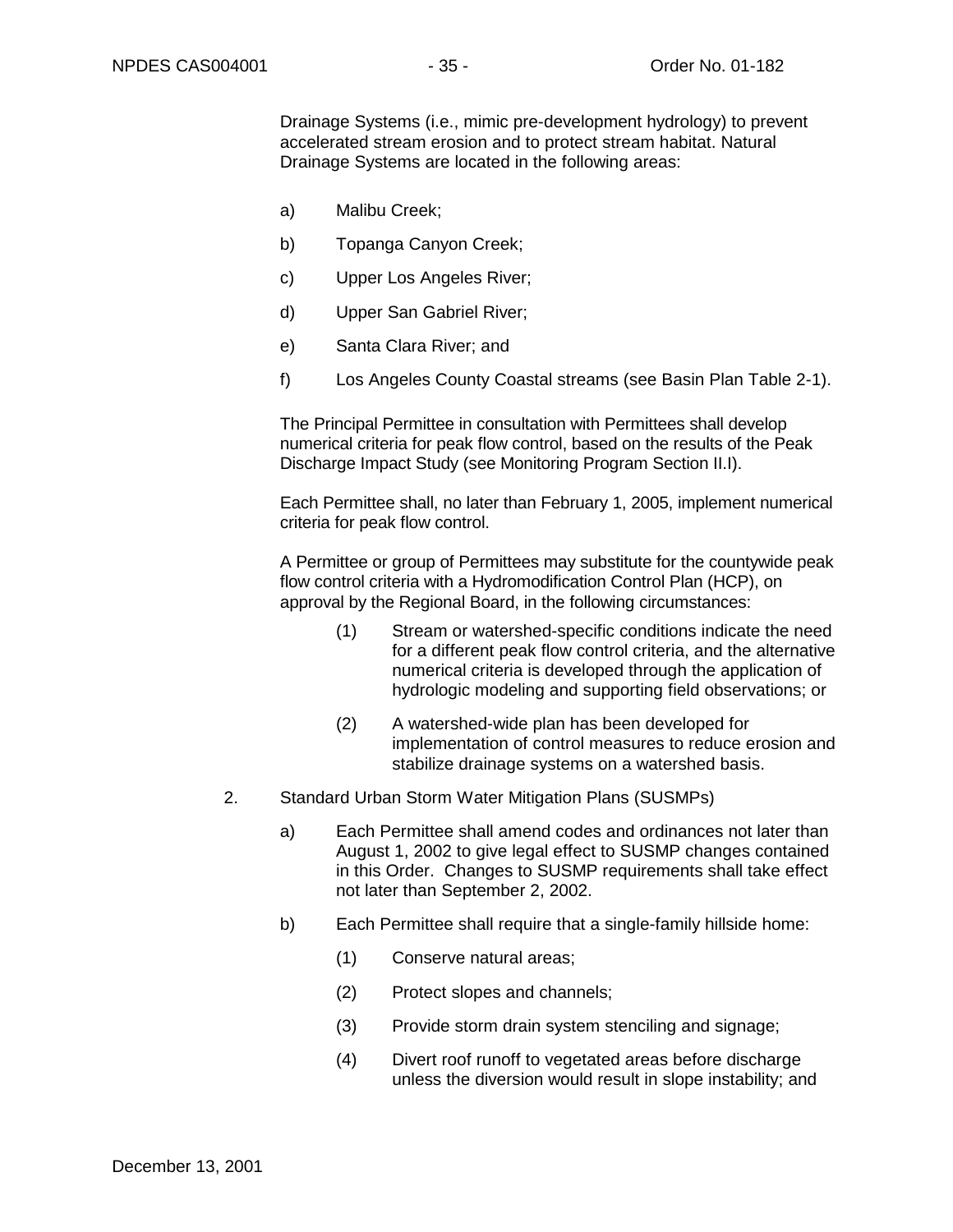- (5) Direct surface flow to vegetated areas before discharge unless the diversion would result in slope instability.
- c) Each Permittee shall require that a SUSMP as approved by the Regional Board in Board Resolution No. R 00-02 be implemented for the following categories of developments:
	- (1) Ten or more unit homes (includes single family homes, multifamily homes, condominiums, and apartments);
	- (2) A 100,000 or more square feet of impervious surface area industrial/ commercial development;
	- (3) Automotive service facilities (SIC 5013, 5014, 5541, 7532- 7534, and 7536-7539);
	- (4) Retail gasoline outlets;
	- (5) Restaurants (SIC 5812);
	- (6) Parking lots 5,000 square feet or more of surface area or with 25 or more parking spaces; and
	- (7) Redevelopment projects in subject categories that meet Redevelopment thresholds.
- d) Each Permittee shall submit an ESA Delineation Map for its jurisdictional boundary, based on the Regional Board's ESA Definition, no later than June 3, 2002, for approval by the Regional Board Executive Officer in consultation with the California Department of Fish and Game, and the California Coastal Commission.
- e) Each Permittee shall require the implementation of SUSMP provisions no later than September 2, 2002, for all projects located in or directly adjacent to or discharging directly to an ESA, where the development will:
	- (1) Discharge storm water and urban runoff that is likely to impact a sensitive biological species or habitat; and
	- (2) Create 2,500 square feet or more of impervious surface area.
- 3. Numerical Design Criteria

The Permittees shall require that post-construction Treatment Control BMPs incorporate, at a minimum, either a volumetric or flow based treatment control design standard, or both, as identified below to mitigate (infiltrate, filter or treat) storm water runoff:

- a) Volumetric Treatment Control BMP
	- (1) The  $85<sup>th</sup>$  percentile 24-hour runoff event determined as the maximized capture storm water volume for the area, from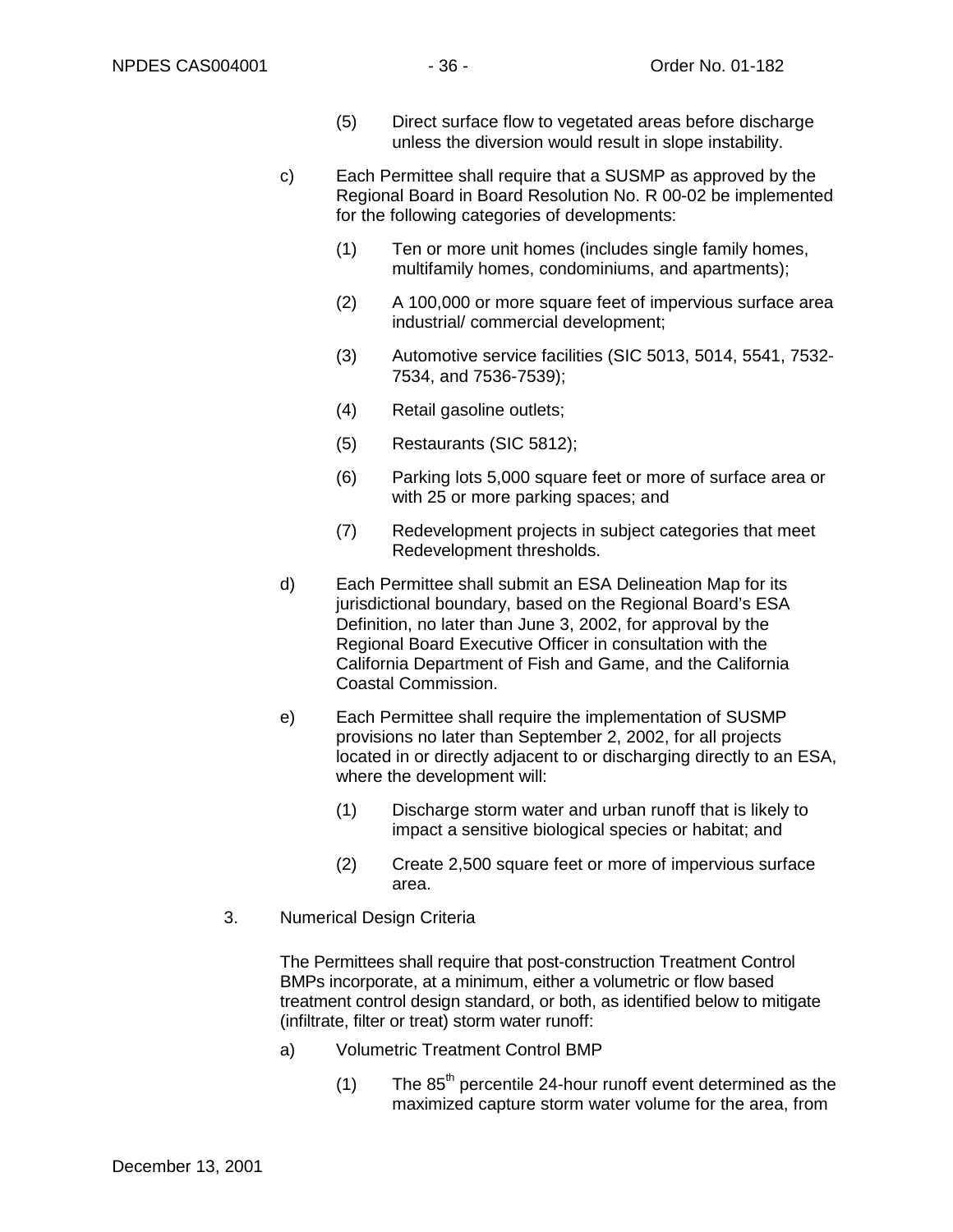the formula recommended in *Urban Runoff Quality Management, WEF Manual of Practice No. 23/ ASCE Manual of Practice No. 87, (1998*); or

- (2) The volume of annual runoff based on unit basin storage water quality volume, to achieve 80 percent or more volume treatment by the method recommended in *California Stormwater Best Management Practices Handbook – Industrial/ Commercial,* (1993); or
- (3) The volume of runoff produced from a 0.75 inch storm event, prior to its discharge to a storm water conveyance system; or
- (4) The volume of runoff produced from a historical-record based reference 24-hour rainfall criterion for "treatment" (0.75 inch average for the Los Angeles County area) that achieves approximately the same reduction in pollutant loads achieved by the 85<sup>th</sup> percentile 24-hour runoff event.
- b) Flow Based Treatment Control BMP
	- (1) The flow of runoff produced from a rain event equal to at least 0.2 inches per hour intensity; or
	- (2) The flow of runoff produced from a rain event equal to at least two times the  $85<sup>th</sup>$  percentile hourly rainfall intensity for Los Angeles County; or
	- (3) The flow of runoff produced from a rain event that will result in treatment of the same portion of runoff as treated using volumetric standards above.
- 4. Applicability of Numerical Design Criteria

The Permittees shall require the following categories of Planning Priority Projects to design and implement post-construction treatment controls to mitigate storm water pollution:

- a) Single-family hillside residential developments of one acre or more of surface area;
- b) Housing developments (includes single family homes, multifamily homes, condominiums, and apartments) of ten units or more;
- c) A 100,000 square feet or more impervious surface area industrial/ commercial development;
- d) Automotive service facilities (SIC 5013, 5014, 5541, 7532-7534 and 7536-7539) [5,000 square feet or more of surface area];
- e) Retail gasoline outlets [5,000 square feet or more of impervious surface area and with projected Average Daily Traffic (ADT) of 100 or more vehicles]. Subsurface Treatment Control BMPs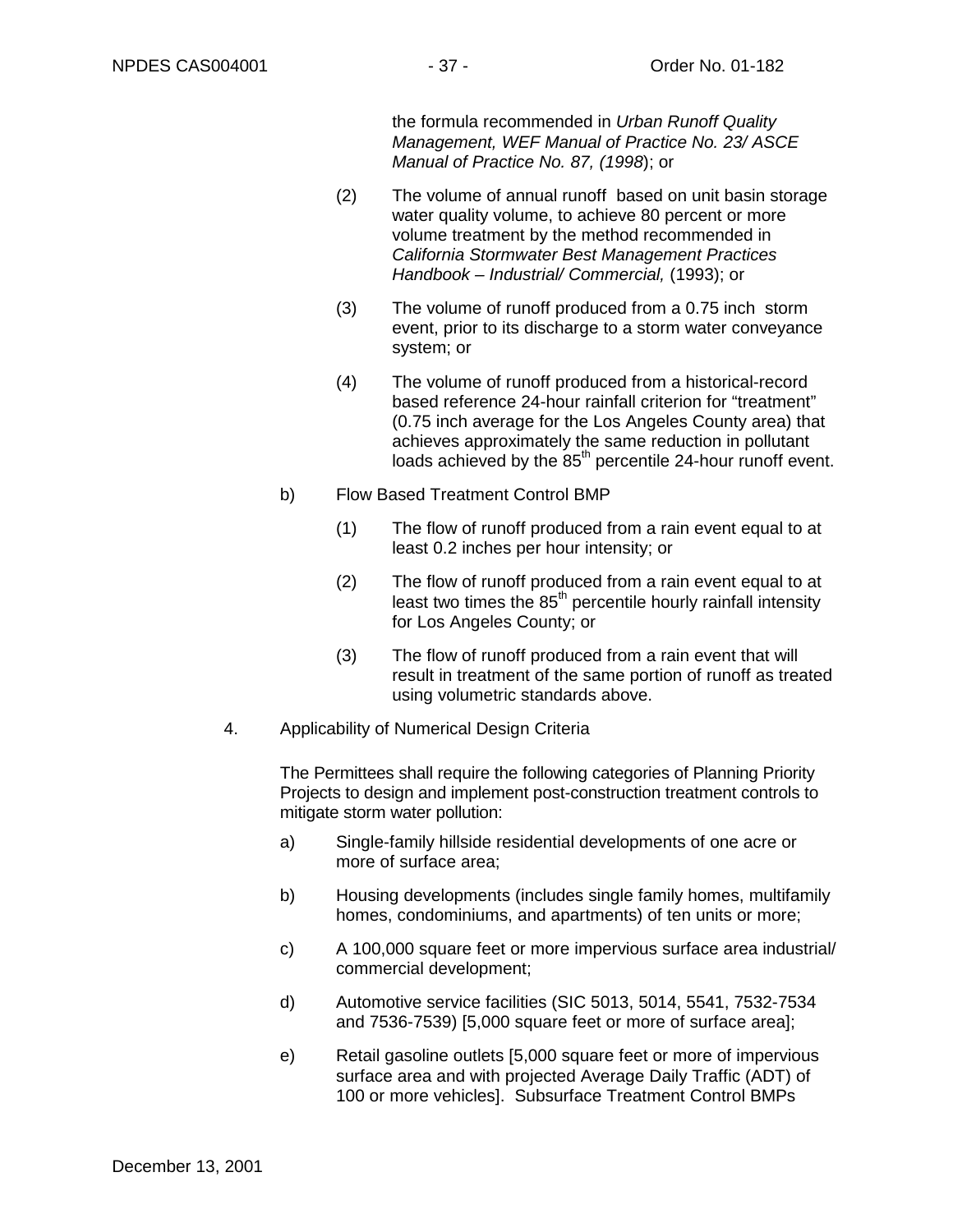which may endanger public safety (i.e., create an explosive environment) are considered not appropriate;

- f) Restaurants (SIC 5812) [5,000 square feet or more of surface area];
- g) Parking lots 5,000 square feet or more of surface area or with 25 or more parking spaces;
- h) Projects located in, adjacent to or discharging directly to an ESA that meet threshold conditions identified above in 2.e; and
- i) Redevelopment projects in subject categories that meet Redevelopment thresholds.
- 5. Not later than March 10, 2003, each Permittee shall require the implementation of SUSMP and post-construction control requirements for the industrial/commercial development category to projects that disturb one acre or more of surface area.
- 6. Site Specific Mitigation

Each Permittee shall, no later than September 2, 2002, require the implementation of a site-specific plan to mitigate post-development storm water for new development and redevelopment not requiring a SUSMP but which may potentially have adverse impacts on post-development storm water quality, where one or more of the following project characteristics exist:

- a) Vehicle or equipment fueling areas;
- b) Vehicle or equipment maintenance areas, including washing and repair;
- c) Commercial or industrial waste handling or storage;
- d) Outdoor handling or storage of hazardous materials;
- e) Outdoor manufacturing areas;
- f) Outdoor food handling or processing;
- g) Outdoor animal care, confinement, or slaughter; or
- h) Outdoor horticulture activities.
- 7. Redevelopment Projects

The Permittees shall apply the SUSMP, or site specific requirements including post-construction storm water mitigation to all Planning Priority Projects that undergo significant Redevelopment in their respective categories.

a) Significant Redevelopment means land-disturbing activity that results in the creation or addition or replacement of 5,000 square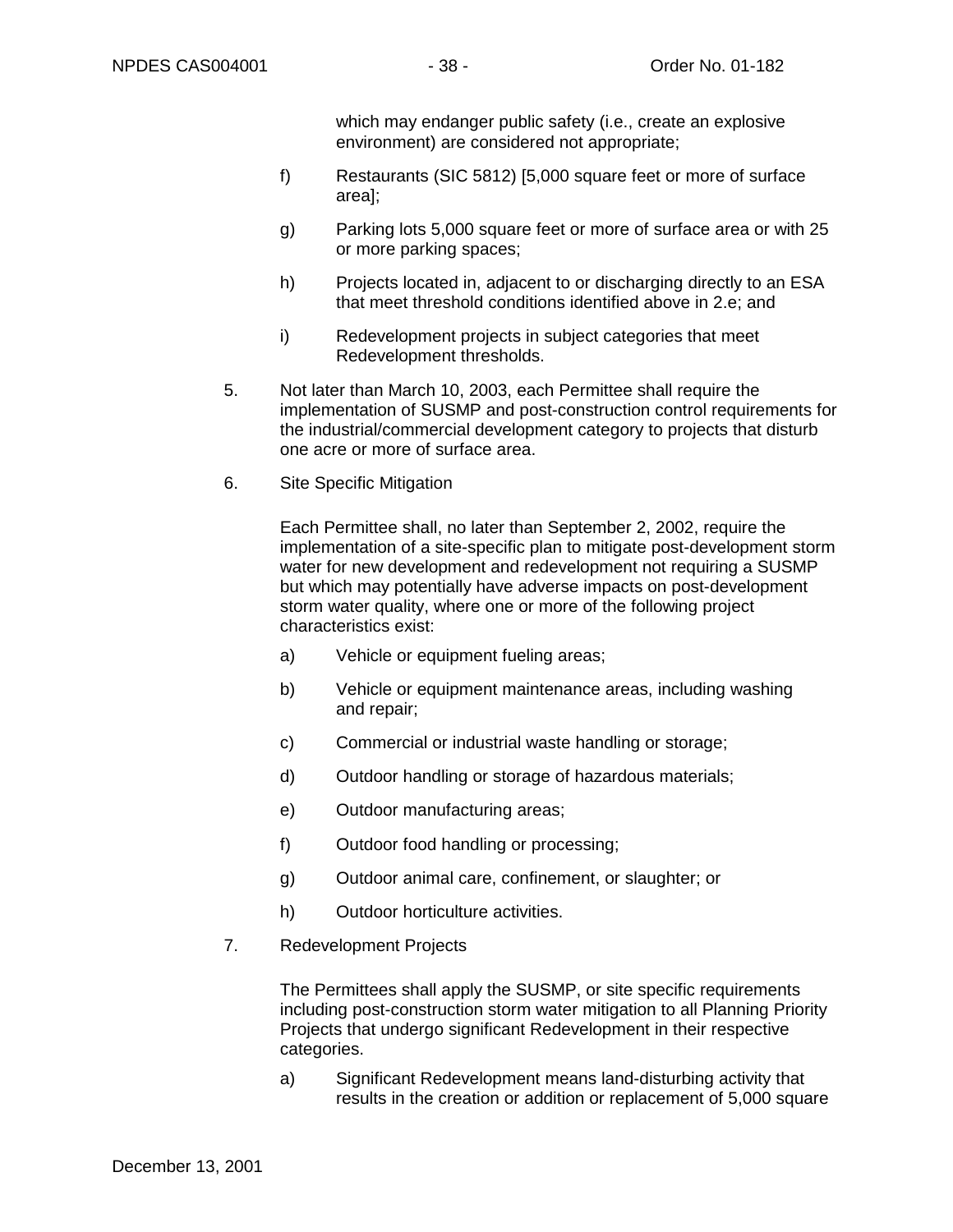feet or more of impervious surface area on an already developed site.

Where Redevelopment results in an alteration to more than fifty percent of impervious surfaces of a previously existing development, and the existing development was not subject to post development storm water quality control requirements, the entire project must be mitigated. Where Redevelopment results in an alteration to less than fifty percent of impervious surfaces of a previously existing development, and the existing development was not subject to post development storm water quality control requirements, only the alteration must be mitigated, and not the entire development.

- b) Redevelopment does not include routine maintenance activities that are conducted to maintain original line and grade, hydraulic capacity, original purpose of facility or emergency redevelopment activity required to protect public health and safety.
- c) Existing single family structures are exempt from the Redevelopment requirements.
- 8. Maintenance Agreement and Transfer

Each Permittee shall require that all developments subject to SUSMP and site specific plan requirements provide verification of maintenance provisions for Structural and Treatment Control BMPs, including but not limited to legal agreements, covenants, CEQA mitigation requirements, and or conditional use permits. Verification at a minimum shall include:

- a) The developer's signed statement accepting responsibility for maintenance until the responsibility is legally transferred; and either
- b) A signed statement from the public entity assuming responsibility for Structural or Treatment Control BMP maintenance and that it meets all local agency design standards; or
- c) Written conditions in the sales or lease agreement, which requires the recipient to assume responsibility for maintenance and conduct a maintenance inspection at least once a year; or
- d) Written text in project conditions, covenants and restrictions (CCRs) for residential properties assigning maintenance responsibilities to the Home Owners Association for maintenance of the Structural and Treatment Control BMPs; or
- e) Any other legally enforceable agreement that assigns responsibility for the maintenance of post-construction Structural or Treatment Control BMPs.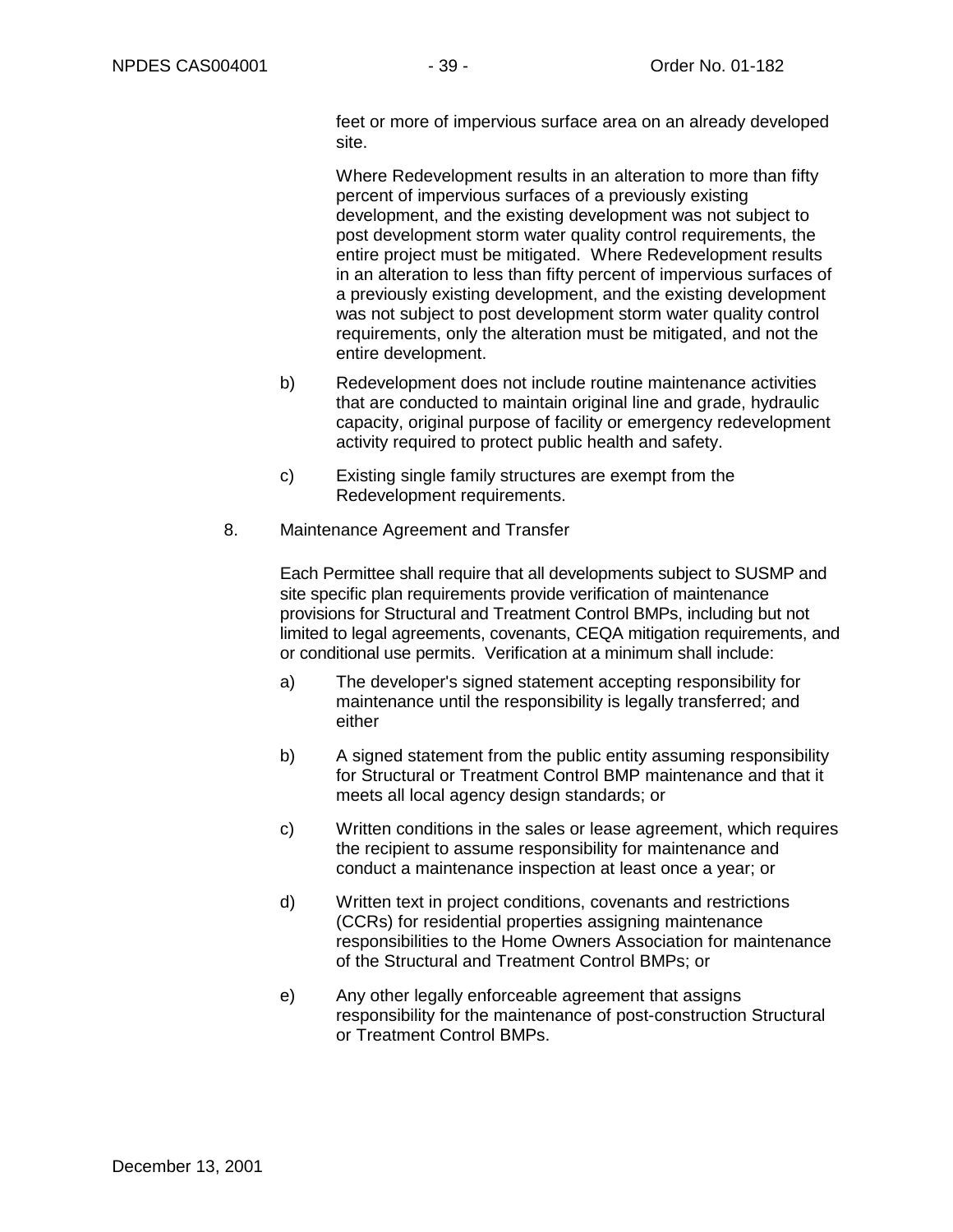9. Regional Storm Water Mitigation Program

A Permittee or Permittee group may apply to the Regional Board for approval of a regional or sub-regional storm water mitigation program to substitute in part or wholly SUSMP requirements. Upon review and a determination by the Regional Board Executive Officer that the proposal is technically valid and appropriate, the Regional Board may consider for approval such a program if its implementation will:

- a) Result in equivalent or improved storm water quality;
- b) Protect stream habitat;
- c) Promote cooperative problem solving by diverse interests;
- d) Be fiscally sustainable and has secure funding; and
- e) Be completed in five years including the construction and start-up of treatment facilities.

Nothing in this provision shall be construed as to delay the implementation of SUSMP requirements, as approved in this Order.

10. Mitigation Funding

The Permittees may propose a management framework, for endorsement by the Regional Board Executive Officer, to support regional or subregional solutions to storm water pollution, where any of the following situations occur:

- a) A waiver for impracticability is granted;
- b) Legislative funds become available;
- c) Off-site mitigation is required because of loss of environmental habitat; or
- d) An approved watershed management plan or a regional storm water mitigation plan exists that incorporates an equivalent or improved strategy for storm water mitigation.
- 11. California Environmental Quality Act (CEQA) Document Update

Each Permittee shall incorporate into its CEQA process, with immediate effect, procedures for considering potential storm water quality impacts and providing for appropriate mitigation when preparing and reviewing CEQA documents. The procedures shall require consideration of the following:

- a) Potential impact of project construction on storm water runoff;
- b) Potential impact of project post-construction activity on storm water runoff;
- c) Potential for discharge of storm water from areas from material storage, vehicle or equipment fueling, vehicle or equipment maintenance (including washing), waste handling, hazardous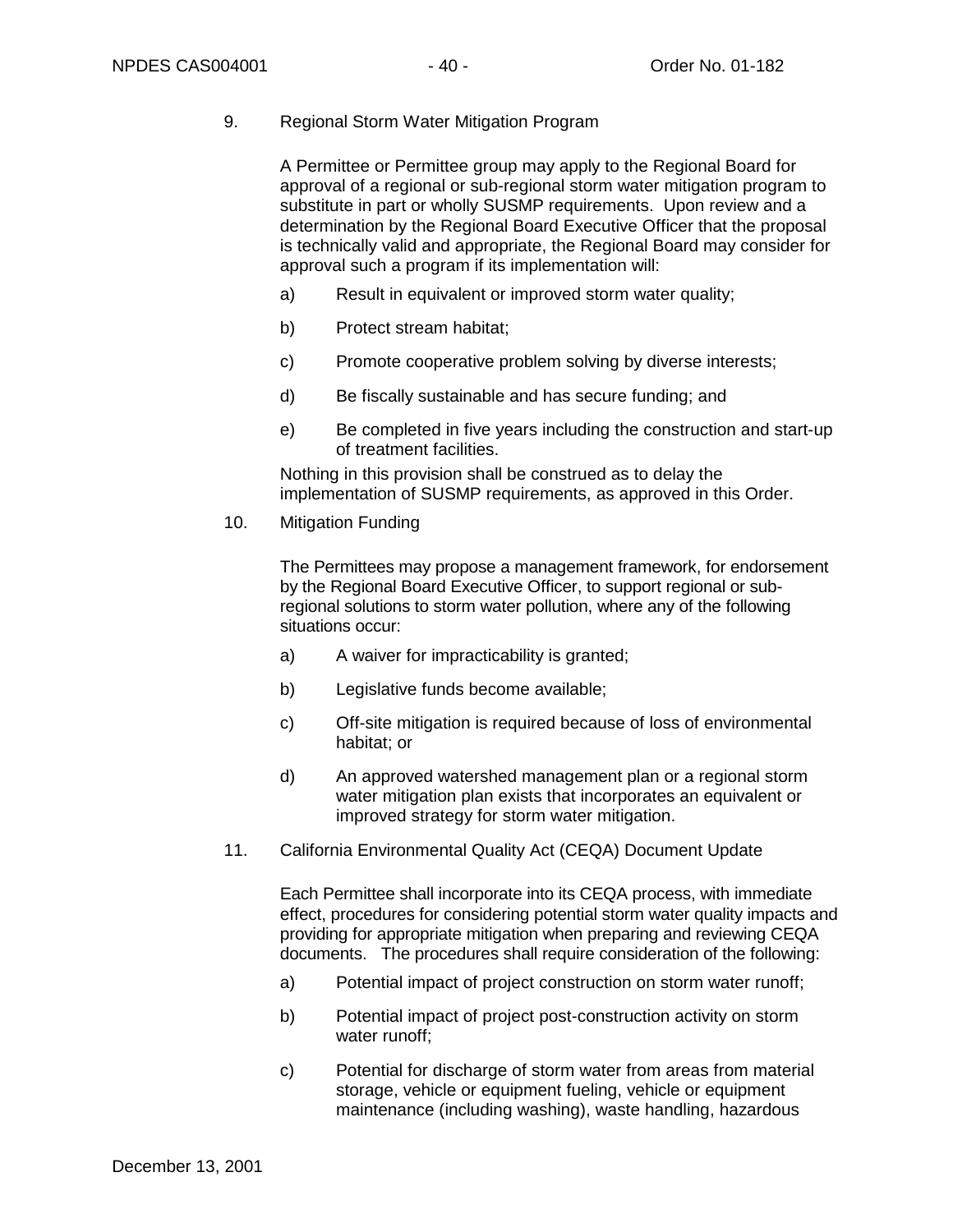materials handling or storage, delivery areas or loading docks, or other outdoor work areas;

- d) Potential for discharge of storm water to impair the beneficial uses of the receiving waters or areas that provide water quality benefit;
- e) Potential for the discharge of storm water to cause significant harm on the biological integrity of the waterways and water bodies;
- f) Potential for significant changes in the flow velocity or volume of storm water runoff that can cause environmental harm; and
- g) Potential for significant increases in erosion of the project site or surrounding areas.
- 12. General Plan Update
	- a) Each Permittee shall amend, revise or update its General Plan to include watershed and storm water quality and quantity management considerations and policies when any of the following General Plan elements are updated or amended: (i) Land Use, (ii) Housing, (iii) Conservation, and (iv) Open Space.
	- b) Each Permittee shall provide the Regional Board with the draft amendment or revision when a listed General Plan element or the General Plan is noticed for comment in accordance with Cal. Govt. Code § 65350 *et seq*.
- 13. Targeted Employee Training

Each Permittee shall train its employees in targeted positions (whose jobs or activities are engaged in development planning) regarding the development planning requirements on an annual basis beginning no later than August 1, 2002, and more frequently if necessary. For Permittees with a population of 250,000 or more (2000 U.S. Census), training shall be completed no later than February 3, 2003.

- 14. Developer Technical Guidance and Information
	- a) Each Permittee shall develop and make available to the developer community SUSMP (development planning) guidelines immediately.
	- b) The Principal Permittee in partnership with Permittees shall issue no later than February 2, 2004, a technical manual for the siting and design of BMPs for the development community in Los Angeles County. The technical manual may be adapted from the revised California Storm Water Quality Task Force Best Management Practices Handbooks scheduled for publication in September 2002. The technical manual shall at a minimum include: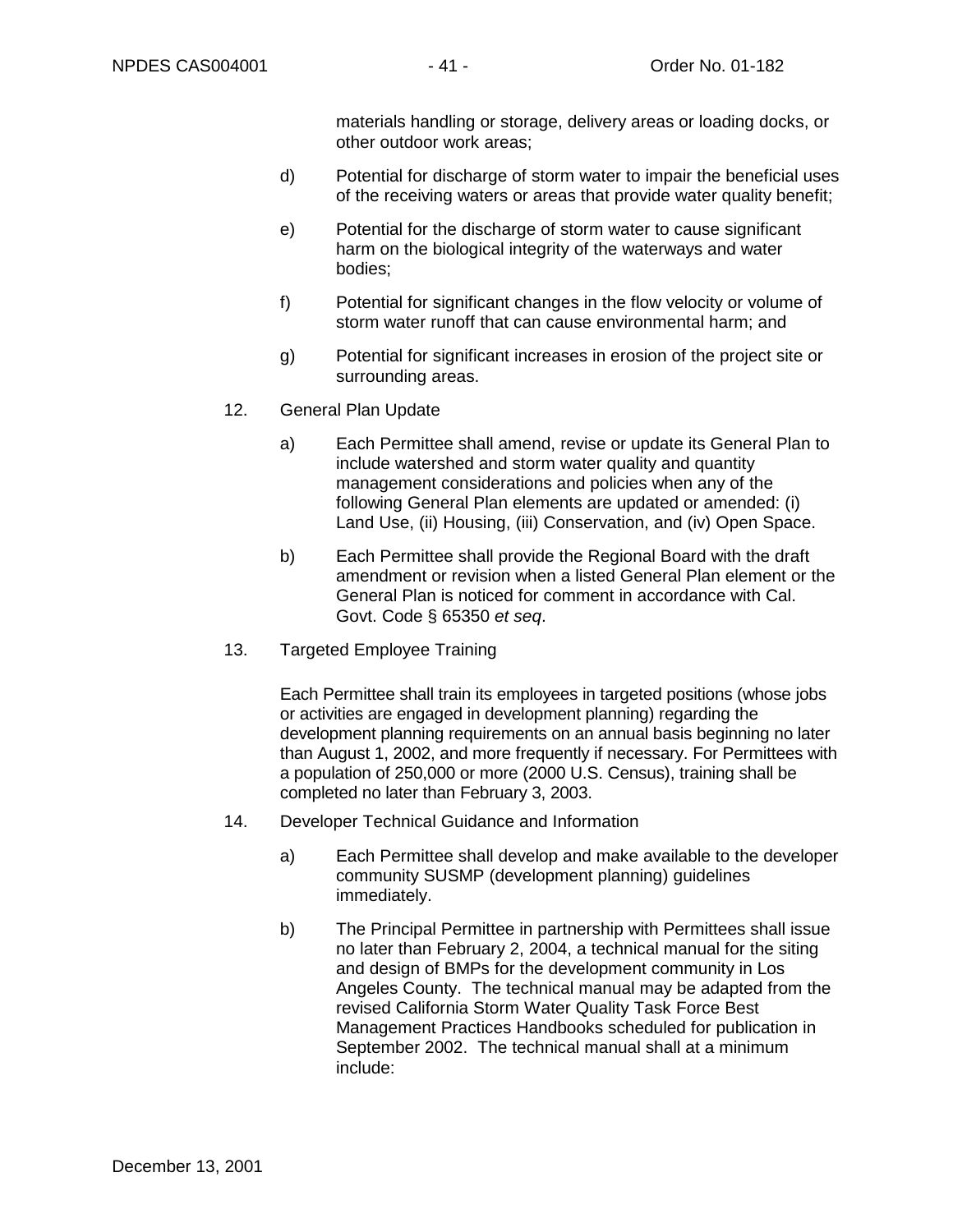- (1) Treatment Control BMPs based on flow-based and volumetric water quality design criteria for the purposes of countywide consistency;
- (2) Peak Flow Control criteria to control peak discharge rates, velocities and duration;
- (3) Expected pollutant removal performance ranges obtained from national databases, technical reports and the scientific literature;
- (4) Maintenance considerations; and
- (5) Cost considerations.

### **E. Development Construction Program**

- 1. Each Permittee shall implement a program to control runoff from construction activity at all construction sites within its jurisdiction. The program shall ensure the following minimum requirements are effectively implemented at all construction sites:
	- a) Sediments generated on the project site shall be retained using adequate Treatment Control or Structural BMPs;
	- b) Construction-related materials, wastes, spills, or residues shall be retained at the project site to avoid discharge to streets, drainage facilities, receiving waters, or adjacent properties by wind or runoff;
	- c) Non-storm water runoff from equipment and vehicle washing and any other activity shall be contained at the project site; and
	- d) Erosion from slopes and channels shall be controlled by implementing an effective combination of BMPs (as approved in Regional Board Resolution No. 99-03), such as the limiting of grading scheduled during the wet season; inspecting graded areas during rain events; planting and maintenance of vegetation on slopes; and covering erosion susceptible slopes.
- 2. For construction sites one acre and greater, each Permittee shall comply with all conditions in section E.1. above and shall:
	- a) Require the preparation and submittal of a Local Storm Water Pollution Prevention Plan (Local SWPPP), for approval prior to issuance of a grading permit for construction projects. The Local SWPPP shall include appropriate construction site BMPs and maintenance schedules. (A Local SWPPP may substitute for the State SWPPP if the Local SWPPP is at least as inclusive in controls and BMPs as the State SWPPP). The Local SWPPP must include the rationale used for selecting or rejecting BMPs. The project architect, or engineer of record, or authorized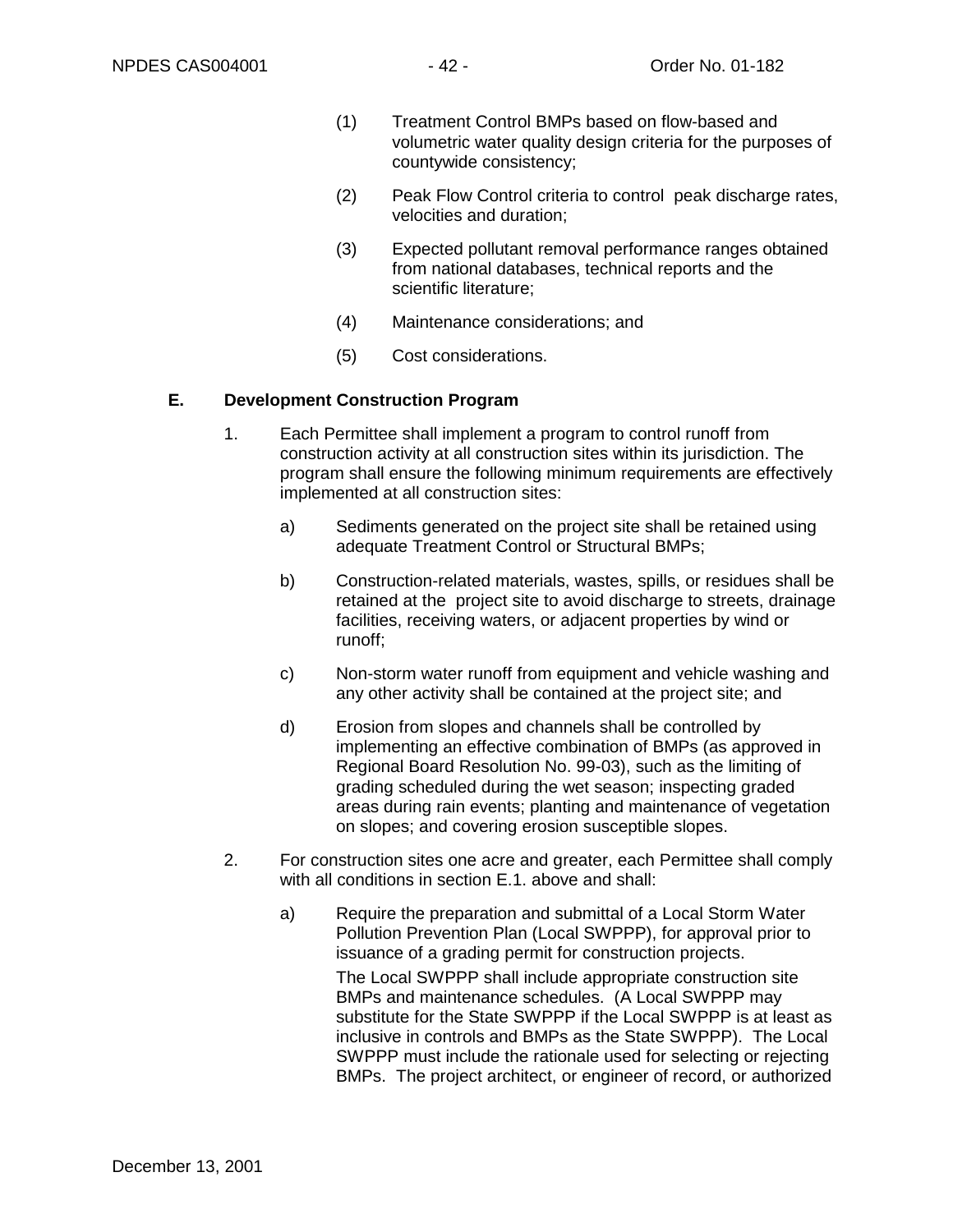qualified designee, must sign a statement on the Local SWPPP to the effect:

*"As the architect/engineer of record, I have selected appropriate BMPs to effectively minimize the negative impacts of this project's construction activities on storm water quality. The project owner and contractor are aware that the selected BMPs must be installed, monitored, and maintained to ensure their effectiveness. The BMPs not selected for implementation are redundant or deemed not applicable to the proposed construction activity."* 

The landowner or the landowner's agent shall sign a statement to the effect:

> *"I certify that this document and all attachments were prepared under my direction or supervision in accordance with a system designed to assure that qualified personnel properly gather and evaluate the information submitted. Based on my inquiry of the person or persons who manage the system or those persons directly responsible for gathering the information, to the best of my knowledge and belief, the information submitted is true, accurate, and complete. I am aware that submitting false and/or inaccurate information, failing to update the Local SWPPP to reflect current conditions, or failing to properly and/or adequately implement the Local SWPPP may result in revocation of grading and/or other permits or other sanctions provided by law."*

The Local SWPPP certification shall be signed by the landowner as follows, for a corporation: by a responsible corporate officer which means (a) a president, secretary, treasurer, or vice president of the corporation in charge of a principal business function, or any other person who performs similar policy or decision-making functions for the corporation, or (b) the manager of the construction activity if authority to sign documents has been assigned or delegated to the manager in accordance with corporate procedures; for a partnership or sole proprietorship: by a general partner or the proprietor; or for a municipality or other public agency: by an elected official, a ranking management official (e.g., County Administrative Officer, City Manager, Director of Public Works, City Engineer, District Manager), or the manager of the construction activity if authority to sign Local SWPPPs has been assigned or delegated to the manager in accordance with established agency policy.

b) Inspect all construction sites for storm water quality requirements during routine inspections a minimum of once during the wet season. The Local SWPPP shall be reviewed for compliance with local codes, ordinances, and permits. For inspected sites that have not adequately implemented their Local SWPPP, a follow-up inspection to ensure compliance will take place within 2 weeks. If compliance has not been attained, the Permittee will take additional actions to achieve compliance (as specified in municipal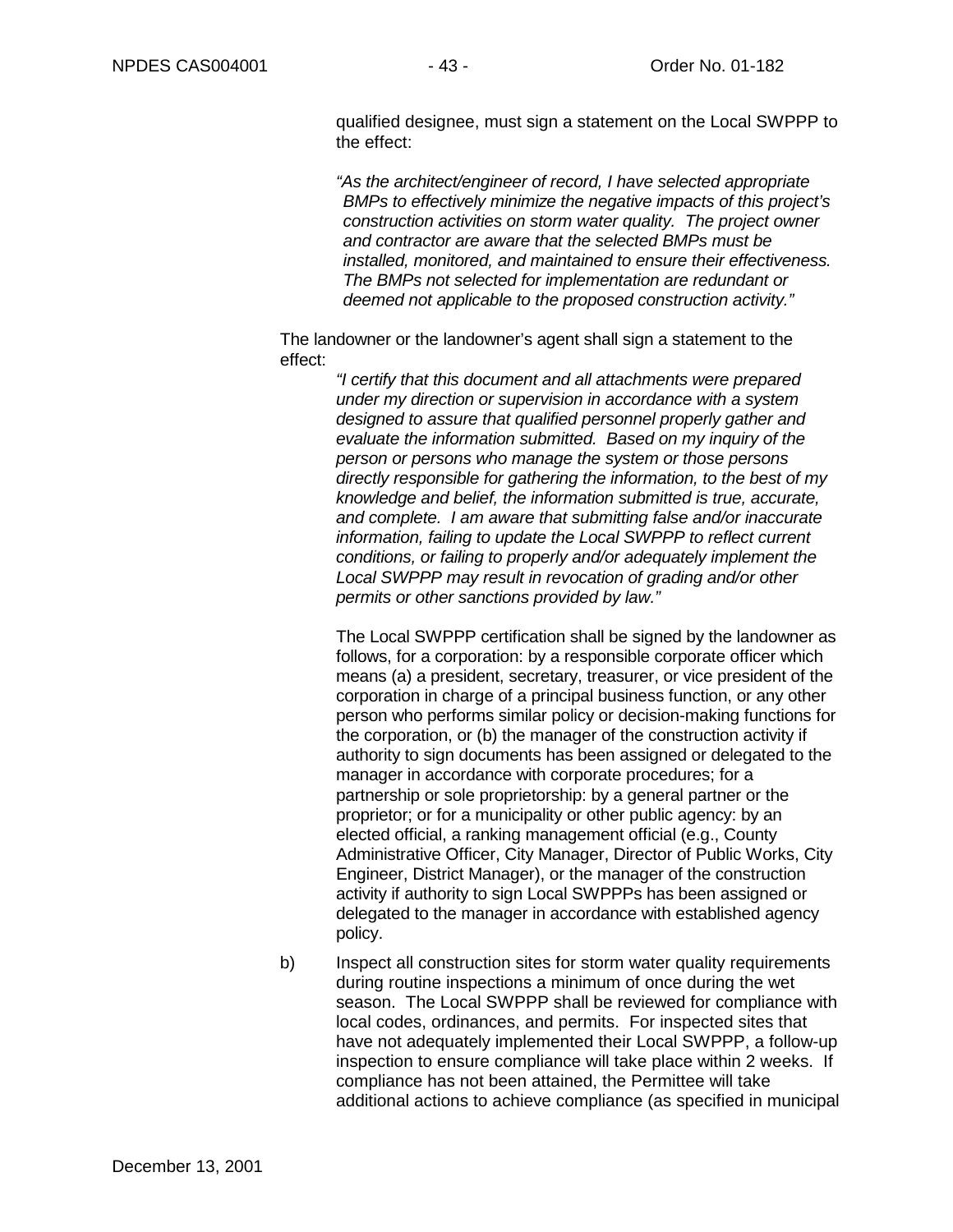codes). If compliance has not been achieved, and the site is also covered under a statewide general construction storm water permit, each Permittee shall enforce their local ordinance requirements, and if non-compliance continues the Regional Board shall be notified for further joint enforcement actions.

- c) Require, no later than March 10, 2003, prior to issuing a grading permit for all projects less than five acres requiring coverage under a statewide general construction storm water permit, proof of a Waste Discharger Identification (WDID) Number for filing a Notice of Intent (NOI) for permit coverage and a certification that a SWPPP has been prepared by the project developer. A Local SWPPP may substitute for the State SWPPP if the Local SWPPP is at least as inclusive in controls and BMPs as the State SWPPP.
- 3. For sites five acres and greater, each Permittee shall comply with all conditions in Sections E.1. and E.2. and shall:
	- a) Require, prior to issuing a grading permit for all projects requiring coverage under the state general permit, proof of a Waste Discharger Identification (WDID) Number for filing a Notice of Intent (NOI) for coverage under the GCASP and a certification that a SWPPP has been prepared by the project developer. A Local SWPPP may substitute for the State SWPPP if the Local SWPPP is at least as inclusive in controls and BMPs as the State SWPPP.
	- b) Require proof of an NOI and a copy of the SWPPP at any time a transfer of ownership takes place for the entire development or portions of the common plan of development where construction activities are still on-going.
	- c) Use an effective system to track grading permits issued by each Permittee. To satisfy this requirement, the use of a database or GIS system is encouraged, but not required.
- 4. GCASP Violation Referrals
	- a) Referral of Violations of the SQMP, Regional Board Resolution 98-08, and municipal storm water ordinances:

A Permittee may refer a violation(s) to the Regional Board provided that the Permittee has made a good faith effort of progressive enforcement. At a minimum, a Permittee's good faith effort must include documentation of:

- Two follow-up inspections within 3 months, and
- Two warning letters or notices of violation.
- b) Referral of Violations of GCASP Filing Requirements:

For those projects subject to the GCASP, Permittees shall refer non-filers (i.e., those projects which cannot demonstrate that they have a WDID number) to the Regional Board, within 15 days of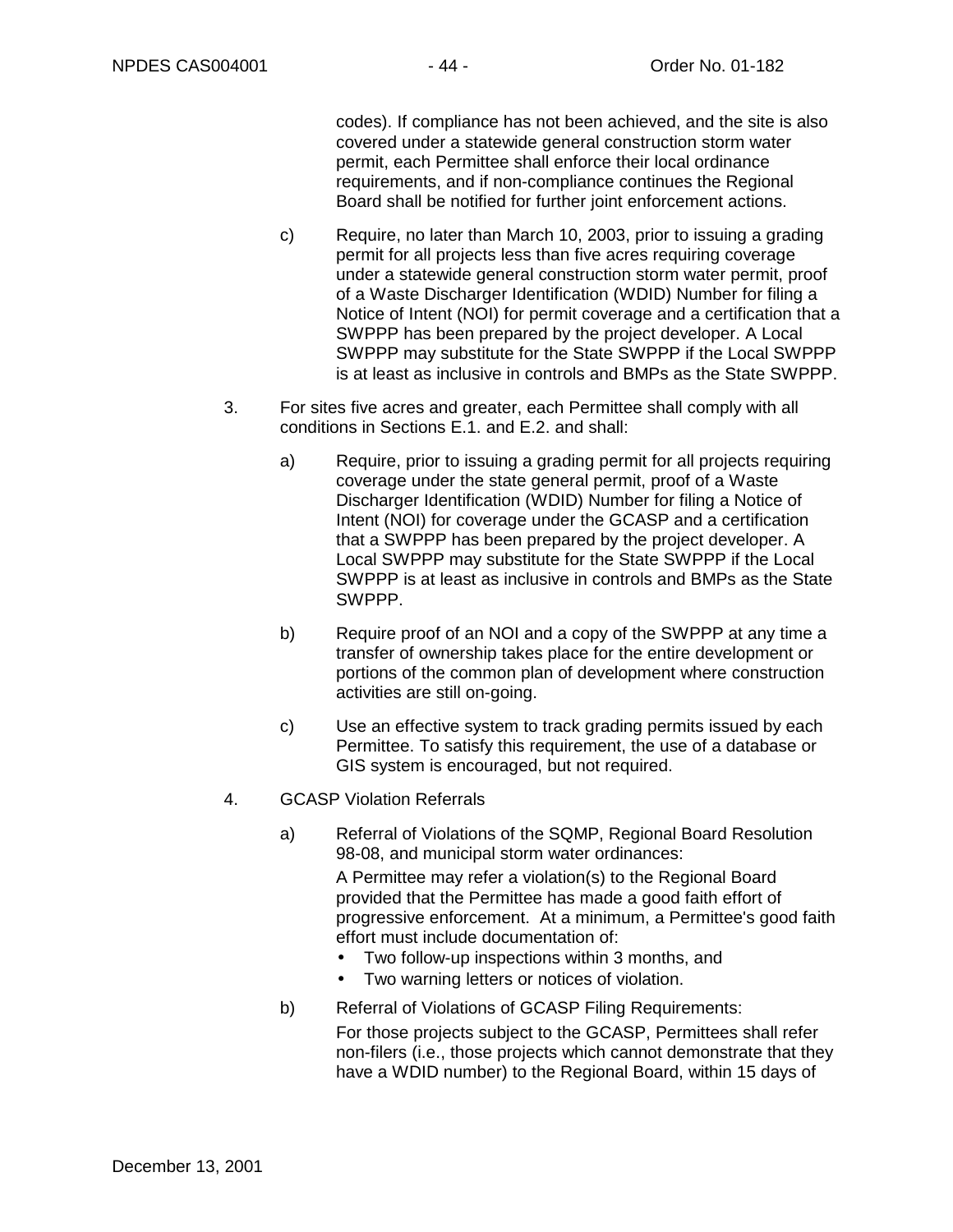making a determination. In making such referrals, Permittees shall include, at a minimum, the following documentation:

- Project location;
- Developer;
- Estimated project size; and
- Records of communication with the developer regarding filing requirements.
- 5. Each Permittee shall train employees in targeted positions (whose jobs or activities are engaged in construction activities including construction inspection staff) regarding the requirements of the storm water management program no later than August 1, 2002, and annually thereafter. For Permittees with a population of 250,000 or more (2000 U.S. Census), initial training shall be completed no later than February 3, 2003. Each Permittee shall maintain a list of trained employees.

# **F. Public Agency Activities Program**

Each Permittee shall implement a Public Agency program to minimize storm water pollution impacts from public agency activities. Public Agency requirements consist of:

- Sewage Systems Maintenance, Overflow, and Spill Prevention
- Public Construction Activities Management
- Vehicle Maintenance/Material Storage Facilities/Corporation Yards Management
- Landscape and Recreational Facilities Management
- Storm Drain Operation and Management
- Streets and Roads Maintenance
- Parking Facilities Management
- Public Industrial Activities Management
- Emergency Procedures
- Treatment Feasibility Study
- 1. Sewage System Maintenance, Overflow, and Spill Prevention
	- a) Each Permittee shall implement a response plan for overflows of the sanitary sewer system within their respective jurisdiction, which shall consist at a minimum of the following:
		- (1) Investigation of any complaints received;
		- (2) Upon notification, immediate response to overflows for containment; and
		- (3) Notification to appropriate sewer and public health agencies when a sewer overflows to the MS4.
	- b) In addition to 1.a.1, 1.a.2, and 1.a.3 above, for those Permittees. which own and/or operate a sanitary sewer system, the Permittee shall also implement the following requirements: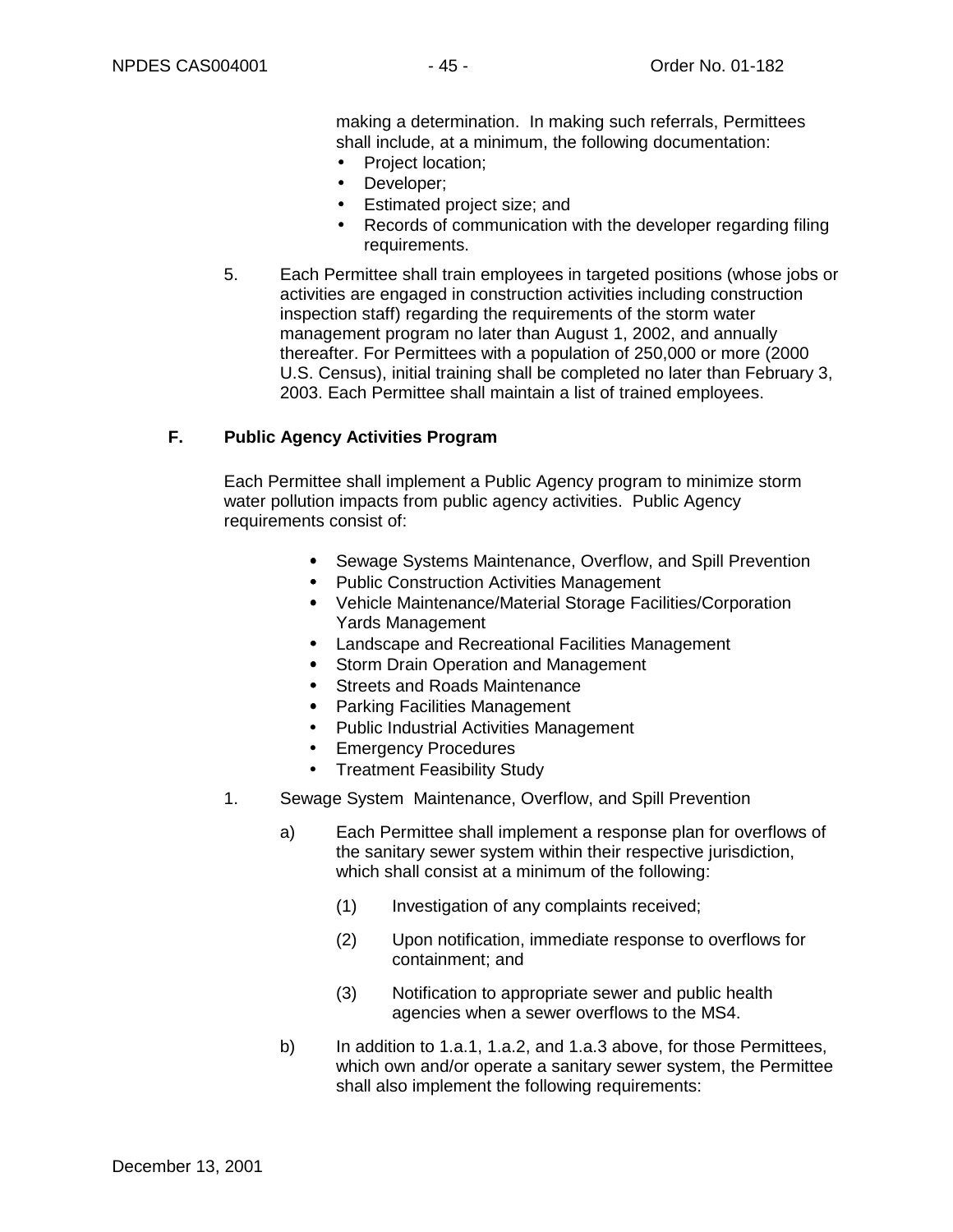- (1) Procedures to prevent sewage spills or leaks from sewage facilities from entering the MS4; and
- (2) Identify, repair, and remediate sanitary sewer blockages, exfiltration, overflow, and wet weather overflows from sanitary sewers to the MS4.
- 2. Public Construction Activities Management
	- a) Each Permittee shall implement the Development Planning Program requirements (Permit Part 4.D) at public construction projects.
	- b) Each Permittee shall implement the Development Construction Program requirements (Permit Part 4.E) at Permittee owned construction sites.
	- c) Each Permittee shall obtain coverage under the GCASP for public construction sites 5 acres or greater (or part of a larger area of development) except that a municipality under 100,000 in population (1990 U.S. Census) need not obtain coverage under a separate permit until March 10, 2003.
	- d) Each Permittee, no later than March 10, 2003, shall obtain coverage under a statewide general construction storm water permit for public construction sites for projects between one and five acres.
- 3. Vehicle Maintenance/Material Storage Facilities/Corporation Yards Management
	- a) Each Permittee, consistent with the SQMP, shall implement SWPPPs for public vehicle maintenance facilities, material storage facilities, and corporation yards which have the potential to discharge pollutants into storm water.
	- b) Each Permittee shall implement BMPs to minimize pollutant discharges in storm water including but not be limited to:
		- (1) Good housekeeping practices;
		- (2) Material storage control;
		- (3) Vehicle leaks and spill control; and
		- (4) Illicit discharge control.
	- c) Each Permittee shall implement the following measures to prevent the discharge of pollutants to the MS4:
		- (1) For existing facilities, that are not already plumbed to the sanitary sewer, all vehicle and equipment wash areas (except for fire stations) shall either be: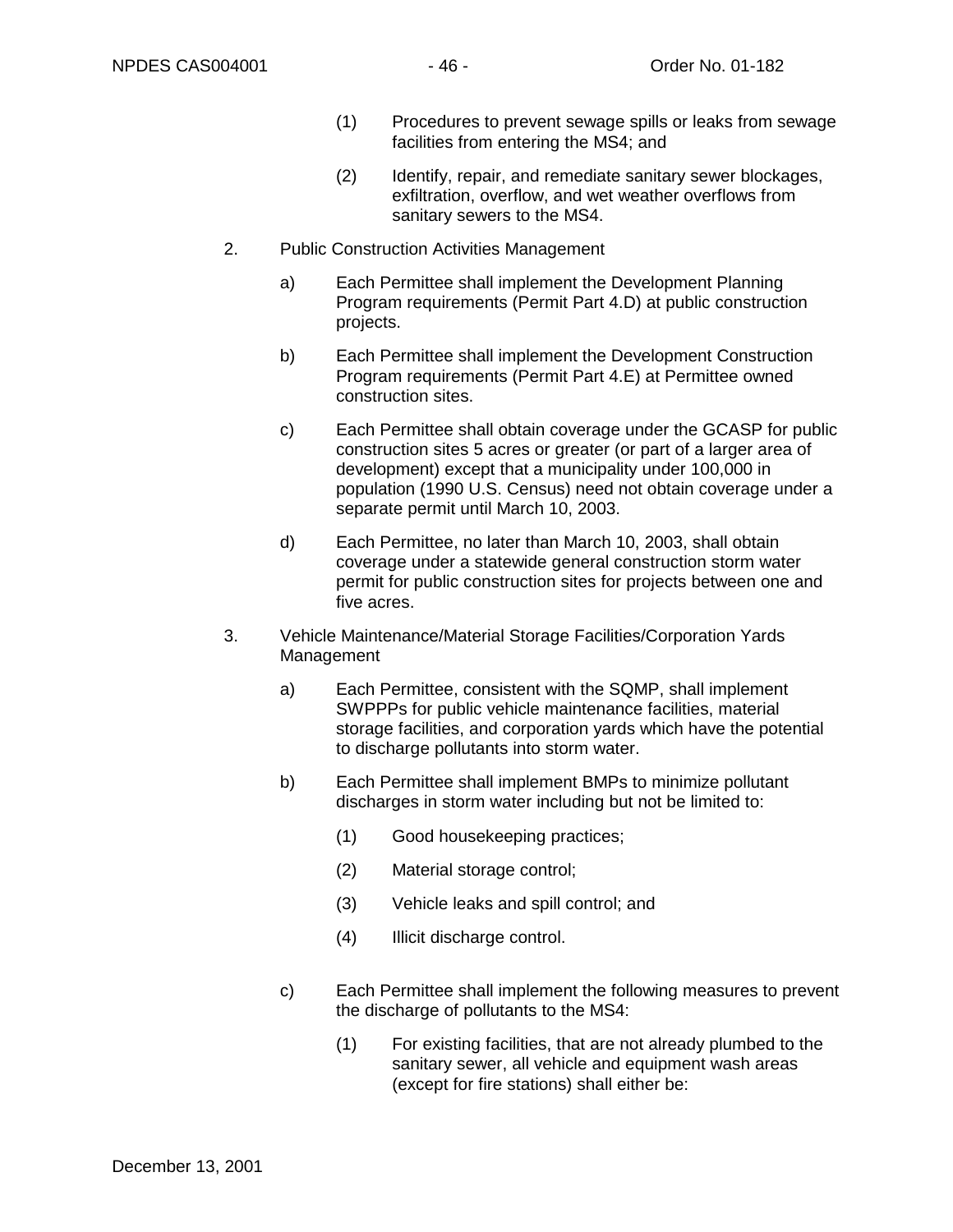- (i) Self-contained;
- (ii) Equipped with a clarifier;
- (iii) Equipped with an alternative pre-treatment device; or
- (iv) Plumbed to the sanitary sewer.
- (2) For new facilities, or during redevelopment of existing facilities (including fire stations), all vehicle and equipment wash areas shall be plumbed to the sanitary sewer and be equipped with a pre-treatment device in accordance with requirements of the sewer agency.
- 4. Landscape and Recreational Facilities Management

Each Permittee shall implement the following requirements:

- a) A standardized protocol for the routine and non-routine application of pesticides, herbicides (including pre-emergents), and fertilizers;
- b) Consistency with State Board's guidelines and monitoring requirements for application of aquatic pesticides to surface waters (WQ Order No. 2001-12 DWQ);
- c) Ensure no application of pesticides or fertilizers immediately before, during, or immediately after a rain event or when water is flowing off the area to be applied;
- d) Ensure that no banned or unregistered pesticides are stored or applied;
- e) Ensure that staff applying pesticides are certified by the California Department of Food and Agriculture, or are under the direct supervision of a certified pesticide applicator;
- f) Implement procedures to encourage retention and planting of native vegetation and to reduce water, fertilizer, and pesticide needs;
- g) Store fertilizers and pesticides indoors or under cover on paved surfaces or use secondary containment;
- h) Reduce the use, storage, and handling of hazardous materials to reduce the potential for spills; and
- i) Regularly inspect storage areas.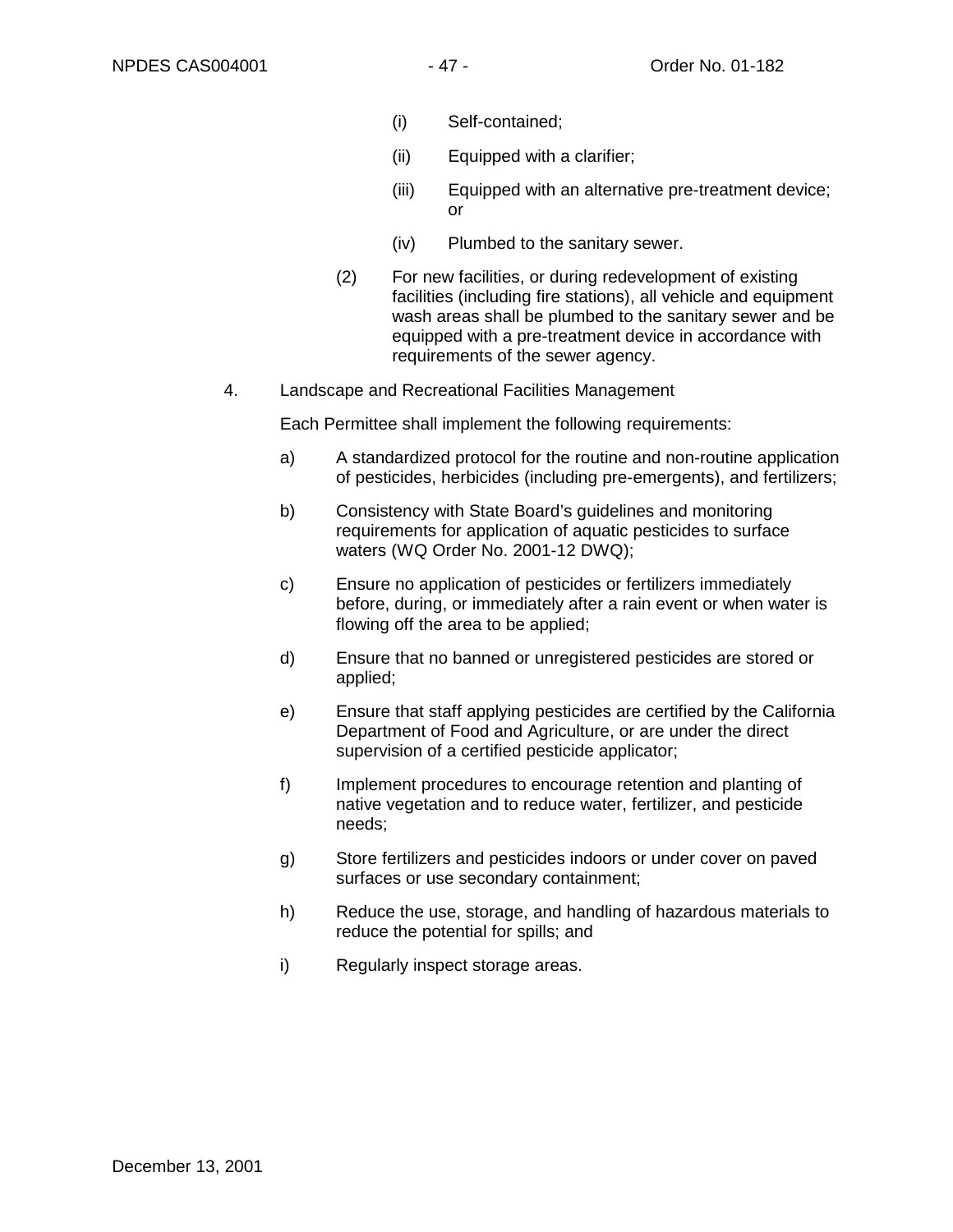- 5. Storm Drain Operation and Management
	- a) Each Permittee shall designate catch basin inlets within its jurisdiction as one of the following:

| Priority A: | Catch basins that are designated as<br>consistently generating the highest volumes<br>of trash and/or debris. |
|-------------|---------------------------------------------------------------------------------------------------------------|
| Priority B: | Catch basins that are designated as<br>consistently generating moderate volumes<br>of trash and/or debris.    |
| Priority C: | Catch basins that are designated as<br>generating low volumes of trash and/or<br>debris                       |

- b) Permittees subject to a trash TMDL (Los Angeles River and Ballona Creek WMAs) shall continue to implement the requirements listed below until trash TMDL implementation measures are adopted. Thereafter, the subject Permittees shall implement programs in conformance with the TMDL implementation schedule, which shall include an effective combination of measures such as street sweeping, catch basin cleaning, installation of treatment devices and trash receptacles, or other BMPs. Default requirements include:
	- (1) Inspection and cleaning of catch basins between May 1 and September 30 of each year;
	- (2) Additional cleaning of any catch basin that is at least 40% full of trash and/or debris;
	- (3) Record keeping of catch basins cleaned; and
	- (4) Recording of the overall quantity of catch basin waste collected.

If the implementation phase for the Los Angeles River and Ballona Creek Trash TMDLs has not begun by October 2003, subject Permittees shall implement the requirements described below in subsection 5(c), until such time programs in conformance with the subject Trash TMDLs are being implemented.

- c) Permittees not subject to a trash TMDL shall:
	- (1) Clean catch basins according to the following schedule:
		- Priority A: A minimum of three times during the wet season and once during the dry season every year.
		- Priority B: A minimum of once during the wet season and once during the dry season every year.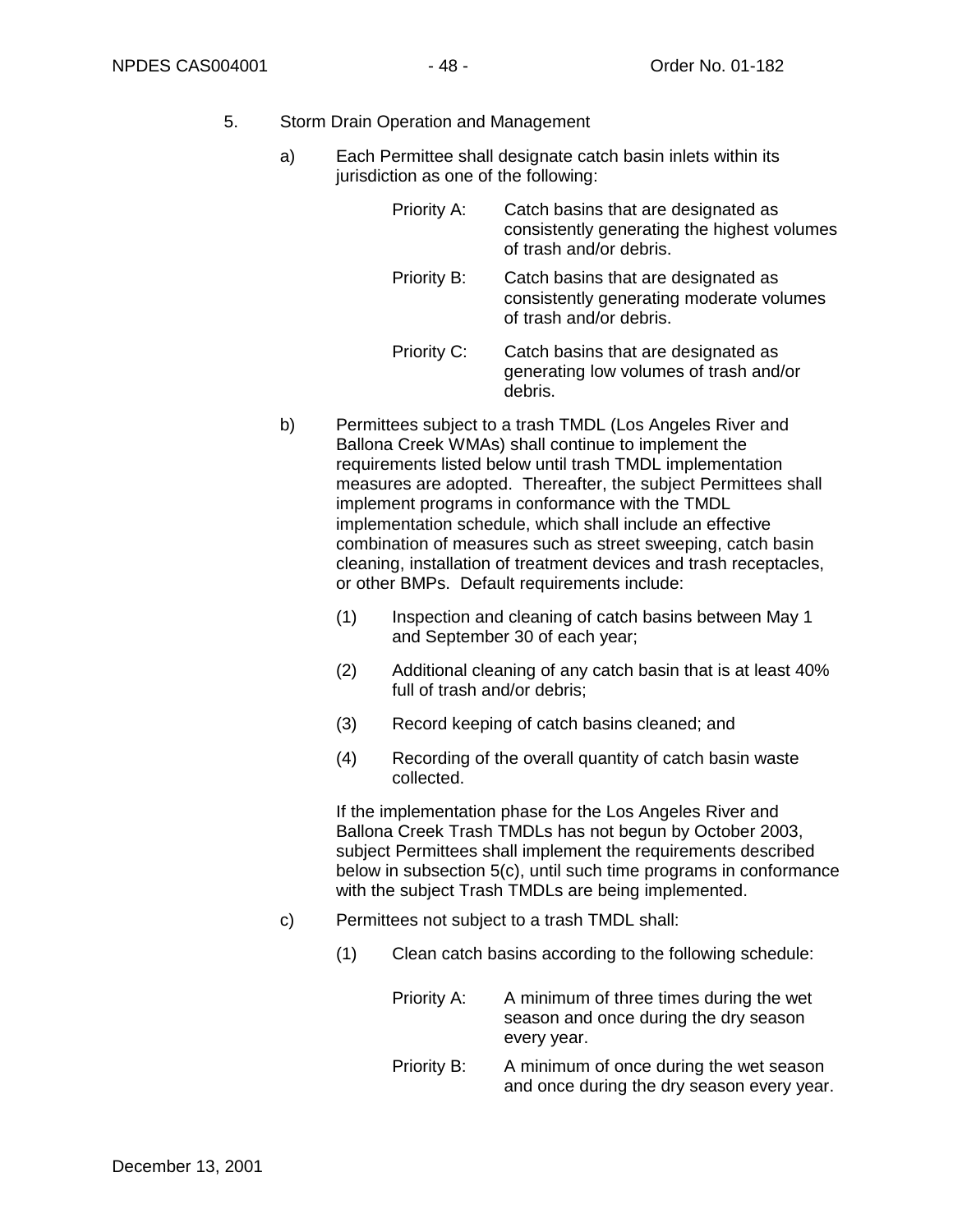Priority C: A minimum of once per year.

In addition to the schedule above, between February 1, 2002 and July 1, 2003, Permittees shall ensure that any catch basin that is at least 40% full of trash and/or debris shall be cleaned out. After July 1, 2003, Permittees shall ensure that any catch basin that is at least 25% full of trash and debris shall be cleaned out.

- (2) For any special event that can be reasonably expected to generate substantial quantities of trash and litter, include provisions that require for the proper management of trash and litter generated, as a condition of the special use permit issued for that event. At a minimum, the municipality who issues the permit for the special event shall arrange for either temporary screens to be placed on catch basins or for catch basins in that area to be cleaned out subsequent to the event and prior to any rain event.
- (3) Place trash receptacles at all transit stops within its jurisdiction that have shelters no later than August 1, 2002. and at all other transit stops within its jurisdiction no later than February 3, 2003. All trash receptacles shall be maintained as necessary.
- d) Each Permittee shall inspect the legibility of the catch basin stencil or label nearest the inlet. Catch basins with illegible stencils shall be recorded and re-stenciled or re-labeled within 180 days of inspection.
- e) Each Permittee shall implement BMPs for Storm Drain Maintenance that include:
	- (1) A program to visually monitor Permittee-owned open channels and other drainage structures for debris at least annually and identify and prioritize problem areas of illicit discharge for regular inspection;
	- (2) A review of current maintenance activities to assure that appropriate storm water BMPs are being utilized to protect water quality;
	- (3) Removal of trash and debris from open channel storm drains shall occur a minimum of once per year before the storm season;
	- (4) Minimize the discharge of contaminants during MS4 maintenance and clean outs; and
	- (5) Proper disposal of material removed.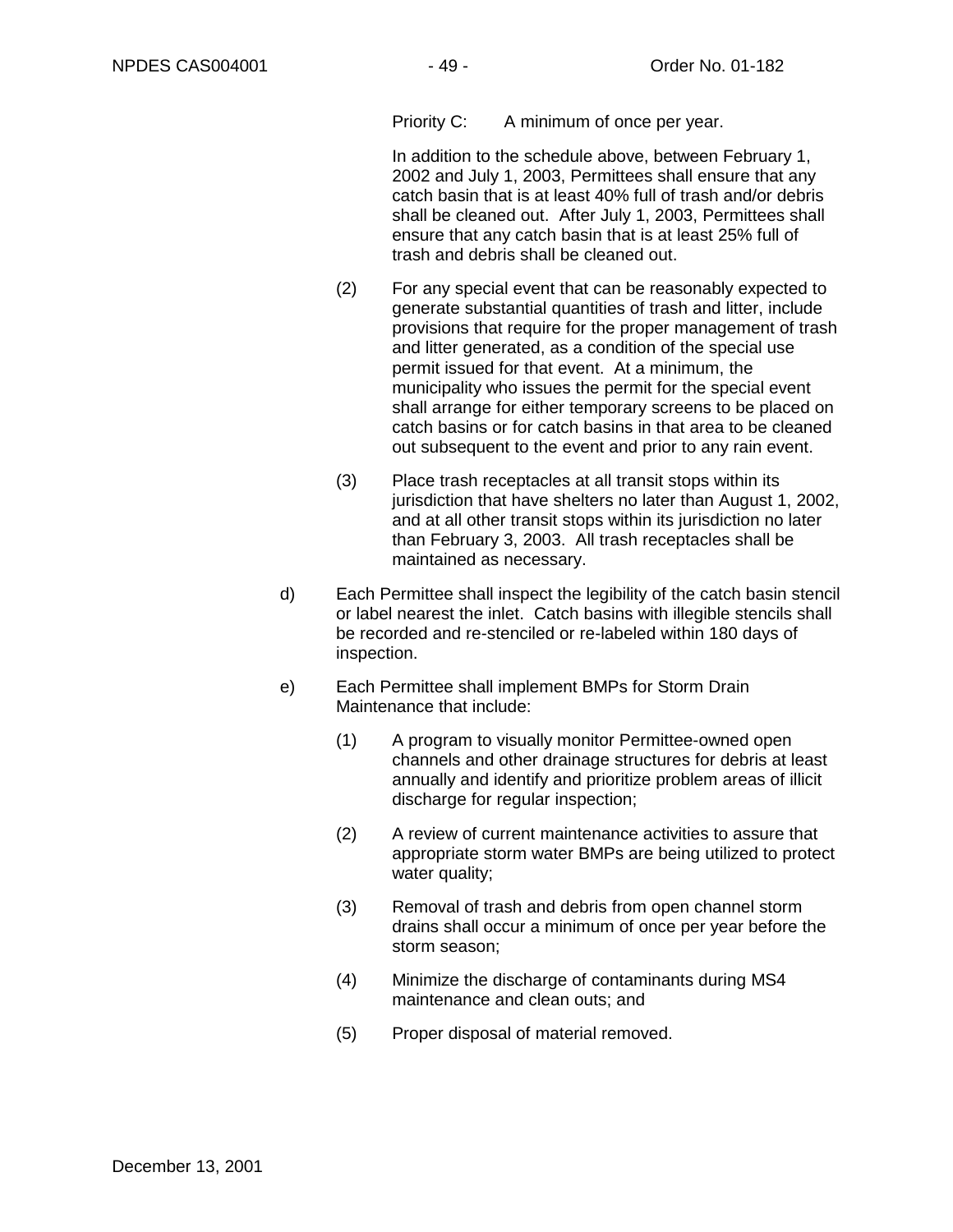- 6. Streets and Roads Maintenance
	- a) Each Permittee shall designate streets and/or street segments within its jurisdiction as one of the following:
		- Priority A: Streets and/or street segments that are designated as consistently generating the highest volumes of trash and/or debris.
		- Priority B: Streets and/or street segments that are designated as consistently generating moderate volumes of trash and/or debris.
		- Priority C: Streets and/or street segments that are designated as generating low volumes of trash and/or debris.
	- b) Each Permittee shall perform street sweeping of curbed streets according to the following schedule:
		- Priority A: These streets and/or street segments shall be swept at least two times per month.
		- Priority B: Each Permittee shall ensure that each street and/or street segments is swept at least once per month.
		- Priority C: These streets and/or street segments shall be swept as necessary but in no case less than once per year.
	- c) Each Permittee shall require that:
		- (1) Sawcutting wastes be recovered and disposed of properly and that in no case shall waste be left on a roadway or allowed to enter the storm drain;
		- (2) Concrete and other street and road maintenance materials and wastes shall be managed to prevent discharge to the MS4; and
		- (3) The washout of concrete trucks and chutes shall only occur in designated areas and never discharged to storm drains, open ditches, streets, or catch basins.
	- d) Each Permittee shall, no later than August 1, 2002, train their employees in targeted positions (whose interactions, jobs, and activities affect storm water quality) regarding the requirements of the storm water management program to:
		- (1) Promote a clear understanding of the potential for maintenance activities to pollute storm water; and
		- (2) Identify and select appropriate BMPs.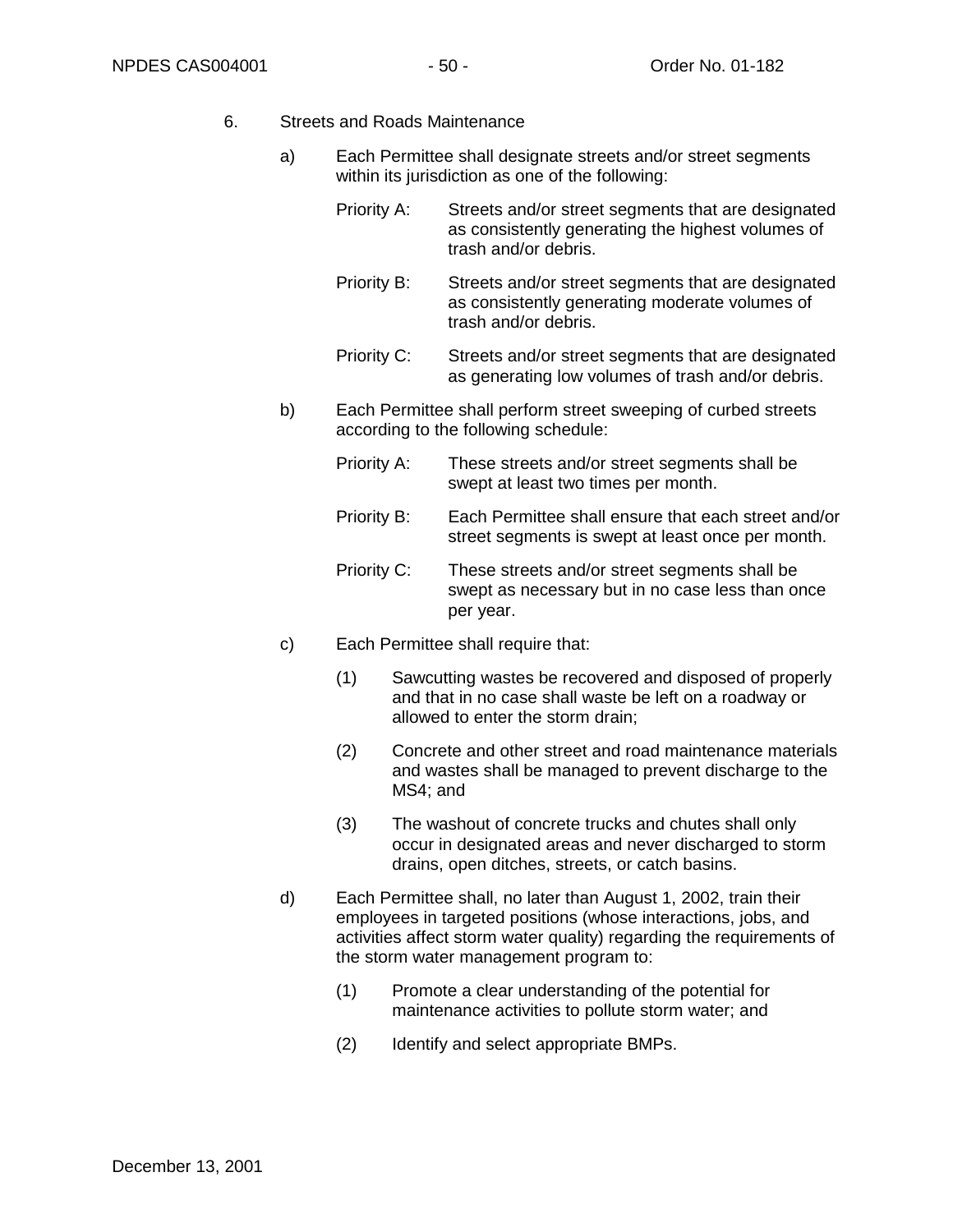For Permittees with a population of 250,000 or more (2000 U.S. Census) training shall be completed no later than February 1, 2003.

7. Parking Facilities Management

Permittee-owned parking lots exposed to storm water shall be kept clear of debris and excessive oil buildup and cleaned no less than 2 times per month and/or inspected no less than 2 times per month to determine if cleaning is necessary. In no case shall a Permittee-owned parking lot be cleaned less than once a month.

8. Public Industrial Activities Management

Each Permittee shall, for any municipal activity considered a discharge of storm water associated with industrial activity, obtain separate coverage under the GIASP except that a municipality under 100,000 in population (1990 U.S. Census) need not file the Notice Of Intent to be covered by said permit until March 10, 2003 (with the exception of power plants, airports, and uncontrolled sanitary landfills).

9. Emergency Procedures

Each Permittee shall repair essential public services and infrastructure in a manner to minimize environmental damage in emergency situations such as: earthquakes; fires; floods; landslides; or windstorms. BMPs shall be implemented to the extent that measures do not compromise public health and safety. After initial emergency response or emergency repair activities have been completed, each Permittee shall implement BMPs and programs as required under this Order.

10. Treatment Feasibility Study

The Permittees in cooperation with the County Sanitation Districts of Los Angeles County shall conduct a study to investigate the possible diversion of dry weather discharges or the use of alternative Treatment Control BMPs to treat flows from their jurisdiction which may impact public health and safety and/or the environment. The Permittees shall collectively review their individual prioritized lists and create a watershed based priority list of drains for potential diversion or treatment and submit the priority listing to the Regional Board Executive Officer, no later than July 1, 2003.

# **G. Illicit Connections and Illicit Discharges Elimination Program**

Permittees shall eliminate all illicit connections and illicit discharges to the storm drain system, and shall document, track, and report all such cases in accordance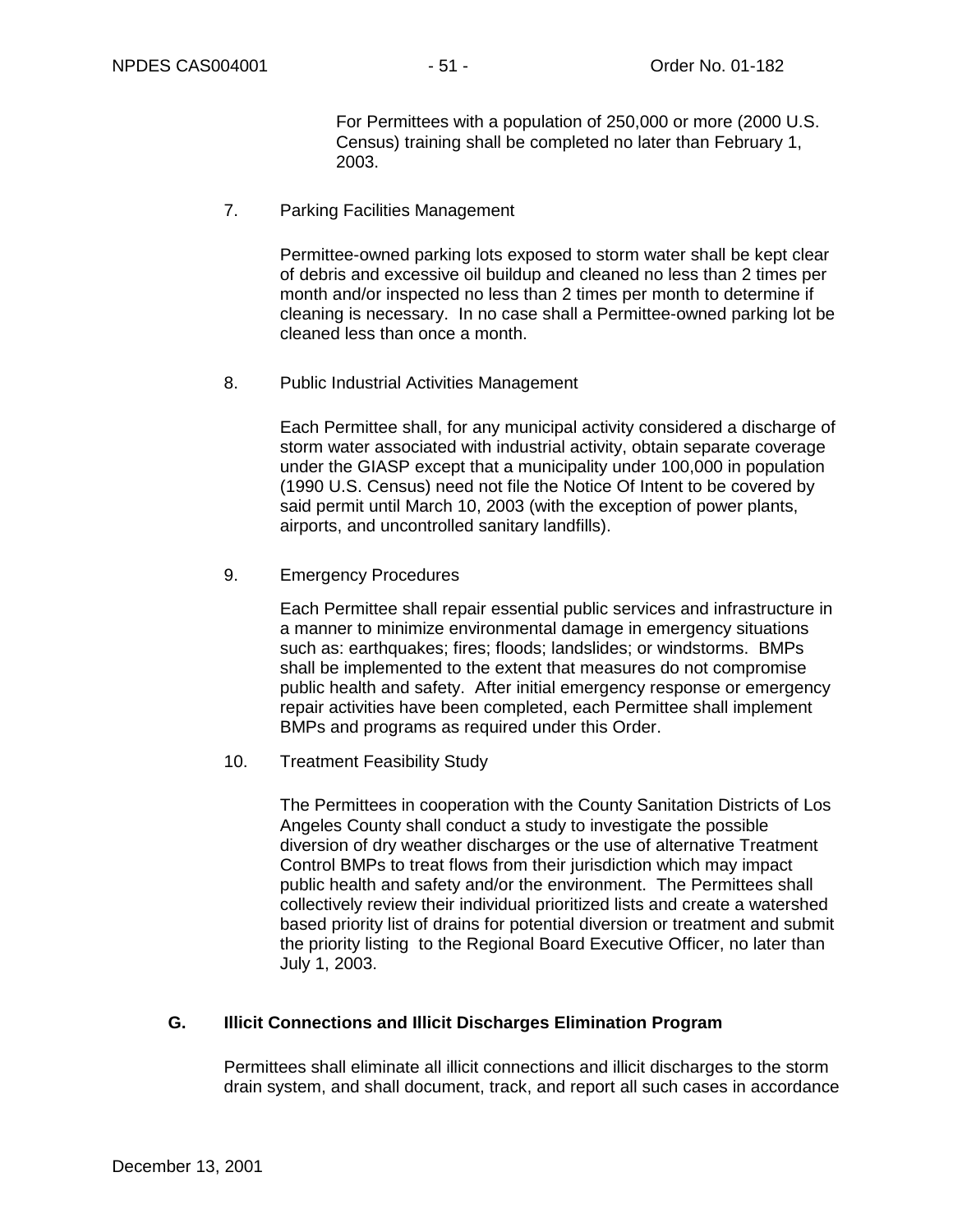with the elements and performance measures specified in the following subsections.

- 1. General
	- a) Implementation: Each Permittee must develop an Implementation Program which specifies how each Permittee is implementing revisions to the IC/ID Program of the SQMP. This Implementation Program must be documented, and available for review and approval by the Regional Board Executive Officer, upon request.
	- b) Tracking: All Permittees shall, no later than February 3, 2003, develop and maintain a listing of all permitted connections to their storm drain system. All Permittees shall map at a scale and in a format specified by the Principal Permittee all illicit connections and discharges on their baseline maps, and shall transmit this information to the Principal Permittee. No later than February 3, 2003, the Principal Permittee shall use this information as well as results of baseline and priority screening for illicit connections (as set forth in subsection 2 below) to start an annual evaluation of patterns and trends of illicit connections and illicit discharges, with the objectives of identifying priority areas for elimination of illicit connections and illicit discharges.
	- c) Training: All Permittees shall train all targeted employees who are responsible for identification, investigation, termination, cleanup, and reporting of illicit connections and discharges. For Permittees with a population of less than 250,000 (2000 U.S. Census), training shall be completed no later than August 1, 2002. For Permittees with a population of 250,000 or more (2000 U.S. Census), training shall be completed no later than February 3, 2003. Furthermore, all Permittees shall conduct refresher training on an annual basis thereafter.
- 2. Illicit Connections
	- a) Screening for Illicit Connections
		- (1) Field Screening: All Permittees shall field Screen the storm drain system for illicit connections in accordance with the following schedule:
			- (i) Open channels: No later than February 3, 2003;
			- (ii) Underground pipes in priority areas: No later than February 1, 2005; and
			- (iii) Underground pipes with a diameter of 36 inches or greater: No later than December 12, 2006.

Permittees shall report, to the Principal Permittee, on the location and length of open channels or underground pipes that have been Screened *vis a vis* the entire storm drain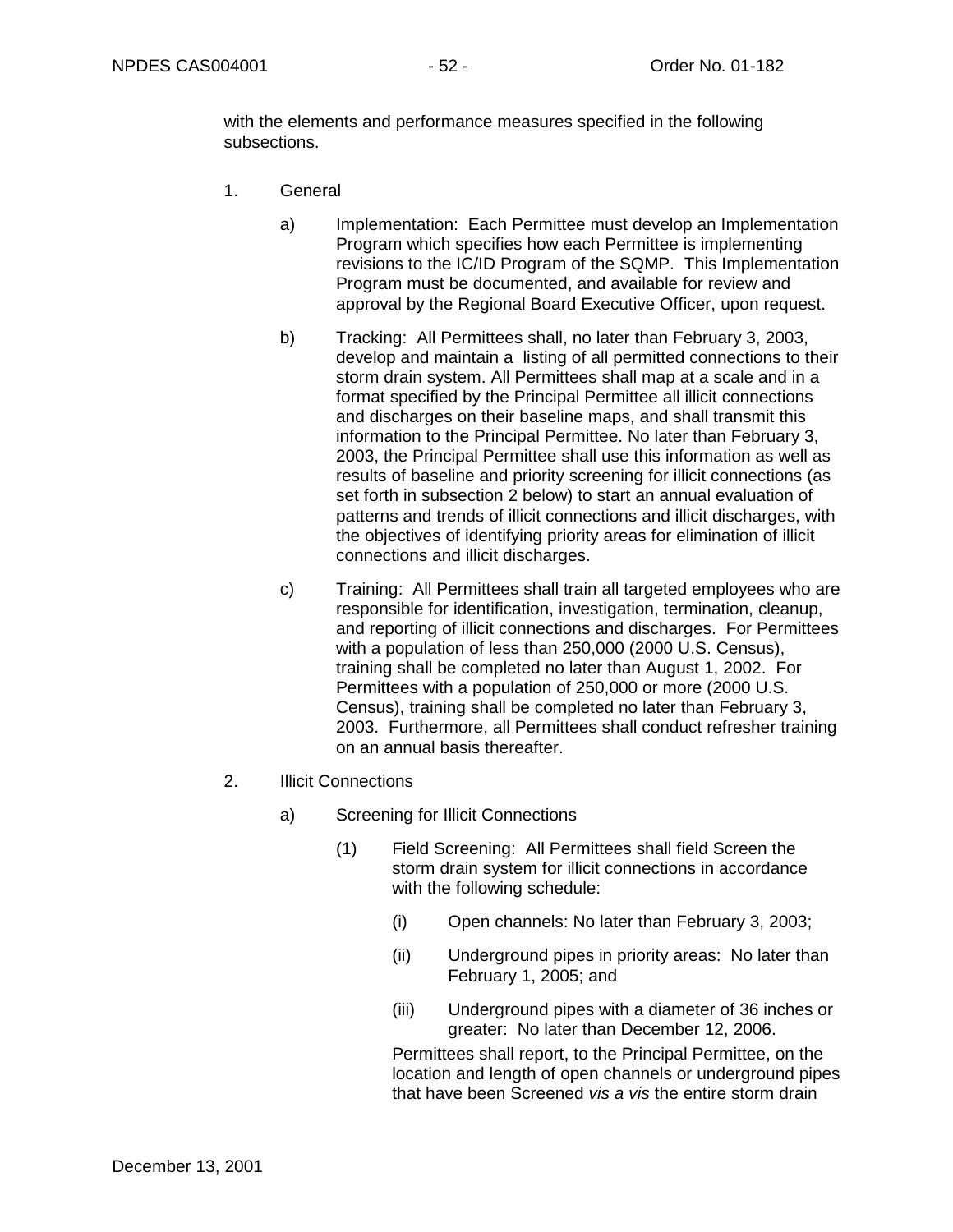network, and on the status of suspected, confirmed, and terminated illicit connections. Permittees shall maintain a list containing all permitted connections and the status of connections under investigation for possible illicit connection.

- (2) Permit Screening: No later than December 12, 2006, Permittees shall complete a review of all permitted connections to the storm drain system, to confirm compliance with Part 1 (Discharge Prohibition).
- b) Response to Illicit Connections
	- (1) Investigation: Upon discovery or upon receiving a report of a suspected illicit connection, Permittees shall initiate an investigation within 21 days, to determine the source of the connection, the nature and volume of discharge through the connection, and the responsible party for the connection.
	- (2) Termination: Upon confirmation of the illicit nature of a storm drain connection, Permittees shall ensure termination of the connection within 180 days, using enforcement authority as needed.
- 3. Illicit Discharges
	- a) Abatement and Cleanup: Permittees shall respond, within one business day of discovery or a report of a suspected illicit discharge, with activities to abate, contain, and clean up all illicit discharges, including hazardous substances.
	- b) Investigation: Permittees shall investigate illicit discharges as soon as practicable (during or immediately following containment and cleanup activities), and shall take enforcement action as appropriate.

# **Part 5. DEFINITIONS**

The following are definitions for terms applicable to this Order:

**"Adverse Impact"** means a detrimental effect upon water quality or beneficial uses caused by a discharge or loading of a pollutant or pollutants.

**"Anti-degradation policies"** means the *Statement of Policy with Respect to Maintaining High Quality Water in California* (State Board Resolution No. 68-16) which protects surface and ground waters from degradation. In particular, this policy protects waterbodies where existing quality is higher than that necessary for the protection of beneficial uses including the protection of fish and wildlife propagation and recreation on and in the water.

**"Applicable Standards and Limitations"** means all State, interstate, and federal standards and limitations to which a "discharge" or a related activity is subject under the CWA, including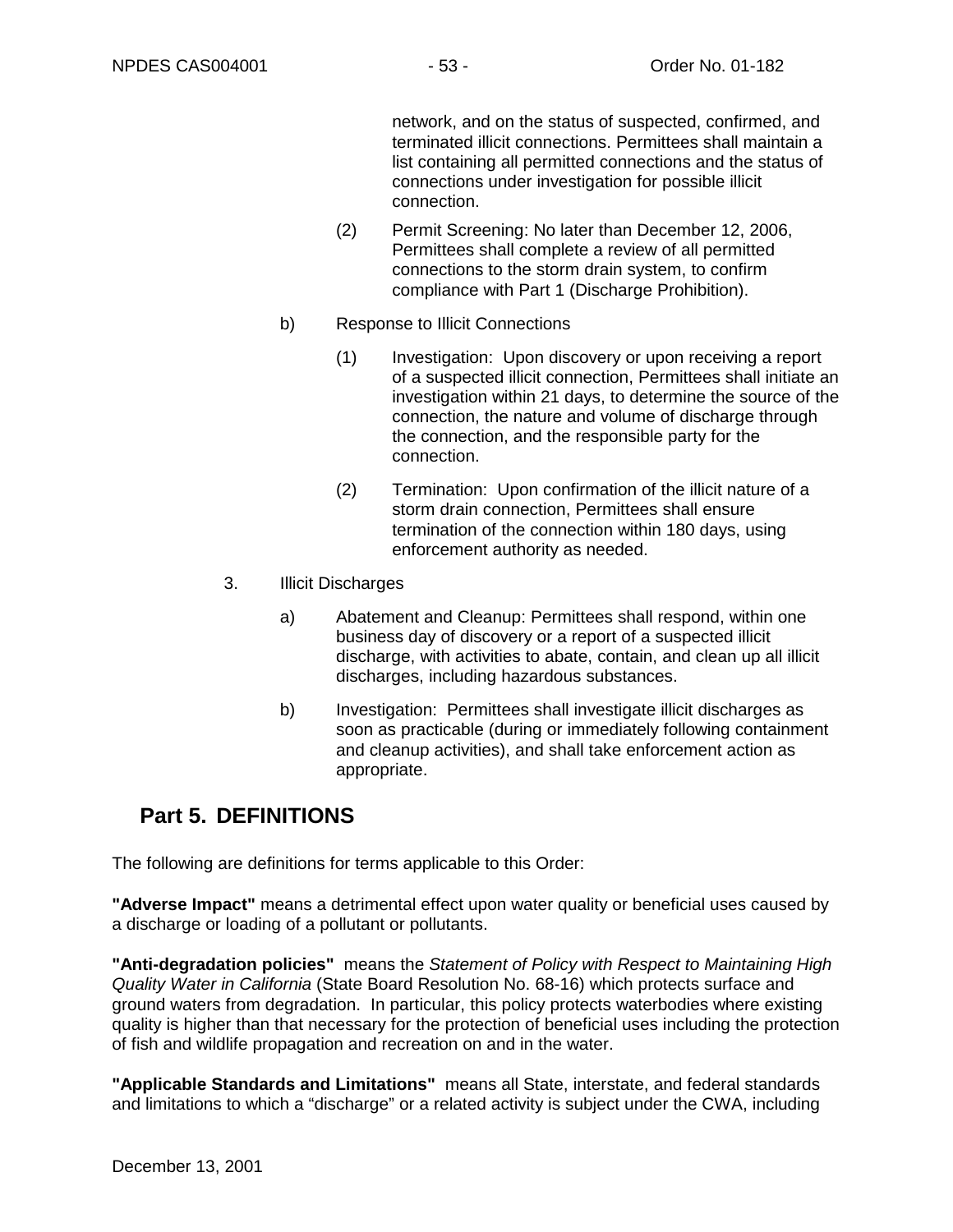"effluent limitations, "water quality standards, standards of performance, toxic effluent standards or prohibitions, "best management practices," and pretreatment standards under sections 301, 302, 303, 304, 306, 307, 308, 403 and 404 of CWA.

"**Areas of Special Biological Significance (ASBS)**" means all those areas of this state as ASBS, listed specifically within the California Ocean Plan or so designated by the State Board which, among other areas, includes the area from Mugu Lagoon to Latigo Point: Oceanwater within a line originating from Laguna Point at 34° 5' 40" north, 119° 6'30" west, thence southeasterly following the mean high tideline to a point at Latigo Point defined by the intersection of the meanhigh tide line and a line extending due south of Benchmark 24; thence due south to a distance of 1000 feet offshore or to the 100 foot isobath, whichever distance is greater; thence northwesterly following the 100 foot isobath or maintaining a 1,000-foot distance from shore, whichever maintains the greater distance from shore, to a point lying due south of Laguna Point, thence due north to Laguna Point.

**"Authorized Discharge"** means any discharge that is authorized pursuant to an NPDES permit or meets the conditions set forth in this Order.

**"Automotive Service Facilities"** means a facility that is categorized in any one of the following Standard Industrial Classification (SIC) codes: 5013, 5014, 5541, 5511, 7532-7534, or 7536- 7539. For inspection purposes, Permittees need not inspect facilities with SIC codes 5013, 5014, 5541, 5511, provided that these facilities have no outside activities or materials that may be exposed to storm water.

**"Basin Plan"** means the Water Quality Control Plan, Los Angeles Region, Basin Plan for the Coastal Watersheds of Los Angeles and Ventura Counties, adopted by the Regional Board on June 13, 1994 and subsequent amendments.

**"Beneficial Uses"** means the existing or potential uses of receiving waters in the permit area as designated by the Regional Board in the Basin Plan.

**"Best Management Practices (BMPs)"** means methods, measures, or practices designed and selected to reduce or eliminate the discharge of pollutants to surface waters from point and nonpoint source discharges including storm water. BMPs include structural and nonstructural controls, and operation and maintenance procedures, which can be applied before, during, and/or after pollution producing activities.

**"Commercial Development"** means any development on private land that is not heavy industrial or residential. The category includes, but is not limited to: hospitals, laboratories and other medical facilities, educational institutions, recreational facilities, plant nurseries, car wash facilities, mini-malls and other business complexes, shopping malls, hotels, office buildings, public warehouses and other light industrial complexes.

**"Construction"** means constructing, clearing, grading, or excavation that results in soil disturbance. Construction includes structure teardown. It does not include routine maintenance to maintain original line and grade, hydraulic capacity, or original purpose of facility; emergency construction activities required to immediately protect public health and safety; interior remodeling with no outside exposure of construction material or construction waste to storm water; mechanical permit work; or sign permit work.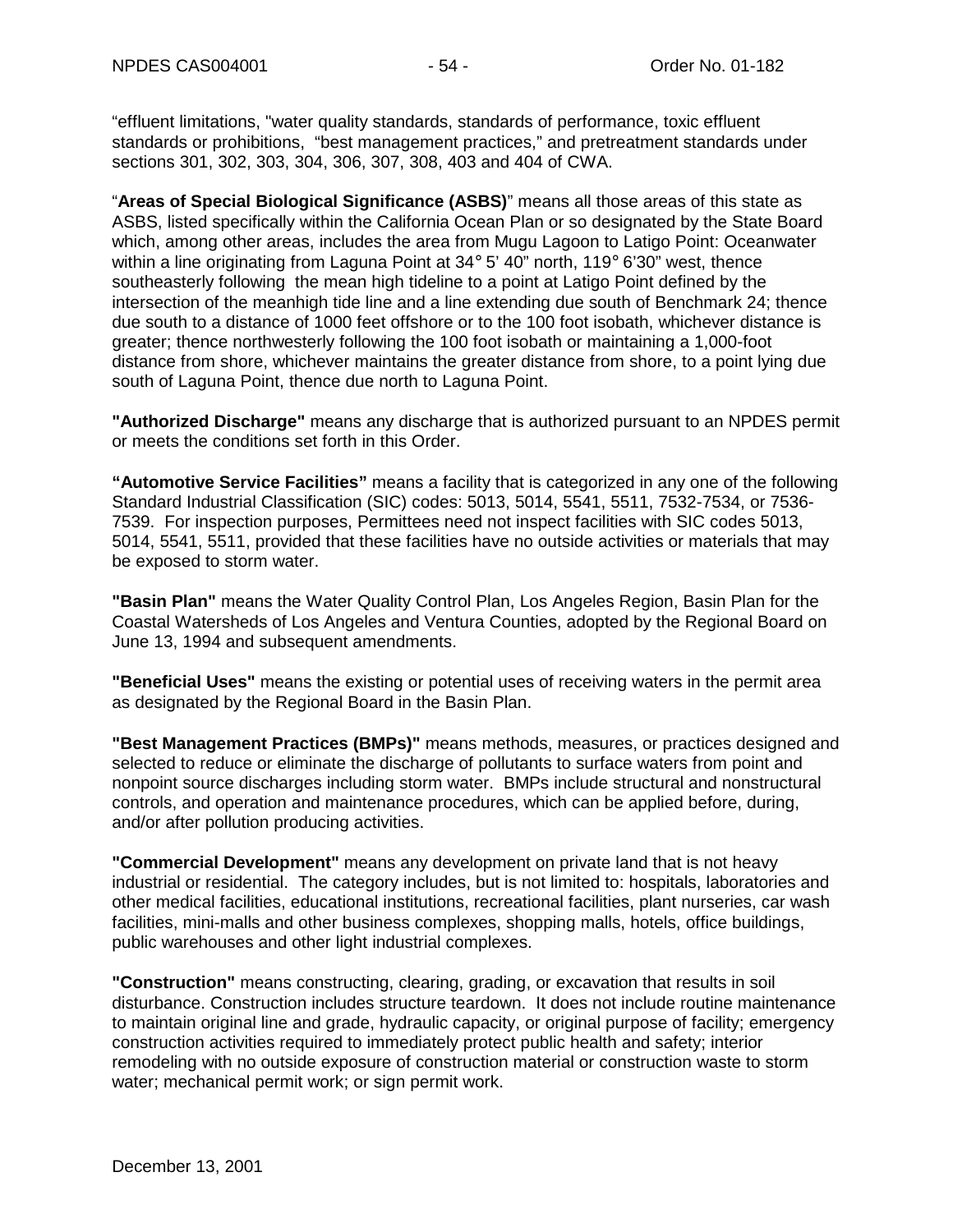**"Control"** means to minimize, reduce, eliminate, or prohibit by technological, legal, contractual or other means, the discharge of pollutants from an activity or activities.

**"Dechlorinated/Debrominated Swimming Pool Discharge"** means swimming pool discharges which have no measurable chlorine or bromine and do not contain any detergents, wastes, or additional chemicals not typically found in swimming pool water. The term does not include swimming pool filter backwash.

**"Development"** means any construction, rehabilitation, redevelopment or reconstruction of any public or private residential project (whether single-family, multi-unit or planned unit development); industrial, commercial, retail and other non-residential projects, including public agency projects; or mass grading for future construction. It does not include routine maintenance to maintain original line and grade, hydraulic capacity, or original purpose of facility, nor does it include emergency construction activities required to immediately protect public health and safety.

**"Directly Adjacent**" means situated within 200 feet of the contiguous zone required for the continued maintenance, function, and structural stability of the environmentally sensitive area.

**"Director"** means the Director of a municipality and Person(s) designated by and under the Director's instruction and supervision.

**"Discharge"** means when used without qualification the "discharge of a pollutant."

"**Discharging Directly**" means outflow from a drainage conveyance system that is composed entirely or predominantly of flows from the subject, property, development, subdivision, or industrial facility, and not commingled with the flows from adjacent lands.

**"Discharge of a Pollutant"** means: any addition of any "pollutant" or combination of pollutants to "waters of the United States" from any "point source" or, any addition of any pollutant or combination of pollutants to the waters of the "contiguous zone" or the ocean from any point source other than a vessel or other floating craft which is being used as a means of transportation. The term discharge includes additions of pollutants into waters of the United States from: surface runoff which is collected or channeled by man; discharges through pipes, sewers, or other conveyances owned by a State, municipality, or other person which do not lead to a treatment works; and discharges through pipes, sewers, or other conveyances, leading into privately owned treatment works.

**"Disturbed Area"** means an area that is altered as a result of clearing, grading, and/or excavation.

**"Environmentally Sensitive Areas (ESAs)"** means an area in which plant or animal life or their habitats are either rare or especially valuable because of their special nature or role in an ecosystem and which would be easily disturbed or degraded by human activities and developments (California Public Resources Code § 30107.5). Areas subject to storm water mitigation requirements are: areas designated as Significant Ecological Areas by the County of Los Angeles (*Los Angeles County Significant Areas Study, Los Angeles County Department of Regional Planning (1976)* and amendments); an area designated as a Significant Natural Area by the California Department of Fish and Game's Significant Natural Areas Program, provided that area has been field verified by the Department of Fish and Game; an area listed in the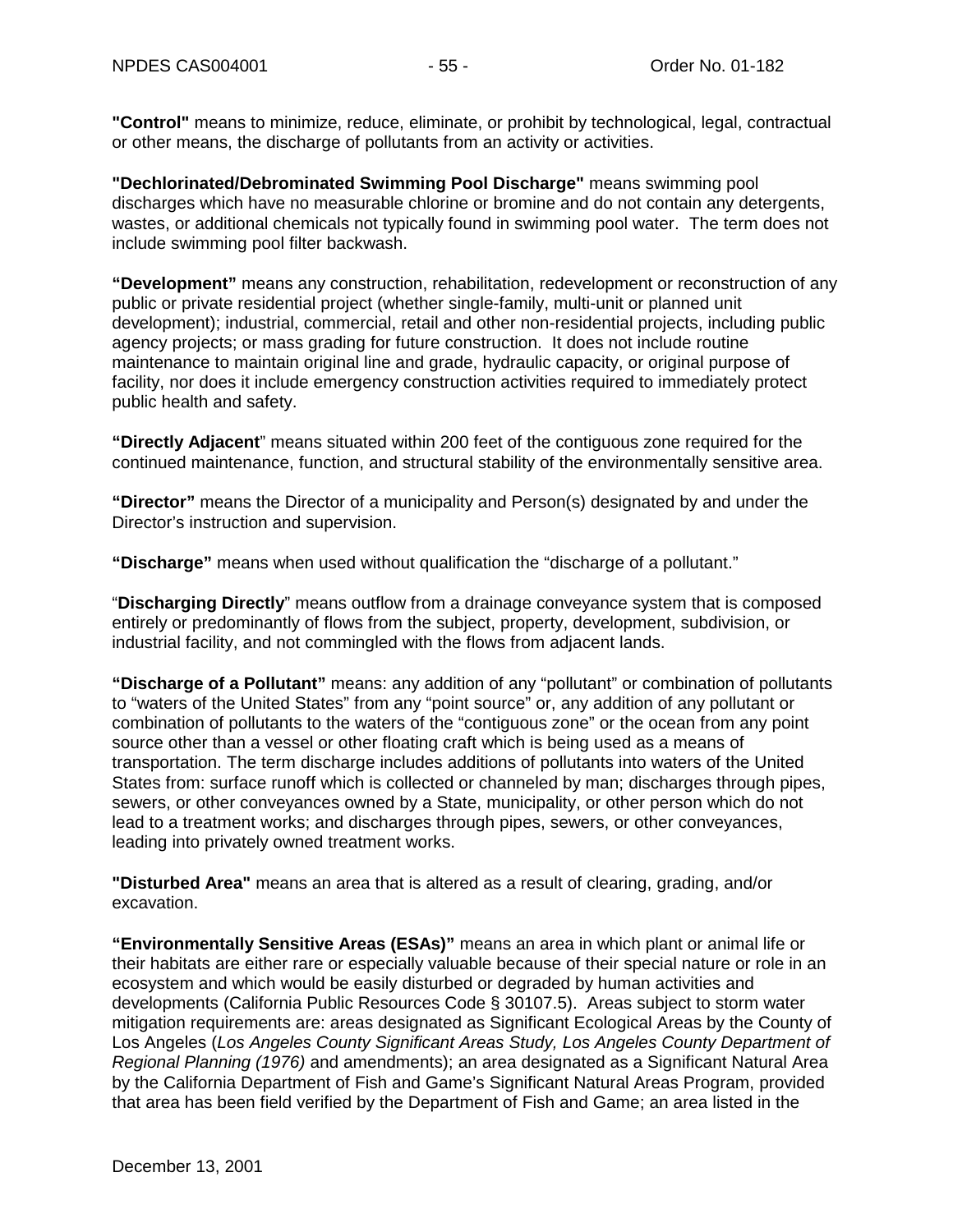Basin Plan as supporting the "Rare, Threatened, or Endangered Species (RARE)" beneficial use; and an area identified by a Permittee as environmentally sensitive.

**"General Construction Activities Storm Water Permit (GCASP)"** means the general NPDES permit adopted by the State Board which authorizes the discharge of storm water from construction activities under certain conditions.

**"General Industrial Activities Storm Water Permit (GIASP)"** means the general NPDES permit adopted by the State Board which authorizes the discharge of storm water from certain industrial activities under certain conditions.

**"Hillside"** means property located in an area with known erosive soil conditions, where the development contemplates grading on any natural slope that is 25% or greater and where grading contemplates cut or fill slopes.

**"Illicit Connection"** means any man-made conveyance that is connected to the storm drain system without a permit, excluding roof drains and other similar type connections. Examples include channels, pipelines, conduits, inlets, or outlets that are connected directly to the storm drain system.

 **"Illicit Discharge"** means any discharge to the storm drain system that is prohibited under local, state, or federal statutes, ordinances, codes, or regulations. The term illicit discharge includes all non storm-water discharges except discharges pursuant to an NPDES permit, discharges that are identified in Part 1, "Discharge Prohibitions" of this order, and discharges authorized by the Regional Board Executive Officer.

**"Illicit Disposal"** means any disposal, either intentionally or unintentionally, of material(s) or waste(s) that can pollute storm water.

**"Industrial/Commercial Facility"** means any facility involved and/or used in the production, manufacture, storage, transportation, distribution, exchange or sale of goods and/or commodities, and any facility involved and/or used in providing professional and non-professional services. This category of facilities includes, but is not limited to, any facility defined by the Standard Industrial Classifications (SIC). Facility ownership (federal, state, municipal, private) and profit motive of the facility are not factors in this definition.

**"Infiltration"** means the downward entry of water into the surface of the soil.

**"Inspection"** means entry and the conduct of an on-site review of a facility and its operations, at reasonable times, to determine compliance with specific municipal or other legal requirements. The steps involved in performing an inspection, include, but are not limited to:

- 1. Pre-inspection documentation research.;
- 2. Request for entry;
- 3. Interview of facility personnel;
- 4. Facility walk-through.
- 5. Visual observation of the condition of facility premises;
- 6. Examination and copying of records as required;
- 7. Sample collection (if necessary or required);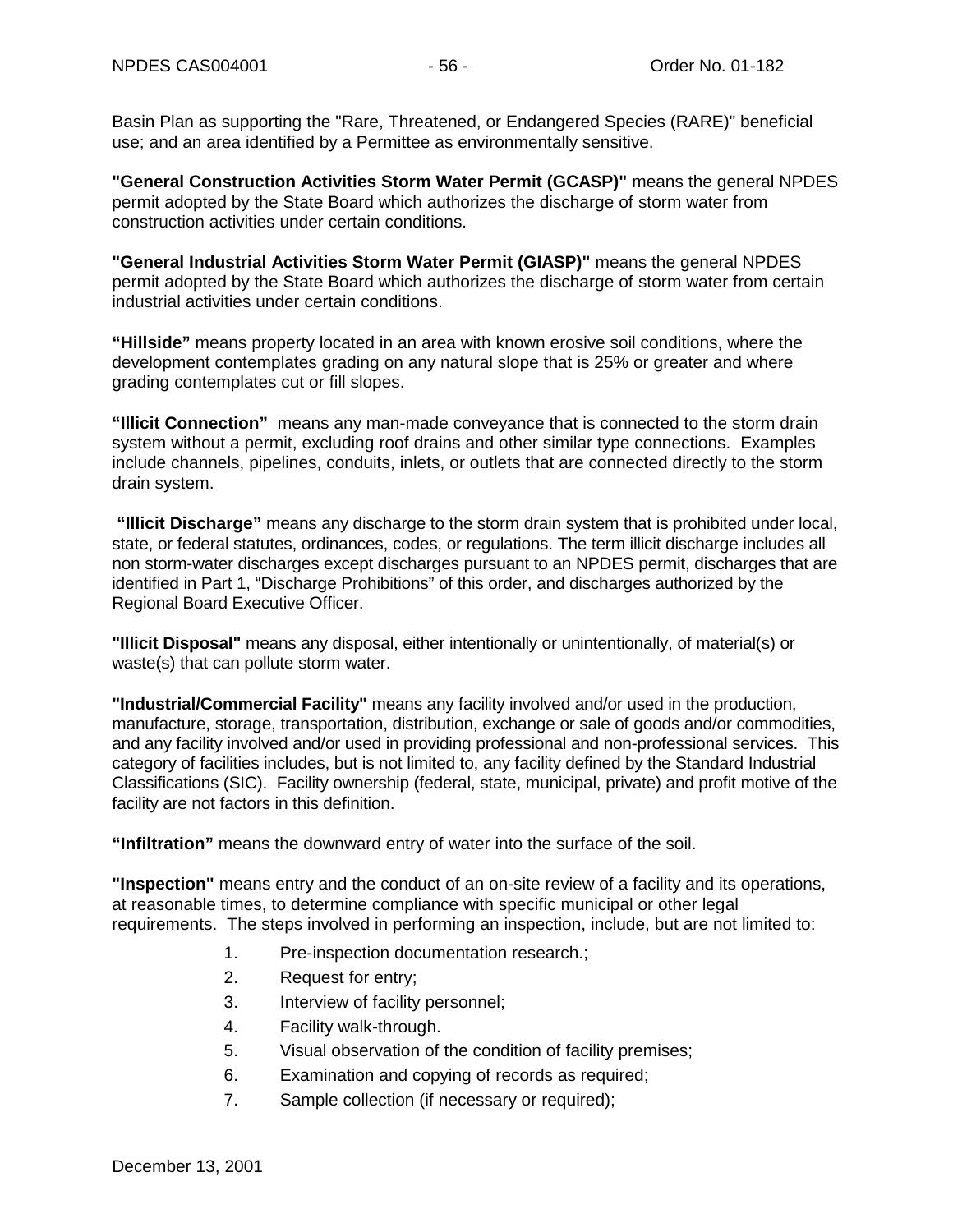- 8. Exit conference (to discuss preliminary evaluation); and,
- 9. Report preparation, and if appropriate, recommendations for coming into compliance.

In the case of restaurants, a Permittee may conduct an inspection from the curbside, provided that such "curbside" inspection provides the Permittee with adequate information to determine an operator's compliance with BMPs that must be implemented per requirements of this Order, Regional Board Resolution 98-08, County and municipal ordinances, and the SQMP.

**"Large Municipal Separate Storm Sewer System (MS4)"** means all MS4s that serve a population greater than 250,000 (1990 Census) as defined in 40 CFR 122.26 (b)(4). The Regional Board designated Los Angeles County as a large MS4 in 1990, based on: (i) the U.S. Census Bureau 1990 population count of 8.9 million, and (ii) the interconnectivity of the MS4s in the incorporated and unincorporated areas within the County.

**"Local SWPPP"** means the Storm Water Pollution Prevention Plan required by the local agency for a project that disturbs one or more acres of land.

**"Maximum Extent Practicable (MEP)"** means the standard for implementation of storm water management programs to reduce pollutants in storm water. CWA § 402(p)(3)(B)(iii) requires that municipal permits "shall require controls to reduce the discharge of pollutants to the maximum extent practicable, including management practices, control techniques and system, design and engineering methods, and such other provisions as the Administrator or the State determines appropriate for the control of such pollutants. See also State Board Order WQ 2000-11 at page 20.

**"Method Detection Limit (MDL)"** means the minimum concentration of a substance that can be measured and reported with 99 percent confidence that the analyte concentration is greater than zero, as defined in 40 CFR 136, Appendix B.

**"Minimum Level (ML)"** means the concentration at which the entire analytical system must give a recognizable signal and acceptable calibration point. The ML is the concentration in a sample that is equivalent to the concentration of the lowest calibration standard analyzed by a specific analytical procedure, assuming that all the method specified sample weights, volumes, and processing steps have been followed.

**"Municipal Separate Storm Sewer System (MS4)"** means a conveyance or system of conveyances (including roads with drainage systems, municipal streets, alleys, catch basins, curbs, gutters, ditches, manmade channels, or storm drains) owned by a State, city, county, town or other public body, that is designed or used for collecting or conveying storm water, which is not a combined sewer, and which is not part of a publicly owned treatment works, and which discharges to Waters of the United States.

**"National Pollutant Discharge Elimination System (NPDES)"** means the national program for issuing, modifying, revoking and reissuing, terminating, monitoring and enforcing permits, and imposing and enforcing pretreatment requirements, under CWA §307, 402, 318, and 405. The term includes an "approved program."

**"Natural Drainage Systems**" means unlined or unimproved (not engineered) creeks, streams, rivers or similar waterways.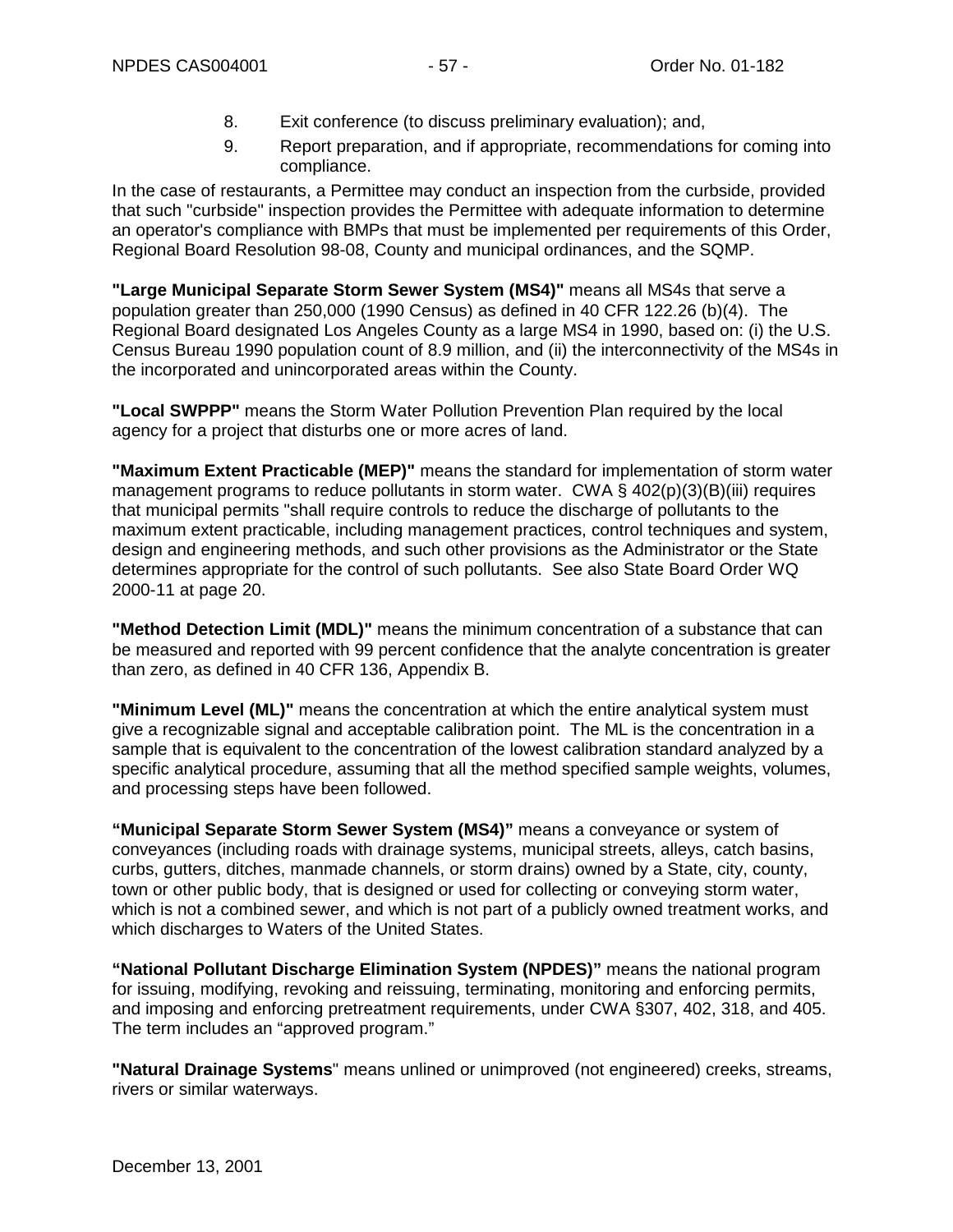**"New Development"** means land disturbing activities; structural development, including construction or installation of a building or structure, creation of impervious surfaces; and land subdivision.

**"Non-Storm Water Discharge"** means any discharge to a storm drain that is not composed entirely of storm water.

**"Nuisance"** means anything that meets all of the following requirements: (1) is injurious to health, or is indecent or offensive to the senses, or an obstruction to the free use of property, so as to interfere with the comfortable enjoyment of life or property; (2) affects at the same time an entire community or neighborhood, or any considerable number of persons, although the extent of the annoyance or damage inflicted upon individuals may be unequal.; (3) occurs during, or as a result of, the treatment or disposal of wastes.

**"Parking Lot"** means land area or facility for the parking or storage of motor vehicles used for businesses, commerce, industry, or personal use, with a lot size of 5,000 square feet or more of surface area, or with 25 or more parking spaces.

**"Permittee(s)"** means Co-Permittees and any agency named in this Order as being responsible for permit conditions within its jurisdiction. Permittees to this Order include the Los Angeles County Flood Control District, Los Angeles County, and the cities of Agoura Hills, Alhambra, Arcadia, Artesia, Azusa, Baldwin Park, Bellflower, Bell Gardens, Beverly Hills, Bradbury, Burbank, Calabasas, Carson, Cerritos, Claremont, Commerce, Compton, Covina, Cudahy, Culver City, Diamond Bar, Downey, Duarte, El Monte, El Segundo, Gardena, Glendale, Glendora, Hawaiian Gardens, Hawthorne, Hermosa Beach, Hidden Hills, Huntington Park, Industry, Inglewood, Irwindale, La Canada Flintridge, La Habra Heights, Lakewood, La Mirada, La Puente, La Verne, Lawndale, Lomita, Los Angeles, Lynwood, Malibu, Manhattan Beach, Maywood, Monrovia, Montebello, Monterey Park, Norwalk, Palos Verdes Estates, Paramount, Pasadena, Pico Rivera, Pomona, Rancho Palos Verdes, Redondo Beach, Rolling Hills, Rolling Hills Estates, Rosemead, San Dimas, San Fernando, San Gabriel, San Marino, Santa Clarita, Santa Fe Springs, Santa Monica, Sierra Madre, Signal Hill, South El Monte, South Gate, South Pasadena, Temple City, Torrance, Vernon, Walnut, West Covina, West Hollywood, Westlake Village, and Whittier.

**"Planning Priority Projects"** means those projects that are required to incorporate appropriate storm water mitigation measures into the design plan for their respective project. These types of projects include:

- 1. Ten or more unit homes (includes single family homes, multifamily homes, condominiums, and apartments)
- 2. A 100,000 or more square feet of impervious surface area industrial/ commercial development (1 ac starting March 2003)
- 3. Automotive service facilities (SIC 5013, 5014, 5541, 7532-7534, and 7536-7539)
- 4. Retail gasoline outlets
- 5. Restaurants (SIC 5812)
- 6. Parking lots 5,000 square feet or more of surface area or with 25 or more parking spaces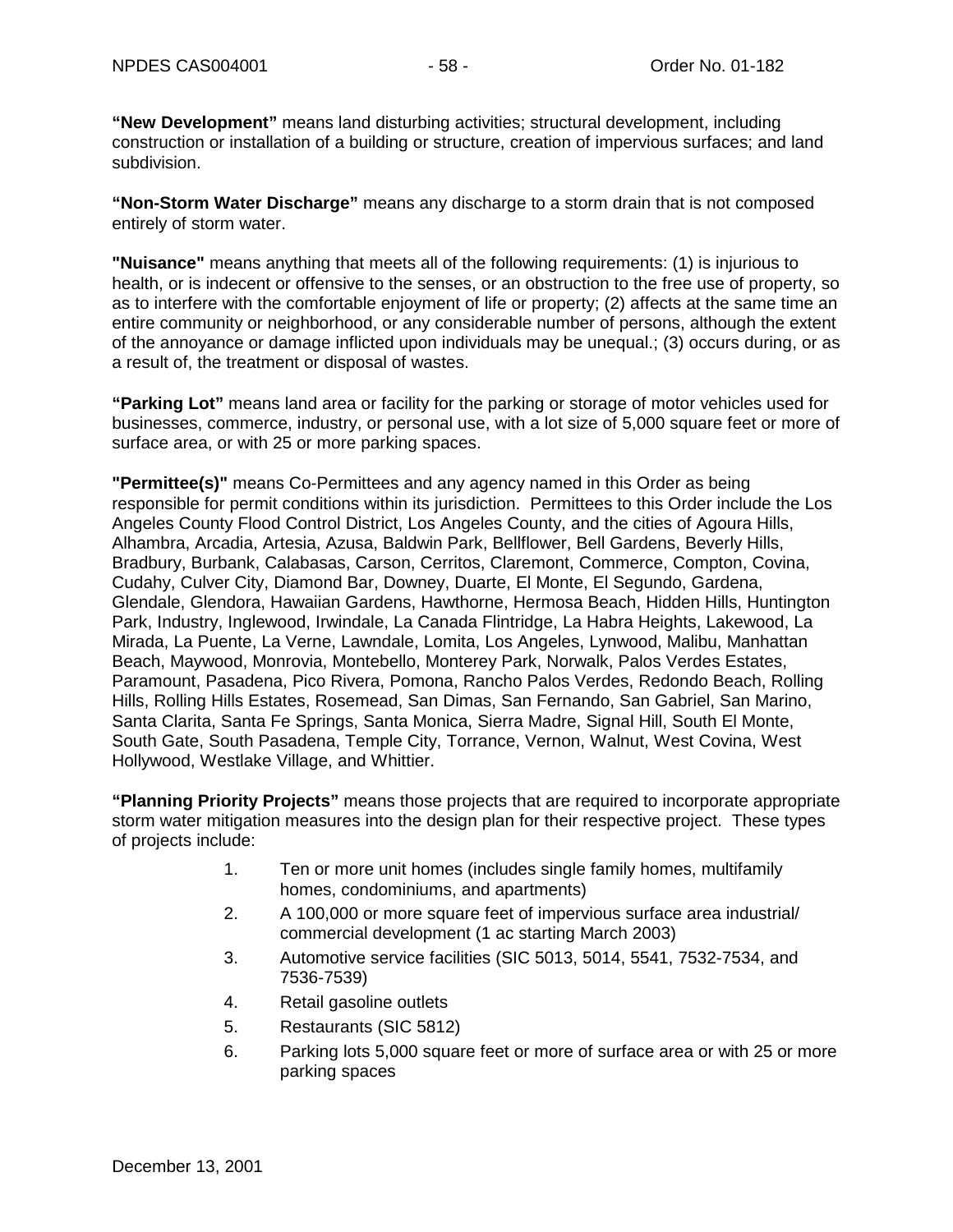- 7. Redevelopment projects in subject categories that meet Redevelopment thresholds
- 8. Projects located in or directly adjacent to or discharging directly to an ESA, which meet thresholds; and
- 9. Those projects that require the implementation of a site-specific plan to mitigate post-development storm water for new development not requiring a SUSMP but which may potentially have adverse impacts on post-development storm water quality, where the following project characteristics exist:
	- a) Vehicle or equipment fueling areas;
	- b) Vehicle or equipment maintenance areas, including washing and repair;
	- c) Commercial or industrial waste handling or storage;
	- d) Outdoor handling or storage of hazardous materials;
	- e) Outdoor manufacturing areas;
	- f) Outdoor food handling or processing;
	- g) Outdoor animal care, confinement, or slaughter; or
	- h) Outdoor horticulture activities.

**"Pollutants"** means those "pollutants" defined in CWA §502(6) (33.U.S.C.§1362(6)), and incorporated by reference into California Water Code §13373.

**"Potable Water Distribution Systems Releases"** means sources of flows from drinking water storage, supply and distribution systems including flows from system failures, pressure releases, system maintenance, distribution line testing, fire hydrant flow testing; and flushing and dewatering of pipes, reservoirs, vaults, and minor non-invasive well maintenance activities not involving chemical addition(s). It does not include wastewater discharges from activities that occur at wellheads, such as well construction, well development (i.e., aquifer pumping tests, well purging, etc.), or major well maintenance.

**"Project"** means all development, redevelopment, and land disturbing activities. The term is not limited to "Project" as defined under CEQA (Pub. Resources Code §21065).

**"Rain Event"** means any rain event greater than 0.1 inch in 24 hours except where specifically stated otherwise.

**"Rare, Threatened, or Endangered Species (RARE)"** means a beneficial use for waterbodies in the Los Angeles Region, as designated in the Basin Plan (Table 2-1), that supports habitats necessary, at least in part, for the survival and successful maintenance of plant or animal species established under state or federal law as rare, threatened, or endangered.

**"Receiving Waters"** means all surface water bodies in the Los Angeles Region that are identified in the Basin Plan.

**"Redevelopment"** means land-disturbing activity that results in the creation, addition, or replacement of 5,000 square feet or more of impervious surface area on an already developed site. Redevelopment includes, but is not limited to: the expansion of a building footprint;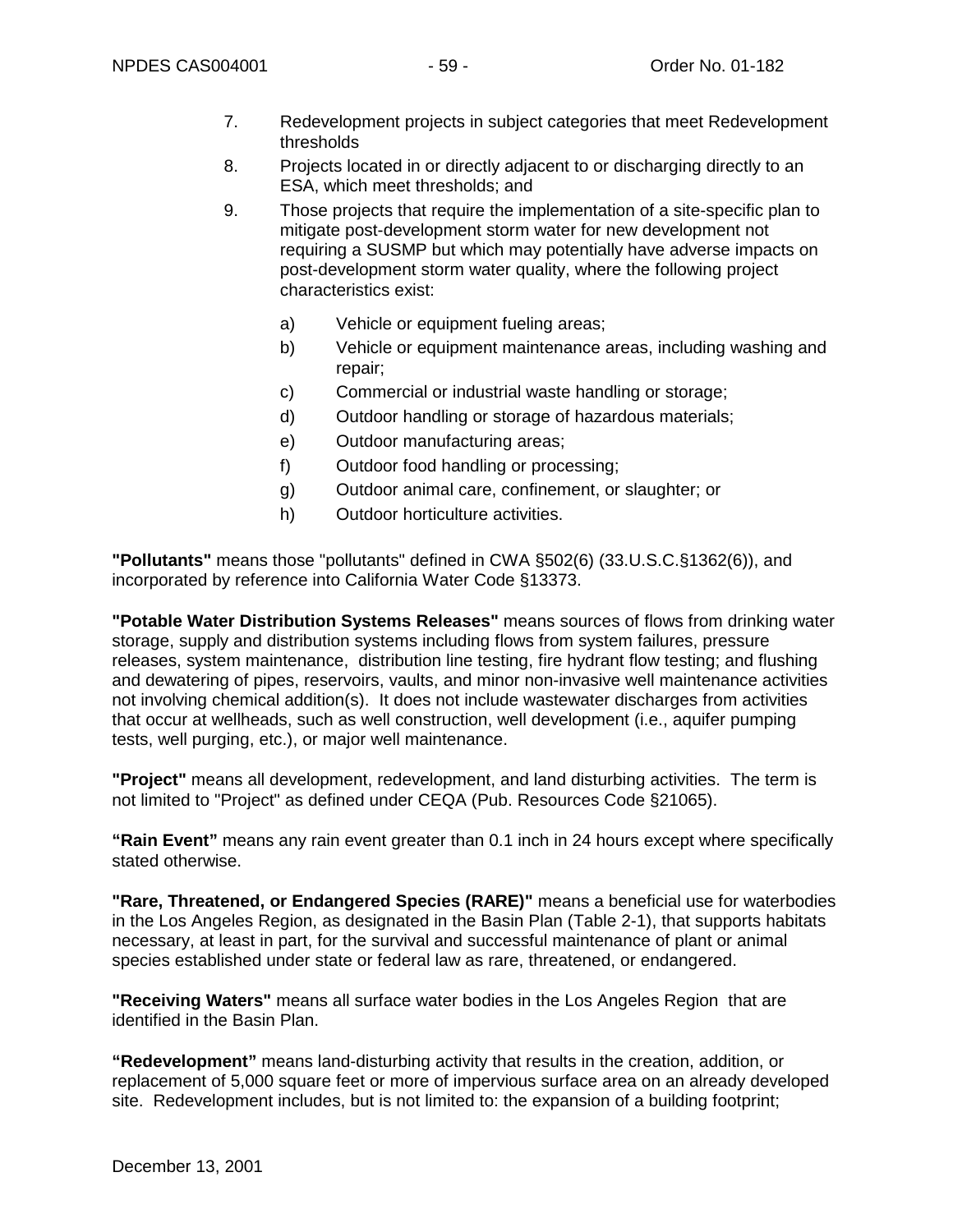addition or replacement of a structure; replacement of impervious surface area that is not part of a routine maintenance activity; and land disturbing activities related to structural or impervious surfaces. It does not include routine maintenance to maintain original line and grade, hydraulic capacity, or original purpose of facility, nor does it include emergency construction activities required to immediately protect public health and safety.

**"Regional Administrator"** means the Regional Administrator of the Regional Office of the USEPA or the authorized representative of the Regional Administrator.

**"Restaurant"** means a facility that sells prepared foods and drinks for consumption, including stationary lunch counters and refreshment stands selling prepared foods and drinks for immediate consumption (SIC Code 5812).

**"Retail Gasoline Outlet"** means any facility engaged in selling gasoline and lubricating oils.

**"Runoff"** means any runoff including storm water and dry weather flows from a drainage area that reaches a receiving water body or subsurface. During dry weather it is typically comprised of base flow either contaminated with pollutants or uncontaminated, and nuisance flows.

**"Screening"** means using proactive methods to identify illicit connections through a continuously narrowing process. The methods may include: performing baseline monitoring of open channels, conducting special investigations using a prioritization approach, analyzing maintenance records for catch basin and storm drain cleaning and operation, and verifying all permitted connections into the storm drains. Special investigation techniques may include: dye testing, visual inspection, smoke testing, flow monitoring, infrared, aerial and thermal photography, and remote control camera operation.

**"Sidewalk Rinsing"** means pressure washing of paved pedestrian walkways with average water usage of 0.006 gallons per square foot, with no cleaning agents, and properly disposing of all debris collected, as authorized under Regional Board Resolution No. 98-08.

**"Significant Ecological Area (SEA)**" means an area that is determined to possess an example of biotic resources that cumulatively represent biological diversity, for the purposes of protecting biotic diversity, as part of the Los Angeles County General Plan.<sup>1</sup> Areas are designated as SEAs, if they possess one or more of the following criteria:

- 1. The habitat of rare, endangered, and threatened plant and animal species.
- 2. Biotic communities, vegetative associations, and habitat of plant and animal species that are either one of a kind, or are restricted in distribution on a regional basis.
- 3. Biotic communities, vegetative associations, and habitat of plant and animal species that are either one of a kind or are restricted in distribution in Los Angeles County.

<sup>&</sup>lt;sup>1</sup> The 61 existing SEAs represent the findings of a study that was completed in 1976 by England and Nelson, Environmental Consultants, as amended through the adoption of a revised Los Angeles County General Plan in 1980. The results of an update study to evaluate existing SEAs within unincorporated Los Angeles County is currently being proposed to the Los Angeles County Planning Commission (*Los Angeles County Significant Ecological Area Update Study 2000, Background Report*, PCR Services Corporation). The *Update Study 2000*, which contains existing and proposed SEA boundaries, can be downloaded from the Los Angeles County Department of Planning website at http://planning.co.la.ca.us/drp\_revw.html#SEA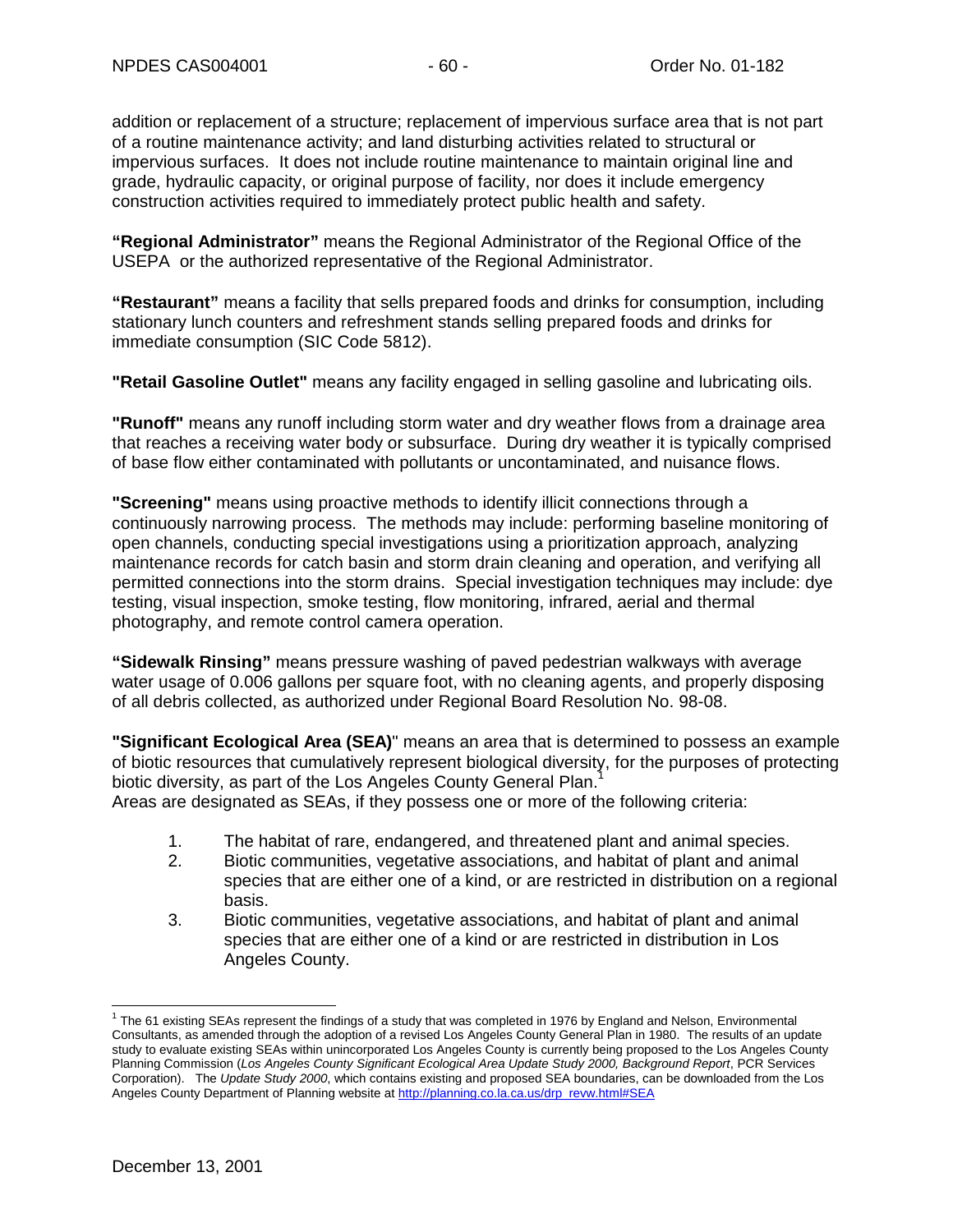- 4. Habitat that at some point in the life cycle of a species or group of species, serves as a concentrated breeding, feeding, resting, migrating grounds and is limited in availability either regionally or within Los Angeles County.
- 5. Biotic resources that are of scientific interest because they are either an extreme in physical/geographical limitations, or represent an unusual variation in a population or community.
- 6. Areas important as game species habitat or as fisheries.
- 7. Areas that would provide for the preservation of relatively undisturbed examples of natural biotic communities in Los Angeles County.
- 8. Special areas.<sup>2</sup>

**"Significant Natural Area (SNA)"** means an area defined by the California Department of Fish and Game (DFG), Significant Natural Areas Program, as an area that contains an important example of California's biological diversity. The most current SNA maps, reports, and descriptions can be downloaded from the DFG website at

ftp://maphost.dfg.ca.gov/outgoing/whdab/sna/. These areas are identified using the following biological criteria only, irrespective of any administrative or jurisdictional considerations:

- 1. Areas supporting extremely rare species or habitats.
- 2. Areas supporting associations or concentrations of rare species or habitats.
- 3. Areas exhibiting the best examples of rare species and habitats in the state.

**"Site"** means the land or water area where any "facility or activity" is physically located or conducted, including adjacent land used in connection with the facility or activity.

**"Source Control BMP"** means any schedules of activities, prohibitions of practices, maintenance procedures, managerial practices or operational practices that aim to prevent storm water pollution by reducing the potential for contamination at the source of pollution.

**"SQMP"** means the Los Angeles Countywide Stormwater Quality Management Program.

**"State Storm Water Pollution Prevention Plan (State SWPPP)"** means a plan, as required by a State General Permit, identifying potential pollutant sources and describing the design, placement and implementation of BMPs, to effectively prevent non-stormwater Discharges and reduce Pollutants in Stormwater Discharges during activities covered by the General Permit.

**"Storm Water"** means storm water runoff, snow melt runoff, and surface runoff and drainage.

**"Storm Water Discharge Associated with Industrial Activity"** means industrial discharge as defined in 40 CFR 122.26(b)(14)

**"Stormwater Quality Management Program"** means the Los Angeles Countywide Stormwater Quality Management Program, which includes descriptions of programs, collectively developed by the Permittees in accordance with provisions of the NPDES Permit, to comply with applicable federal and state law, as the same is amended from time to time.

 2 These criteria from the 1976 study have been modified in the *Update Study 2000*.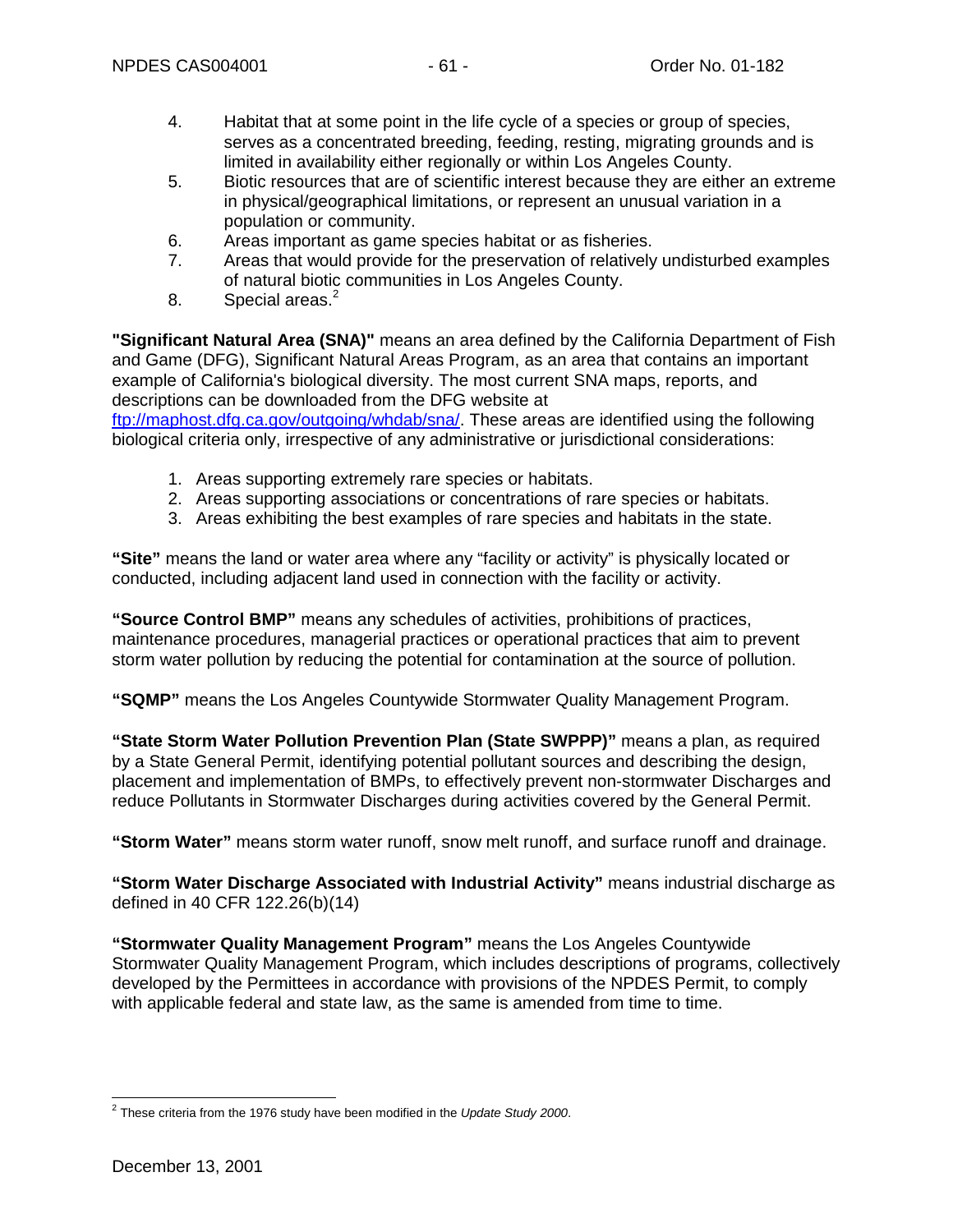**"Structural BMP"** means any structural facility designed and constructed to mitigate the adverse impacts of storm water and urban runoff pollution (e.g. canopy, structural enclosure). The category may include both Treatment Control BMPs and Source Control BMPs.

**"SUSMP"** means the Los Angeles Countywide Standard Urban Stormwater Mitigation Plan. The SUSMP shall address conditions and requirements of new development.

**"Total Maximum Daily Load (TMDL)"** means the sum of the individual waste load allocations for point sources and load allocations for nonpoint sources and natural background.

**"Toxicity Identification Evaluation (TIE)"** means a set of procedures to identify the specific chemical(s) responsible for toxicity. These procedures are performed in three phases (characterization, identification, and confirmation) using aquatic organism toxicity tests.

**"Toxicity Reduction Evaluation (TRE)"** means a study conducted in a step-wise process to identify the causative agents of effluent or ambient toxicity, isolate the sources of toxicity, evaluate the effectiveness of toxicity control options, and then confirm the reduction in toxicity.

**"Treatment"** means the application of engineered systems that use physical, chemical, or biological processes to remove pollutants. Such processes include, but are not limited to, filtration, gravity settling, media absorption, biodegradation, biological uptake, chemical oxidation and UV radiation.

**"Treatment Control BMP"** means any engineered system designed to remove pollutants by simple gravity settling of particulate pollutants, filtration, biological uptake, media absorption or any other physical, biological, or chemical process.

**"USEPA Phase I Facilities"** means facilities in specified industrial categories that are required to obtain an NPDES permit for storm water discharges, as required by 40 CFR 122.26(c). These categories include:

- i. facilities subject to storm water effluent limitation guidelines, new source performance standards, or toxic pollutant effluent standards (40 CFR N)
- ii. manufacturing facilities
- iii. oil and gas/mining facilities
- iv. hazardous waste treatment, storage, or disposal facilities
- v. landfills, land application sites, and open dumps
- vi. recycling facilities
- vii. steam electric power generating facilities
- viii. transportation facilities
- ix. sewage of wastewater treatment works
- x. light manufacturing facilities

**"Vehicle Maintenance/Material Storage Facilities/Corporation Yards"** means any Permittee owned or operated facility or portion thereof that:

- i. Conducts industrial activity, operates equipment, handles materials, and provides services similar to Federal Phase I facilities;
- **ii.** Performs fleet vehicle service/maintenance on ten or more vehicles per day including repair, maintenance, washing, and fueling;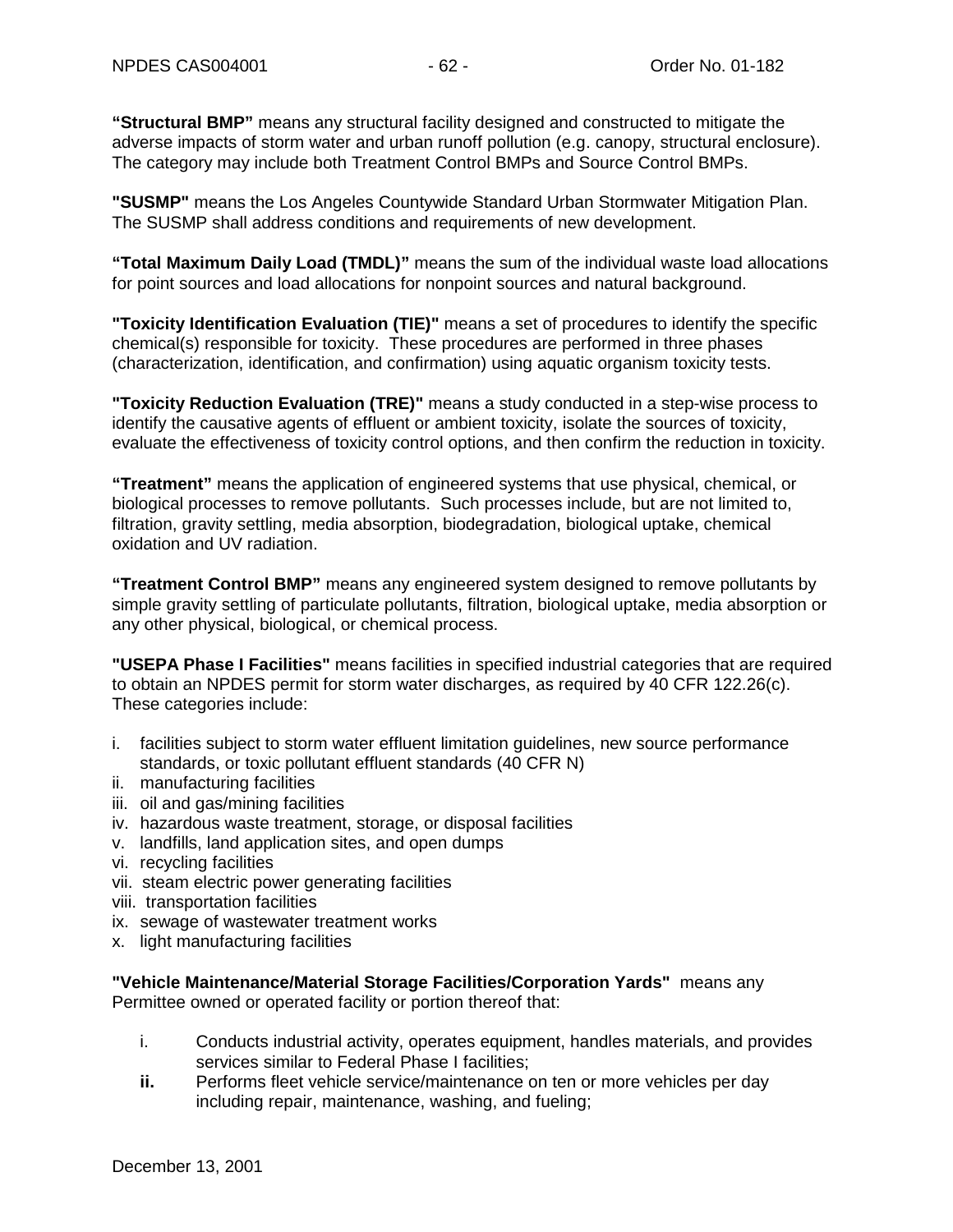- **iii.** Performs maintenance and/or repair of heavy industrial machinery/equipment ; and
- iv. Stores chemicals, raw materials, or waste materials in quantities that require a hazardous materials business plan or a Spill Prevention, Control , and Countermeasures (SPCC) plan.

**"Water Quality Standards and Water Quality Objectives"** means water quality criteria contained in the Basin Plan, the California Ocean Plan, the National Toxics Rule, the California Toxics Rule, and other state or federally approved surface water quality plans. Such plans are used by the Regional Board to regulate all discharges, including storm water discharges.

**"Waters of the State"** means any surface water or groundwater, including saline waters, within boundaries of the state.

### **"Waters of the United States" or "Waters of the U.S."** means:

- a. All waters that are currently used, were used in the past, or may be susceptible to use in interstate or foreign commerce, including all waters which are subject to the ebb and flow of the tide;
- b. All interstate waters, including interstate "wetlands";
- c. All other waters such as intrastate lakes, rivers, streams (including intermittent streams), mudflats, sandflats, "wetlands," sloughs, prairie potholes, wet meadows, playa lakes, or natural ponds the use, degradation, or destruction of which would affect or could affect interstate or foreign commerce including any such waters:
	- 1. Which are or could be used by interstate or foreign travelers for recreational or other purposes;
	- 2. From which fish or shellfish are or could be taken and sold in interstate or foreign commerce; or
	- 3. Which are used or could be used for industrial purposes by industries in interstate commerce;
- d. All impoundments of waters otherwise defined as waters of the United States under this definition;
- e. Tributaries of waters identified in paragraphs (a) through (d) of this definition;
- f. The territorial sea; and
- g. "Wetlands" adjacent to waters (other than waters that are themselves wetlands) identified in paragraph (a) through (f) of this definition.

Waste treatment systems, including treatment ponds or lagoons designed to meet the requirements of CWA (other than cooling ponds as defined in 40 CFR 423.22(m), which also meet the criteria of this definition) are not waters of the United States. This exclusion applies only to man-made bodies of water, which neither were originally created in waters of the United States (such as disposal area in wetlands) nor resulted from the impoundment of waters of the United States. Waters of the United States do not include prior converted cropland. Notwithstanding the determination of an area's status as prior converted cropland by any other federal agency, for the purposes of the CWA, the final authority regarding CWA jurisdiction remains with USEPA.

**"Wet Season"** means the calendar period beginning October 1 through April 15.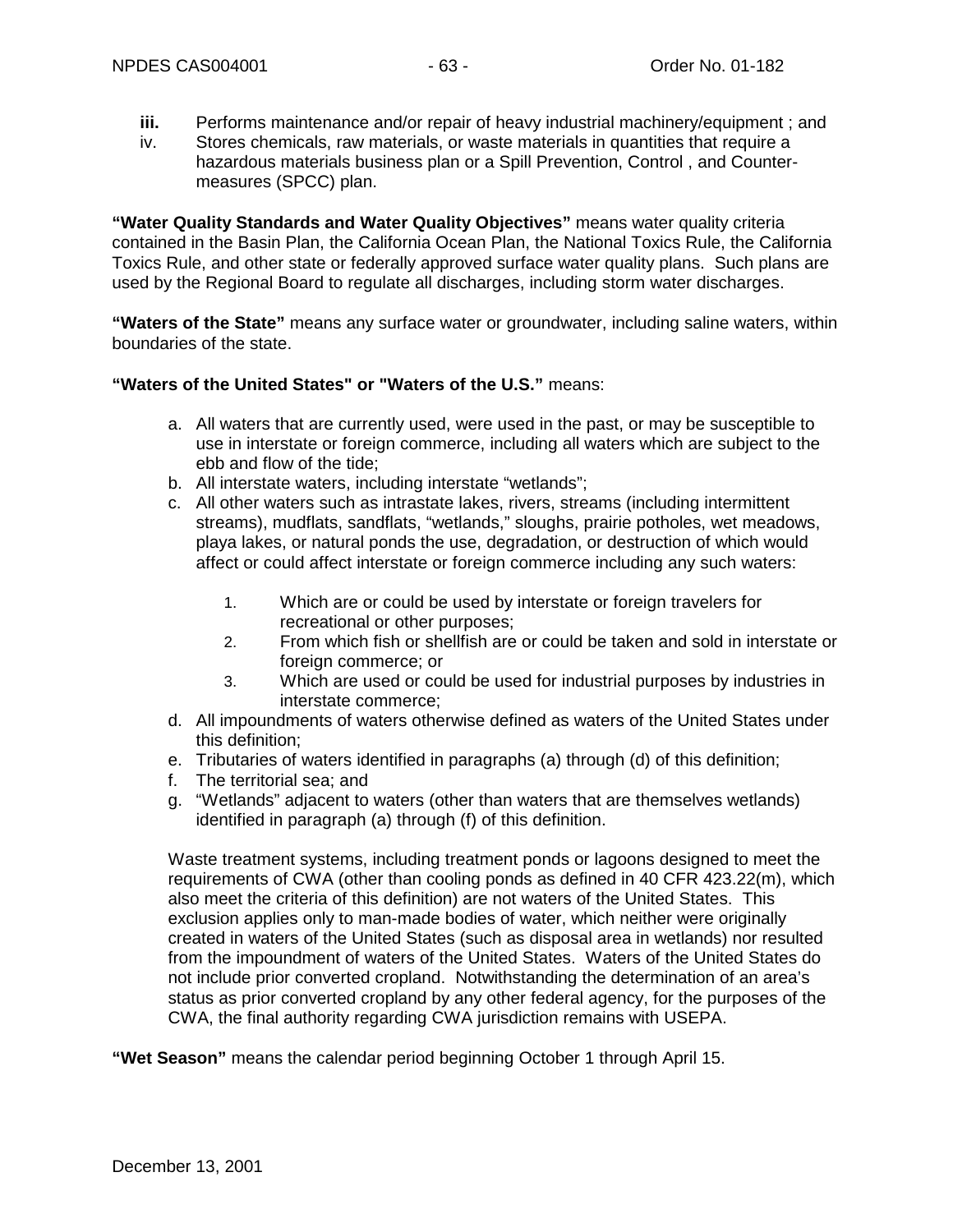# **Part 6. STANDARD PROVISIONS**

# **A. Standard Requirements**

- 1. Each Permittee shall comply with all provisions and requirements of this permit.
- 2. Should a Permittee discover a failure to submit any relevant facts or that it submitted incorrect information in a report, it shall promptly submit the missing or correct information.
- 3. Each Permittee shall report all instances of non-compliance not otherwise reported at the time monitoring reports are submitted.
- 4. This Order includes the attached Monitoring and Reporting Program, and SUSMP(Regional Board Resolution No. R00-02), which are a part of the permit and must be complied with in the same manner as with the rest of the requirements in the permit.

# **B. Regional Board Review**

Any formal determination or approval made by the Regional Board Executive Officer pursuant to the provisions of this Order may be reviewed by the Regional Board. A Permittee(s) or a member of the public may request such review upon petition within 30 days of the effective date of the notification of such decision to the Permittee(s) and interested parties on file at the Regional Board.

# **C. Public Review**

- 1. All documents submitted to the Regional Board in compliance with the terms and conditions of this Order shall be made available to members of the public pursuant to the Freedom of Information Act (5 U.S.C. § 552 (as amended) and the Public Records Act (Cal. Government Code § 6250 *et seq.*).
- 2. All documents submitted to the Regional Board Executive Officer for approval shall be made available to the public for a 30-day period to allow for public comment.

# **D. Duty to Comply**

- 1. Each Permittee must comply with all of the terms, requirements, and conditions of this Order. Any violation of this order constitutes a violation of the Clean Water Act, its regulations and the California Water Code, and is grounds for enforcement action, Order termination, Order revocation and reissuance, denial of an application for reissuance; or a combination thereof [40 CFR 122.41(a), CWC § 13261, 13263, 13265, 13268, 13300, 13301, 13304, 13340, 13350].
- 2. A copy of these waste discharge specifications shall be maintained by each Permittee so as to be available during normal business hours to Permittee employees and members of the public.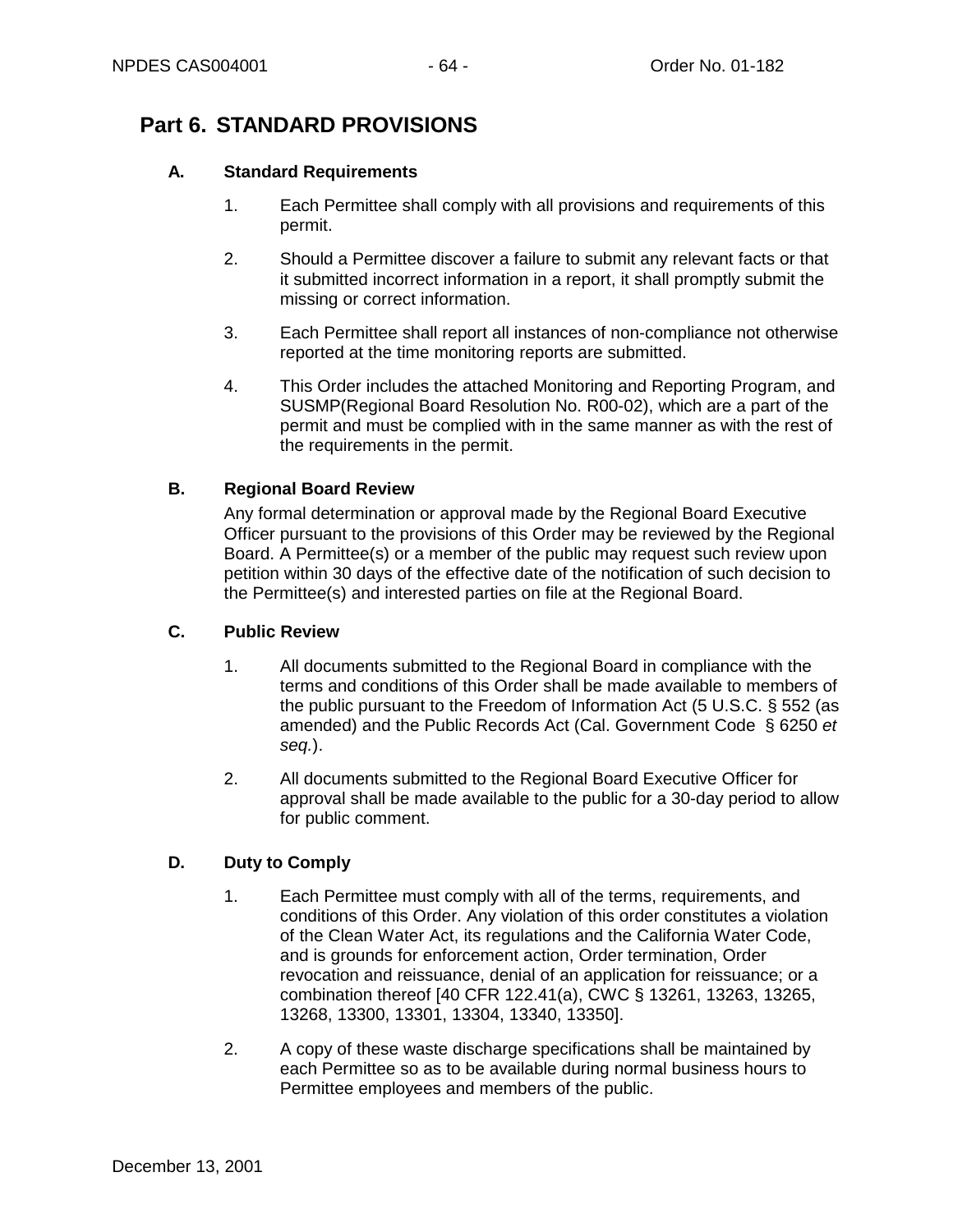3. Any discharge of wastes at any point(s) other than specifically described in this Order is prohibited, and constitutes a violation of the Order.

### **E. Duty to Mitigate [40 CFR 122.41 (d)]**

Each Permittee shall take all reasonable steps to minimize or prevent any discharge that has a reasonable likelihood of adversely affecting human health or the environment.

# **F. Inspection and Entry [40 CFR 122.41(i), CWC § 13267]**

The Regional Board, USEPA, and other authorized representatives shall be allowed:

- 1. Entry upon premises where a regulated facility is located or conducted, or where records are kept under conditions of this Order;
- 2. Access to copy any records, at reasonable times, that are kept under the conditions of this Order;
- 3. To inspect at reasonable times any facility, equipment (including monitoring and control equipment), practices, or operations regulated or required under this Order; and,
- 4. To photograph, sample, and monitor at reasonable times for the purpose of assuring compliance with this Order, or as otherwise authorized by the CWA and the CWC.

#### **G. Proper Operation and Maintenance [40 CFR 122.41 (e), CWC § 13263(f)]**

The Permittees shall at all times properly operate and maintain all facilities and systems of treatment (and related appurtenances) that are installed or used by the Permittees to achieve compliance with this Order. Proper operation and maintenance includes adequate laboratory controls and appropriate quality assurance procedures. This provision requires the operation of backup or auxiliary facilities or similar system that are installed by a Permittee only when necessary to achieve compliance with the conditions of this Order.

#### **H. Signatory Requirements [40 CFR 122.41(k) & 122.22]**

Except as otherwise provided in this Order, all applications, reports, or information submitted to the Regional Board shall be signed by the Director of Public Works, City Engineer, or authorized designee and certified as set forth in 40 CFR 122.22.

### **I. Reopener and Modification [40 CFR 122.41(f) & 122.62]**

1. This Order may only be modified, revoked, or reissued, prior to the expiration date, by the Regional Board, in accordance with the procedural requirements of the CWC and CCR Title 23 for the issuance of waste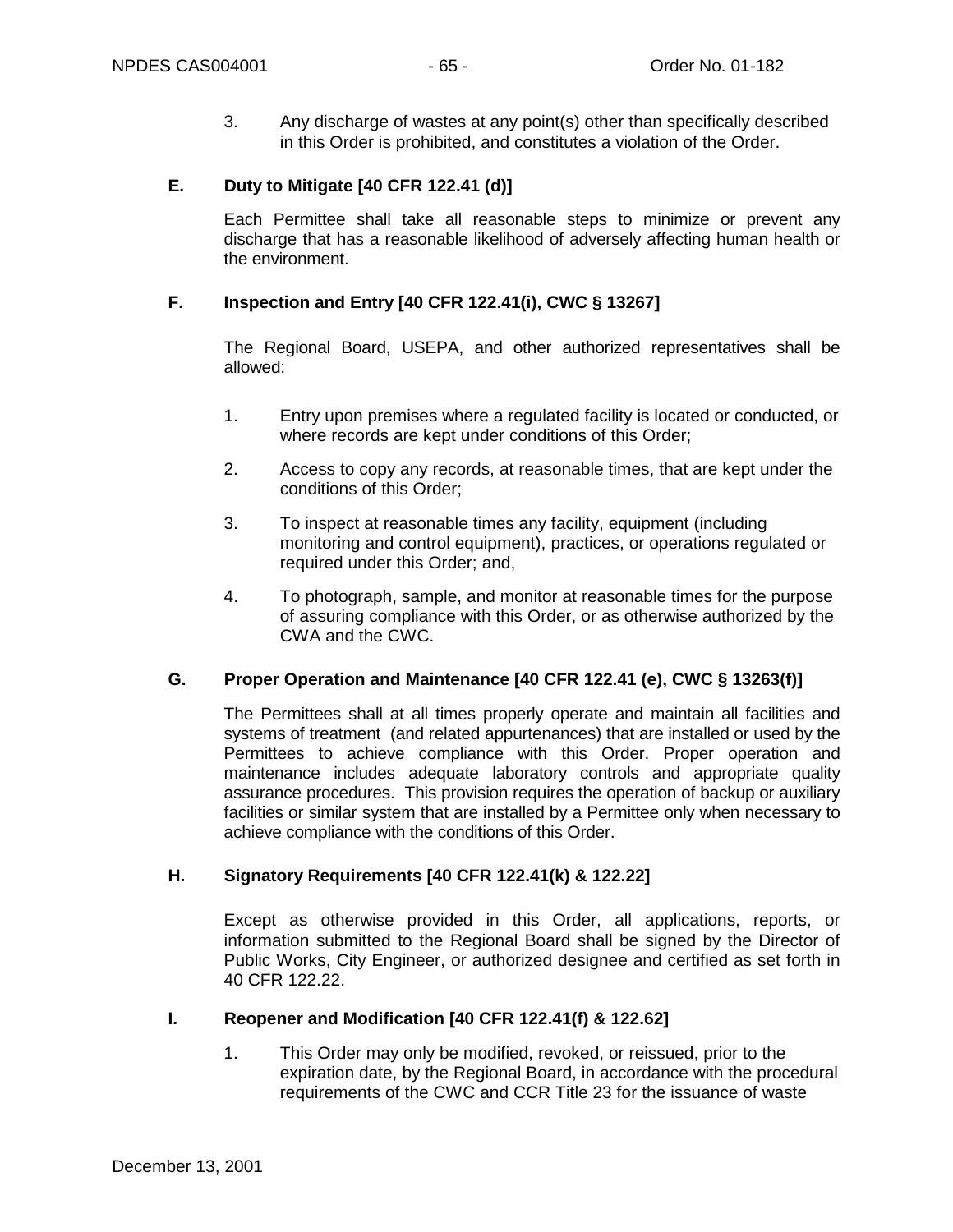discharge requirements, 40 CFR 122.62, and upon prior notice and hearing, to:

- a) Address changed conditions identified in the required reports or other sources deemed significant by the Regional Board;
- b) Incorporate applicable requirements or statewide water quality control plans adopted by the State Board or amendments to the Basin Plan;
- c) Comply with any applicable requirements, guidelines, and/or regulations issued or approved pursuant to CWA Section 402(p); and/or,
- d) Consider any other federal, or state laws or regulations that became effective after adoption of this Order.
- 2. After notice and opportunity for a hearing, this Order may be terminated or modified for cause, including, but not limited to:
	- a) Violation of any term or condition contained in this Order;
	- b) Obtaining this Order by misrepresentation, or failure to disclose all relevant facts; or,
	- c) A change in any condition that requires either a temporary or permanent reduction or elimination of the authorized discharge.
- 3. The filing of a request by the Principal Permittee or Permittees for a modification, revocation and re-issuance, or termination, or a notification of planned changes or anticipated noncompliance does not stay any condition of this Order.
- 4. This Order may be modified to make corrections or allowances for changes in the permitted activity listed in this section, following the procedures at 40 CFR 122.63, if processed as a minor modification. Minor modifications may only:
	- a) Correct typographical errors, or
	- b) Require more frequent monitoring or reporting by the Permittee.

# **J. Severability**

The provisions of this permit are severable; and if any provision of this permit or the application of any provision of this permit to any circumstance is held invalid, the application of such provision to other circumstances and the remainder of this permit shall not be affected.

# **K. Duty to Provide Information [40 CFR 122.41(h)]**

The Permittees shall furnish, within a reasonable time, any information the Regional Board or USEPA may request to determine whether cause exists for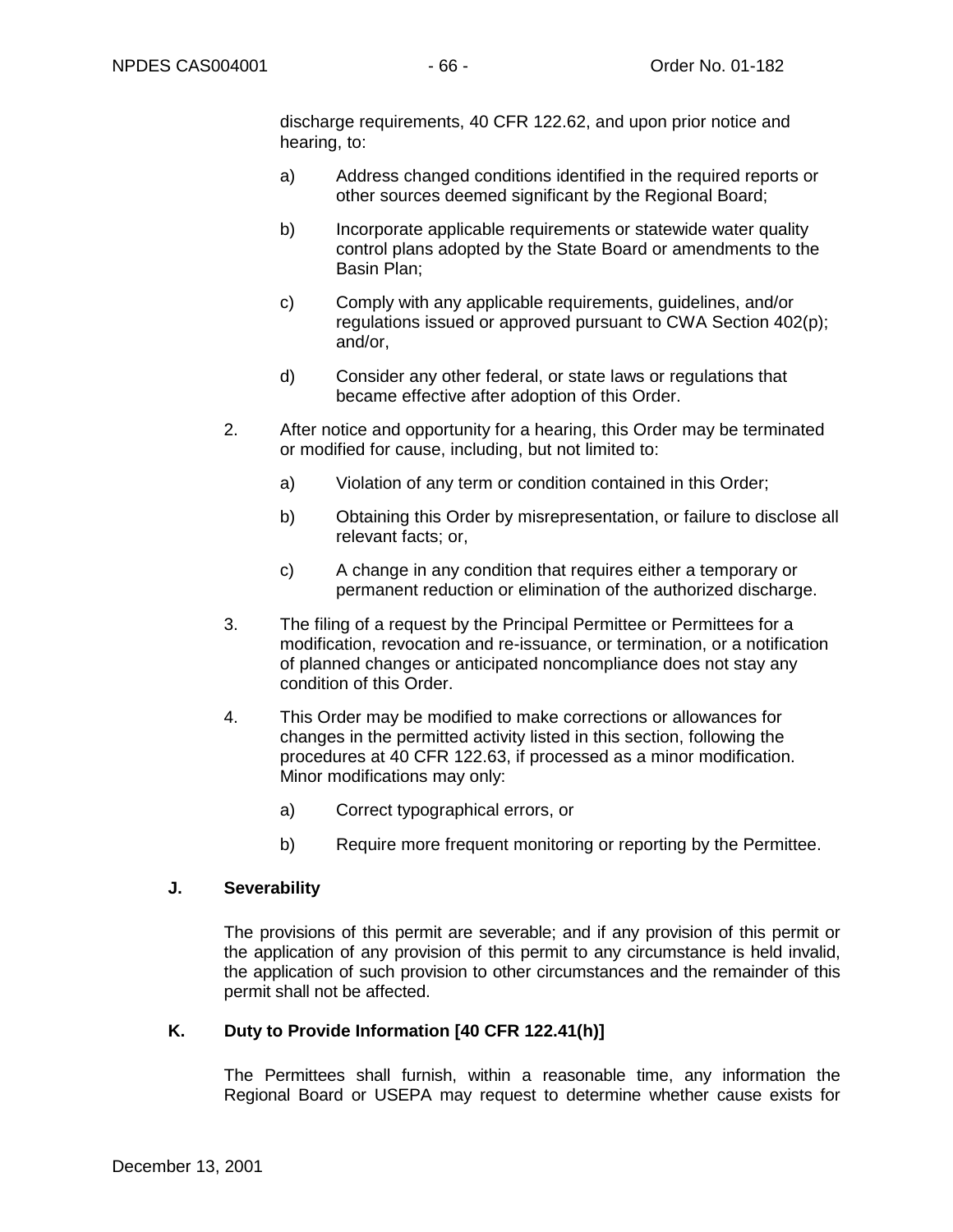modifying, revoking and reissuing, or terminating this Order. The Permittees shall also furnish to the Regional Board, upon request, copies of records required to be kept by this Order.

# **L. Twenty-four Hour Reporting [40 CFR 122.41(l)(6)]<sup>3</sup>**

- 1. The Permittees shall report to the Regional Board any noncompliance that may endanger health or the environment. Any information shall be provided orally within 24 hours from the time any Permittee becomes aware of the circumstances. A written submission shall also be provided within five days of the time the Permittee becomes aware of the circumstances. The written submission shall contain a description of the noncompliance and its cause; the period of noncompliance, including exact dates and times and, if the noncompliance has not been corrected, the anticipated time it is expected to continue; and steps taken or planned to reduce, eliminate, and prevent reoccurrence of the noncompliance.
- 2. The Regional Board may waive the required written report on a case-bycase basis.

# **M. Bypass [40 CFR 122.41(m)]<sup>4</sup>**

Bypass (the intentional diversion of waste streams from any portion of a treatment facility) is prohibited. The Regional Board may take enforcement action against Permittees for bypass unless:

- 1. Bypass was unavoidable to prevent loss of life, personal injury or severe property damage. (Severe property damage means substantial physical damage to property, damage to the treatment facilities that causes them to become inoperable, or substantial and permanent loss of natural resources that can reasonably be expected to occur in the absence of a bypass. Severe property damage does not mean economic loss caused by delays in production.);
- 2. There were no feasible alternatives to bypass, such as the use of auxiliary treatment facilities, retention of untreated waste, or maintenance during normal periods of equipment down time. This condition is not satisfied if adequate back-up equipment should have been installed in the exercise of reasonable engineering judgment to prevent a bypass that could occur during normal periods of equipment downtime or preventive maintenance;
- 3. The Permittee submitted a notice at least ten days in advance of the need for a bypass to the Regional Board; or,
- 4. Permittees may allow a bypass to occur that does not cause effluent limitations to be exceeded, but only if it is for essential maintenance to

 $\overline{a}$  $^3$  This provision applies to incidents where effluent limitations (numerical or narrative) as provided in this Order or in the Los Angeles County SQMP are exceeded, and which endanger public health or the environment.

<sup>&</sup>lt;sup>4</sup> This provision applies to the operation and maintenance of storm water controls and BMPs as provided in this Order or in the SQMP.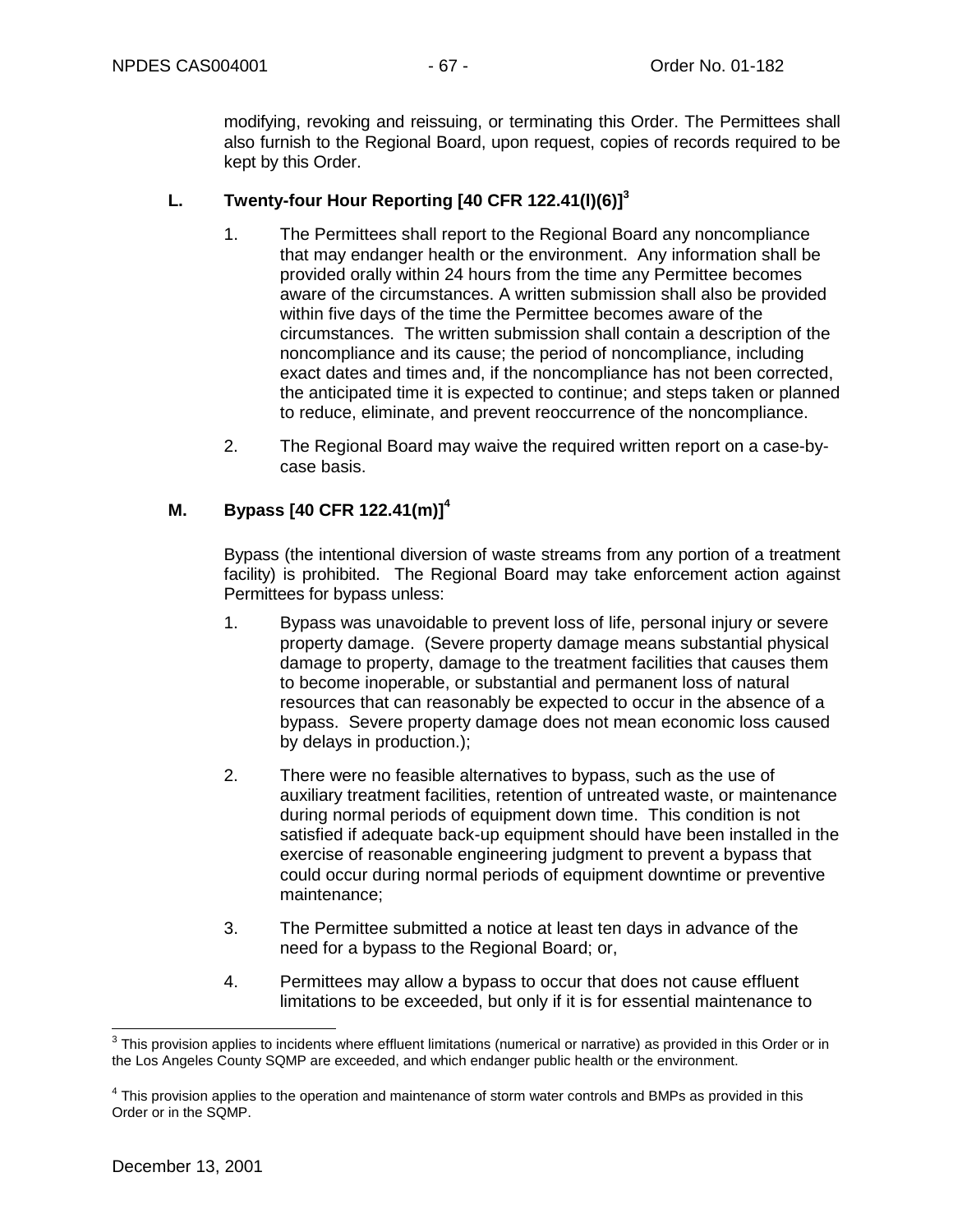assure efficient operation. In such a case, the above bypass conditions are not applicable. The Permittee shall submit notice of an unanticipated bypass as required.

# **N. Upset [40 CFR 122.41(n)]<sup>5</sup>**

*Upset* means an exceptional incident in which there is unintentional and temporary noncompliance with technology based permit effluent limitations because of factors beyond the reasonable control of the permittee. An upset does not include noncompliance to the extent caused by operational error, improperly designed treatment facilities, inadequate treatment facilities, lack of preventive maintenance, or careless or improper operation.

- 1. A Permittee that wishes to establish the affirmative defense of an upset in an action brought for non compliance shall demonstrate, through properly signed, contemporaneous operating logs, or other relevant evidence that:
	- a) An upset occurred and that the Permittee can identify the cause(s) of the upset;
	- b) The permitted facility was being properly operated by the time of the upset;
	- c) The Permittee submitted notice of the upset as required; and,
	- d) The Permittee complied with any remedial measures required.
- 2. No determination made before an action for noncompliance, such as during administrative review of claims that non-compliance was caused by an upset, is final administrative action subject to judicial review.
- 3. In any enforcement proceeding, the Permittee seeking to establish the occurrence of an upset has the burden of proof.

# **O. Property Rights [40 CFR 122.41(g)]**

This Order does not convey any property rights of any sort, or any exclusive privilege.

# **P. Enforcement**

- 1. Violation of any of the provisions of the NPDES permit or any of the provisions of this Order may subject the violator to any of the penalties described herein, or any combination thereof, at the discretion of the prosecuting authority; except that only one kind of penalties may be applied for each kind of violation. The CWA provides the following:
	- a) Criminal Penalties for:

 $\overline{a}$ <sup>5</sup> *Supra*. See footnote number 3.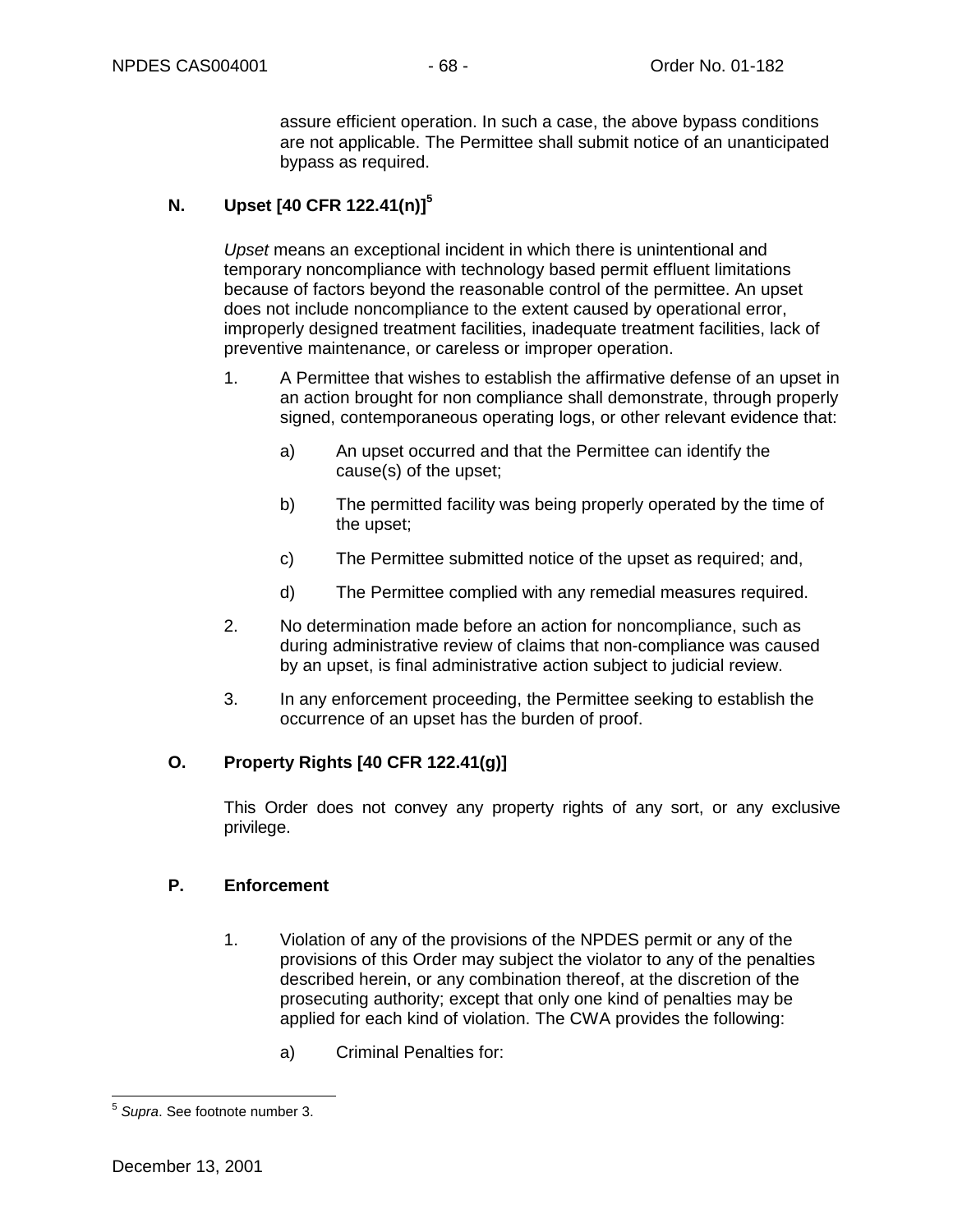(1) Negligent Violations:

The CWA provides that any person who negligently violates permit conditions implementing § 301, 302, 306, 307, 308, 318, or 405 is subject to a fine of not less than \$2,500 nor more than \$25,000 per day for each violation, or by imprisonment for not more than 1 year, or both.

(2) Knowing Violations:

The CWA provides that any person who knowingly violates permit conditions implementing § 301, 302, 306, 307, 308, 318, or 405 is subject to a fine of not less than \$5,000 nor more than \$50,000 per day of violation, or by imprisonment for not more than 3 years, or both.

(3) Knowing Endangerment:

The CWA provides that any person who knowingly violates permit conditions implementing § 301, 302, 307, 308, 318, or 405 and who knows at that time that he is placing another person in imminent danger of death or serious bodily injury is subject to a fine of not more than \$250,000, or by imprisonment for not more than 15 years, or both.

(4) False Statement:

The CWA provides that any person who knowingly makes any false material statement, representation, or certification in any application, record, report, plan, or other document filed or required to be maintained under the Act or who knowingly falsifies, tampers with, or renders inaccurate, any monitoring device or method required to be maintained under the Act, shall upon conviction, be punished by a fine of not more than \$10,000 or by imprisonment for not more than two years, or by both. If a conviction is for a violation committed after a first conviction of such person under this paragraph, punishment shall be by a fine of not more than \$20,000 per day of violation, or by imprisonment of not more than four years, or by both. (See CWA  $\S$  309(c)(4))

b) Civil Penalties

The CWA provides that any person who violates a permit condition implementing § 301, 302, 306, 307, 308, 318, or 405 is subject to a civil penalty not to exceed \$27,500 per day for each violation.

2. The CWC provides that any person who violates a waste discharge requirement provision of the CWC is subject to civil penalties of up to \$5,000 per day, \$10,000 per day, or \$25,000 per day of violation; or when the violation involves the discharge of pollutants, is subject to civil penalties of up to \$10 per gallon per day or \$25 per gallon per day of violation; or some combination thereof, depending on the violation or combination of violations.